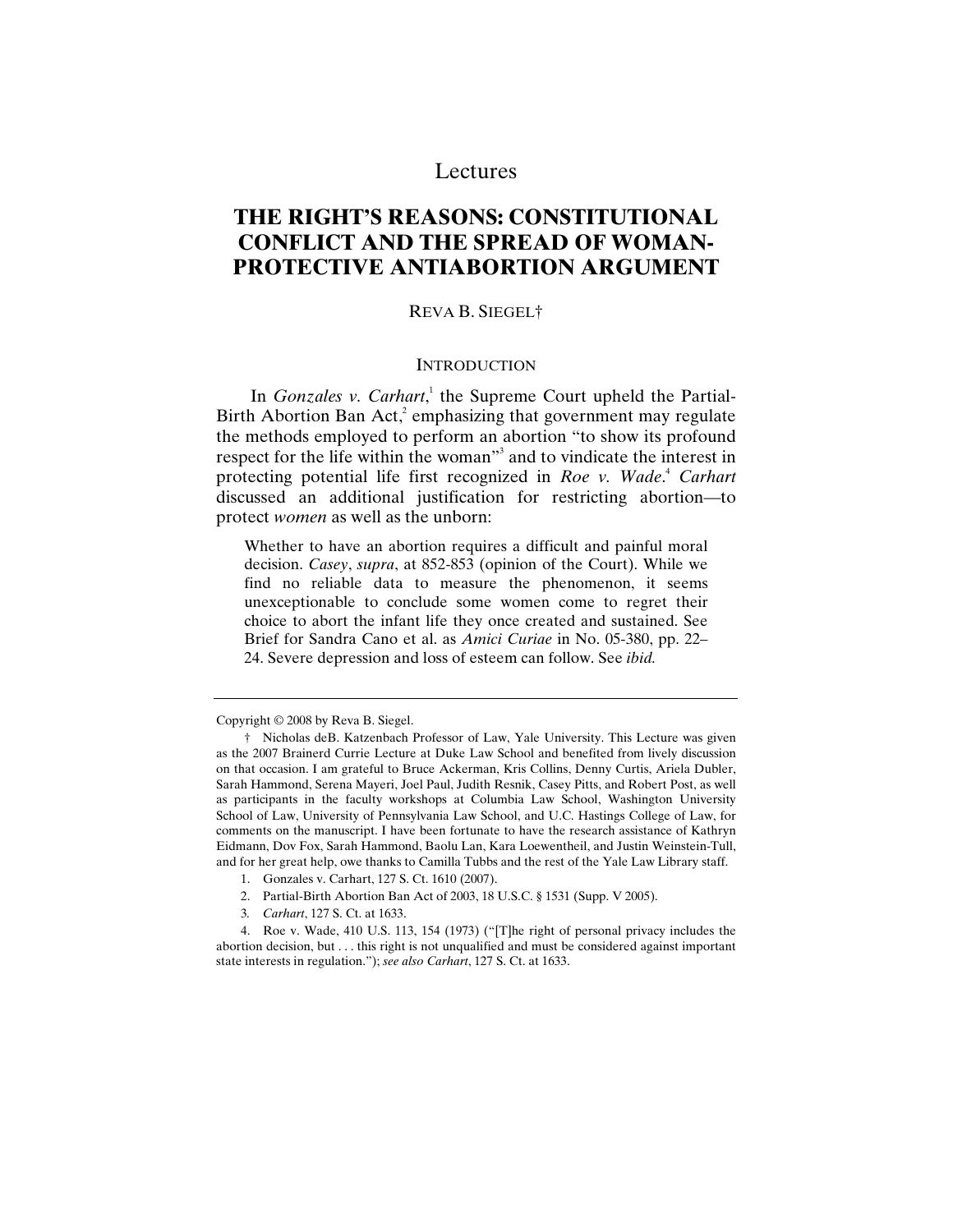. . . .

. . . The State has an interest in ensuring so grave a choice is well informed. It is self-evident that a mother who comes to regret her choice to abort must struggle with grief more anguished and sorrow more profound when she learns, only after the event, what she once did not know: that she allowed a doctor to pierce the skull and vacuum the fast-developing brain of her unborn child, a child assuming the human form.<sup>3</sup>

The only support for these assertions the opinion provided was an amicus brief from the conservative law center The Justice Foundation that quoted affidavits gathered by Operation Outcry from women who claimed to have been coerced into and harmed by abortion.<sup>6</sup>

*Carhart*'s woman-protective rationale for restricting abortion is scarcely considered in the Court's cases,<sup>7</sup> and was not discussed by Congress in enacting the Partial-Birth Abortion Ban Act.<sup>8</sup> But the

7*. But cf.* Planned Parenthood of Se. Pa. v. Casey, 505 U.S. 833, 882 (1992). The *Casey* Court noted:

In attempting to ensure that a woman apprehend the full consequences of her decision, the State furthers the legitimate purpose of reducing the risk that a woman may elect an abortion, only to discover later, with devastating psychological consequences, that her decision was not fully informed. If the information the State requires to be made available to the woman is truthful and not misleading, the requirement may be permissible.

*Id.*

<sup>5</sup>*. Carhart*, 127 S. Ct. at 1634 (citations omitted) (citing Brief of Sandra Cano, the Former "Mary Doe" of *Doe v. Bolton*, and 180 Women Injured by Abortion as Amici Curiae Supporting Petitioner at 22–24, *Carhart*, 127 S. Ct. 1610 (No. 05-380), 2006 WL 1436684).

<sup>6</sup>*. See Carhart*, 127 S. Ct. at 1634 (citing Brief of Sandra Cano et al. as Amici Curiae Supporting Petitioner, *supra* note 5, at 22–24). Operation Outcry, a project of The Justice Foundation, collected the affidavits later cited in the Cano brief as part of its mission "to end legal abortion by exposing the truth about its devastating impact on women and families." *See* Brief of Sandra Cano et al. as Amici Curiae Supporting Petitioner, *supra* note 5, at app. 11-106 (sampling "178 Sworn Affidavits of Post Abortive Women" of the approximately 2,000 on file with The Justice Foundation); Operation Outcry: A Project of The Justice Foundation, http://www.operationoutcry.org (last visited Apr. 31, 2008).

 <sup>8.</sup> See the factual findings of the Partial-Birth Abortion Ban Act of 2003, Pub. L. No. 108- 105, § 2, 117 Stat. 1201, 1201–06, *reprinted in* 18 U.S.C. § 1531 note (Supp. V 2005) (findings), as well as the House Report on the Act, H.R. REP. NO. 108-58. Congress did consider, in some detail, the potential physical harms of later abortions. *See* Partial-Birth Abortion Ban Act of 2003 § 2, 117 Stat. at 1201–06, *reprinted in* 18 U.S.C. § 1531 note (findings); H.R. REP. NO. 108- 58 (2003). Congress made no mention, however, of the psychological harm caused by abortions. The Nebraska District Court opinion in *Carhart v. Ashcroft*, 331 F. Supp. 2d 805 (D. Neb. 2004)—the district court opinion in *Gonzales v. Carhart*—confirms this view. The lengthy 269 page decision in *Carhart v. Ashcroft* summarized the entire congressional record without discussing the prevention of psychological harm as a purpose of the statute. *Id.* at 822–52. Nor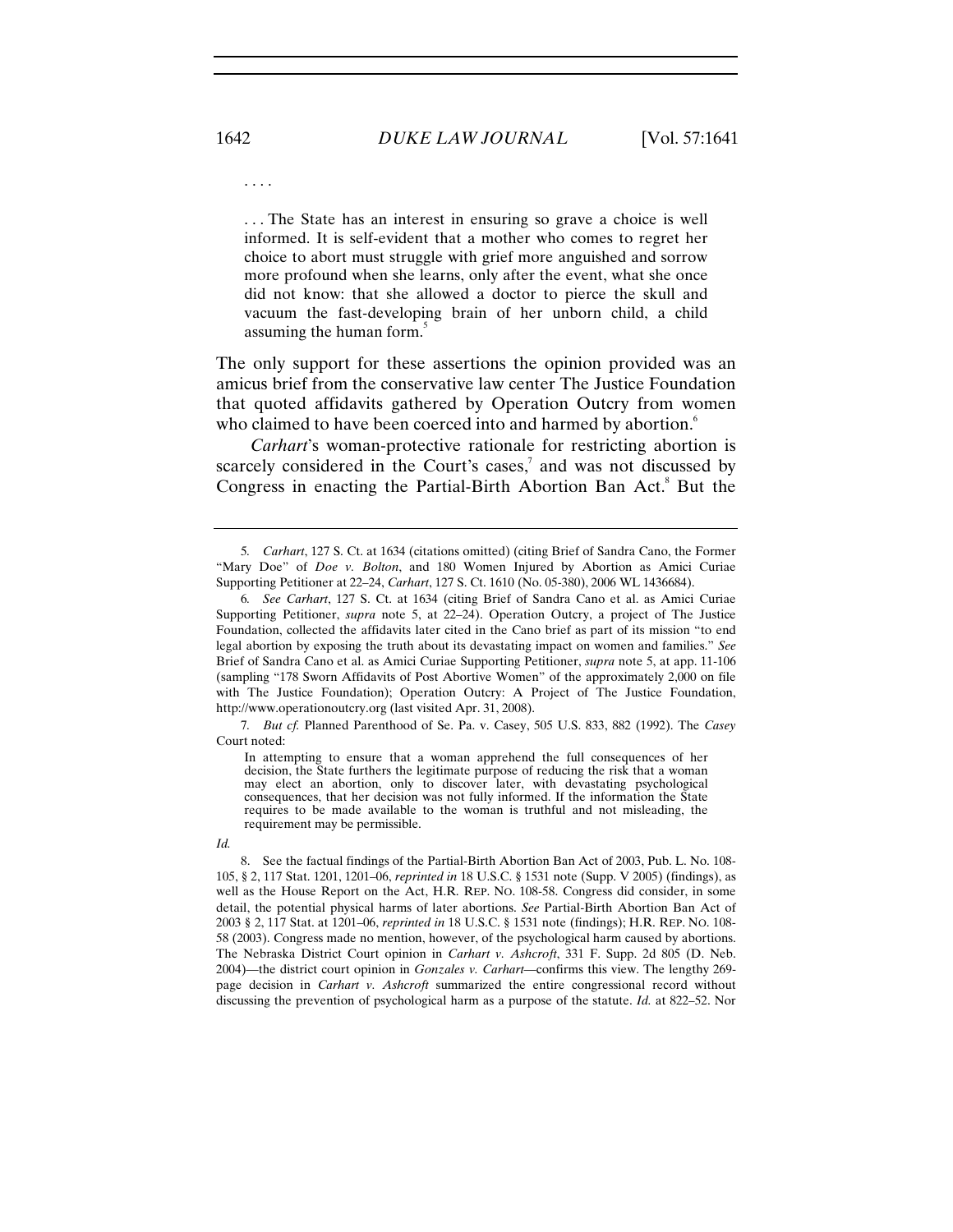claim that women need protection from abortion has been spreading within the antiabortion movement for decades and played a central role in arguments for the abortion ban that was enacted in South Dakota in 2006.<sup>9</sup> In the week before South Dakota's referendum, the *New York Times* offered this account of the debate over the abortion ban:

[T]he most extreme arguments are nowhere to be found. No bloody fetuses fill billboards, no absolute claims are being offered about women's rights. Instead, . . . [t]he supporters of the ban . . . speak in gentle tones about how abortion hurts women. "I refuse to show pictures of dead babies," said Leslee Unruh, who leads Vote Yes For Life, the group that is campaigning for the law, reflecting on methods used by anti-abortion groups. "That's what the old way was, and that's why they were losing all these years."<sup>10</sup>

In fact, the South Dakota Task Force to Study Abortion, which recommended that the state ban abortion in 2005, heavily relied on the same Operation Outcry affidavits that Justice Kennedy cited in Carhart.<sup>11</sup> The Operation Outcry affidavits were first gathered by the

 9. The ban was defeated in an election-day referendum. *See* Siegel, *The New Politics of Abortion*, *supra* note 8, at 991, 993.

do appellate decisions record such a purpose. *See* Nat'l Abortion Fed'n v. Gonzales, 437 F.3d 278 (2d Cir. 2006), *vacated*, 224 Fed. Appx. 88 (2d Cir. 2007); Planned Parenthood Fed'n of Am., Inc. v. Gonzales, 435 F.3d 1163 (9th Cir. 2006), *rev'd sub nom.* Gonzales v. Carhart, 127 S. Ct. 1610 (2007); Carhart v. Gonzales, 413 F.3d 791 (8th Cir. 2005), *rev'd* 127 S. Ct. 1610 (2007).

The woman-protective argument that appears in *Carhart* seems to have entered the case not through findings of Congress or the lower courts, but rather through amicus briefs filed in the Supreme Court, including the brief filed by The Justice Foundation on behalf of Sandra Cano and 180 Women Injured by Abortion, *see* Brief of Sandra Cano et al. as Amici Curiae Supporting Petitioner, *supra* note 5, as well as briefs of several other organizations, *see* Reva B. Siegel, *The New Politics of Abortion: An Equality Analysis of Woman-Protective Abortion Restrictions*, 2007 U. ILL. L. REV. 991, 1025–26 & n.142 [hereinafter Siegel, *The New Politics of Abortion*] (surveying woman-protective antiabortion argument in amicus briefs filed in *Carhart*).

 <sup>10.</sup> Monica Davey, *National Battle over Abortion Focuses on South Dakota Vote*, N.Y. TIMES, Nov. 1, 2006, at A5. Leslee Unruh was exhilarated by the *Carhart* decision, which she viewed as affirming and enabling her work:

<sup>&</sup>quot;I'm ecstatic," said Leslee Unruh, an antiabortion activist in South Dakota. "It's like someone gave me \$1 million and told me, 'Leslee, go shopping.' That's how I feel."

She spent the day conferring with lawyers on how to leverage the ruling to maximum effect in the states. "We're brainstorming, and we're having fun," she said.

Stephanie Simon, *Joyous Abortion Foes to Push for New Limits*, L.A. TIMES, Apr. 19, 2007, at A25.

 <sup>11.</sup> The brief filed in *Carhart* draws this link. *See* Brief of Sandra Cano et al. as Amici Curiae Supporting Petitioner, *supra* note 5. One hundred eighty "post-abortive" women joined Sandra Cano's brief, which offers ninety-six pages of excerpts from affidavits testifying to "their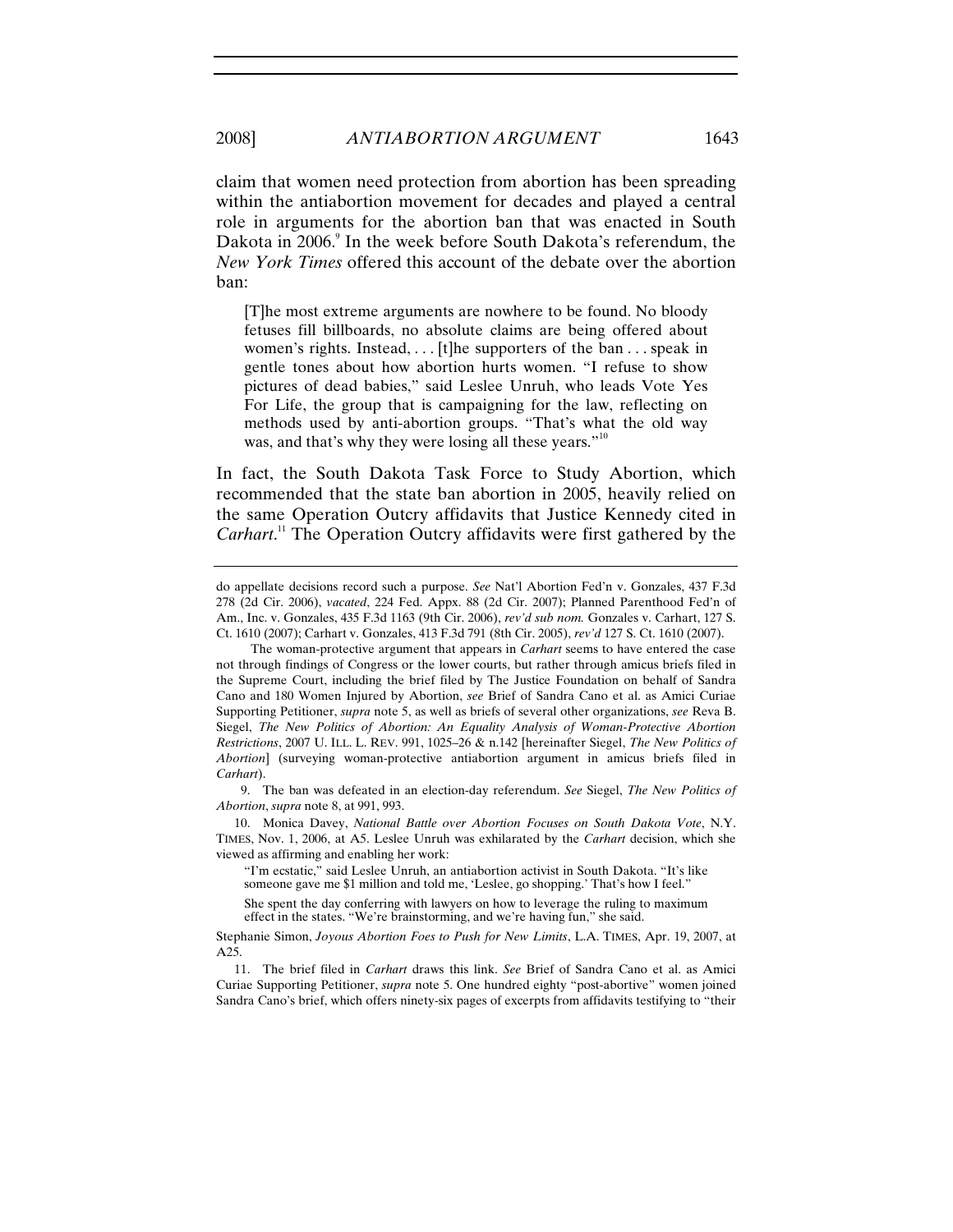antiabortion movement for a lawsuit on behalf of the original plaintiffs in *Roe* (Norma McCorvey)<sup>12</sup> and *Doe* (Sandra Cano)<sup>13</sup> seeking to introduce new evidence of abortion's harm to women as grounds for reopening their cases<sup>14</sup>—a "history-making effort to

In 1995, Norma McCorvey, the original *Roe* plaintiff, was converted by the Rev. Philip "Flip" Benham, Operation Rescue's national director (who later changed the organization name to Operation Save America). *See* Crossing Over Ministry, The Real Story About Jane Roe, http://crossingover.bravehost.com/realstory.html (last visited Apr. 31, 2008) (offering McCorvey's account of her conversion); Operation Save America, Our Director, http://operationsaveamerica.org/misc/misc/director.html (last visited Apr. 31, 2008) (featuring a photograph of McCorvey being baptized by Rev. Benham in a swimming pool in Dallas, Texas); Douglas S. Wood, *Who is 'Jane Roe'?*, CNN.COM, June 18, 2003, http://www.cnn.com/2003/ LAW/01/21/mccorvey.interview/. After attending a Human Life International Conference in 1997, McCorvey began to shift in her intramovement allegiances, and by 1998 was converted to the Catholic Church by Father Frank Pavone, the International Director of Priests for Life. *See* Press Release, Roe No More Ministries, Coming Home to Rome (June 15, 1998), *available at* http://www.priestsforlife.org/testimony/roecatholicnormapressrelease.html; Norma McCorvey, My Journey into the Catholic Church, http://crossingover.bravehost.com/press/addition.htm (last visited Apr. 31, 2008). Pavone seems to have introduced McCorvey to Harold Cassidy, who in turn enlisted her in a legal campaign to undermine *Roe*. *See* Interview by Father Frank Pavone with Harold Cassidy (Catholic Family Radio broadcast Oct. 31, 1999), *available at* http://www.priestsforlife.org/radio/lifeandchoice.htm (interviewing Cassidy about his work on the suit); *see also* Interview by Rick Marschall with Allan E. Parker, Jr., *reprinted in The Man Who Would Reverse* Roe v. Wade*: Exclusive Interview with Allan E. Parker, Jr.*, RARE JEWEL MAG., Jan.–Feb. 2005, *available at* http://www.rarejewelmag.com/articles/view\_by\_group. asp?group=2005-01%20(Jan/Feb):%20The%20Sanctity%20of%20Life (interviewing Parker about Harold Cassidy's role in beginning legal work with McCorvey).

13*. See* Memorandum of Law in Support of Rule 60 Motion for Relief from Judgment at 1– 2, Cano v. Bolton, No. 13676 (N.D. Ga. 2005), 2005 U.S. Dist. LEXIS 41702, *available at* http://www.thejusticefoundation.org/images/64456/DoeRule60Memorandum.pdf (seeking to reopen *Doe v. Bolton*, 410 U.S. 179 (1973)).

 14. In 2003, Allan E. Parker of The Justice Foundation, and co-counsel Harold Cassidy, who had drawn McCorvey and Cano into a New Jersey case seeking to impose tort liability on abortion providers, together filed a motion to reopen *Roe*. *See generally* Kathleen Cassidy, *Post-Abortive Women Attack* Roe v. Wade, AT THE CENTER, Winter 2001, http://www. atcmag.com/v2n1/article6.asp (describing how Parker and Cassidy began working together in the Donna Santa Marie case, with Parker representing McCorvey and Cano as amici curiae and Cassidy representing Donna Santa Marie). Parker and Cassidy argued that under *Agostini v. Felton*, 521 U.S. 203 (1997), a Rule 60(b) Motion was the appropriate mechanism for reopening a case and bringing it back to the Court to change one of its own precedents, and used such a motion to argue that the Court should reopen *Roe* in light of an alleged change in understanding

real life experiences" of how "abortion in practice hurts women's health." *Id.* at 2. The brief informs the Court that the affidavits provided were merely a sampling from "approximately 2,000 on file with The Justice Foundation." *Id.* at app. 11. The South Dakota Task Force Report repeatedly relies on the affidavits. *See* S.D. TASK FORCE TO STUDY ABORTION, REPORT OF THE SOUTH DAKOTA TASK FORCE TO STUDY ABORTION 21–22, 33, 38–39 (2005), *available at* http://www.voteyesforlife.com/docs/Task\_Force\_Report.pdf.

<sup>12</sup>*. See* Brief in Support of Rule 60 Motion for Relief from Judgment at 2, McCorvey v. Hill, No. 3:03-CV-1340-N (N.D. Tex. 2003), 2003 WL 23891671 (seeking to reopen *Roe v. Wade*, 410 U.S. 113 (1973)).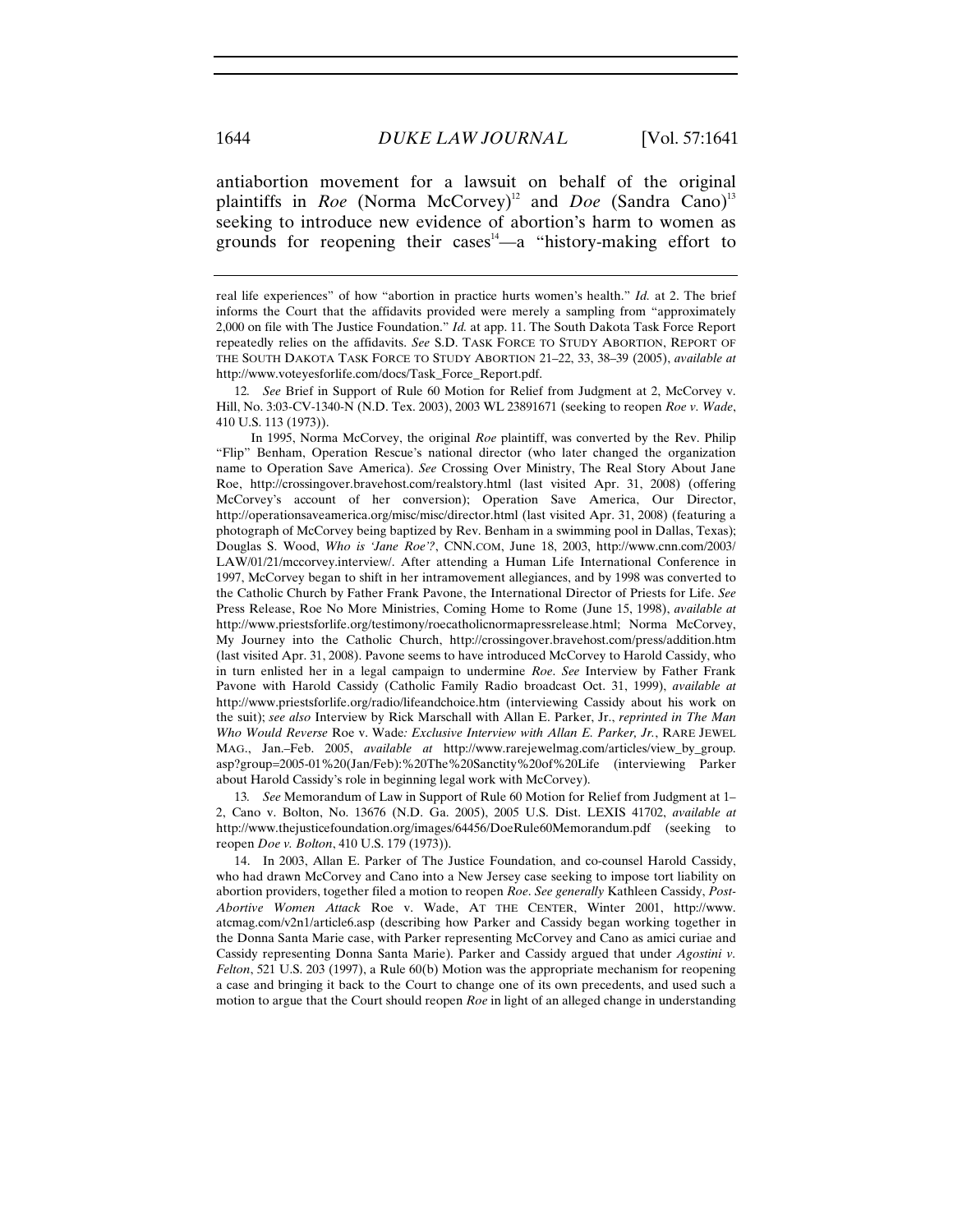of the facts concerning when life begins and whether access to abortion is in women's interest. *See* Brief in Support of Rule 60 Motion for Relief from Judgment, *supra* note 12, at 9–11, 28–30. The focus of the brief's argument and the affidavits appended to it was to put before the Court evidence alleging abortion's harm to women. *See id.* at 35–42. The brief contained lengthy affidavits from "More Than One Thousand Post-Abortive Women," Affidavits and Exhibits from post-abortion syndrome experts Theresa Burke and David Reardon, and client intake records from Pregnancy Care Centers, a "crisis pregnancy center." (Crisis pregnancy centers have been established by the antiabortion movement for the purpose of dissuading women from considering abortion.) *Id.* at 4. *See also* Memorandum of Law in Support of Rule 60 Motion for Relief from Judgment, *supra* note 13, at 12–19 (citing "post-abortive" women's affidavits stating that abortion had caused them psychological disorders, suicidal ideations, and physical complications, and were often the result of coercion by relatives, sexual partners, or circumstance). For reports of the litigation, see Allen Turner, *30 Years Later, "Jane Roe" Takes Her Case Back to Court*, HOUSTON CHRON., Feb. 20, 2004, at A1; Giles Hudson, Justice Foundation, *History in the Making: 'Roe' Files Motion to Re-Open Roe vs. Wade, the Landmark Case Legalizing Abortion*, SCI. BLOG, June 17, 2003, http://www.scienceblog.com/community/ older/archives/K/0/pub0191.html.

When the Fifth Circuit held the motion moot, Judge Edith Jones concurred in a lengthy opinion designed to place the argument of the affidavits in the public record. McCorvey v. Hill, 385 F.3d 846, 850–51 (5th Cir. 2004) (Jones, J., concurring). Judge Jones observed:

McCorvey presented evidence that goes to the heart of the balance *Roe* struck between the choice of a mother and the life of her unborn child. First, there are about a thousand affidavits of women who have had abortions and claim to have suffered long-term emotional damage and impaired relationships from their decision. Studies by scientists, offered by McCorvey, suggest that women may be affected emotionally and physically for years afterward and may be more prone to engage in high-risk, selfdestructive conduct as a result of having had abortions. Second, *Roe*'s assumption that the decision to abort a baby will be made in close consultation with a woman's private physician is called into question by affidavits from workers at abortion clinics, where most abortions are now performed. According to the affidavits, women are often herded through their procedures with little or no medical or emotional counseling.

*Id.*; *see also American Morning: Abortion Challenge* (CNN television broadcast June 18, 2003) (transcript available at http://transcripts.cnn.com/TRANSCRIPTS/0306/18/ltm.16.html). In the broadcast, Daryl Kagan observed:

Norma McCorvey may yet get her case overturned, but the way it's going to be done is the conventional way of new justices on the court, cases coming up through the system in the ordinary way. That's where she may win. She's not going to win by getting the case of *Roe v. Wade* overturned.

#### *Id*.

 15. Solicitation for the Justice Foundation affidavits expressly advises the public about the litigation purposes for which the affidavits will be used: "The National Foundation for Life and the Texas Justice Foundation urge you to become part of this history-making effort to overturn *Roe v. Wade*." Kathleen Cassidy, *Post-Abortive Women Attack Roe v. Wade*, LIFELINE: A LEGAL NETWORK IN SUPPORT OF LIFE (Life Legal Defense Foundation, Napa, Cal.), Winter 2001, at 10, 10, *available at* http://www.lldf.org/pdf/winter2001.pdf; *see also* Siegel, *The New Politics of Abortion*, *supra* note 8, at 1034 n.171 (quoting movement appeals for Operation Outcry affidavits).

After *Carhart*, Operation Outcry began using the decision to solicit more affidavits. *See* The Justice Found., The Supreme Court Is Listening!, http://64304.netministry.com/images/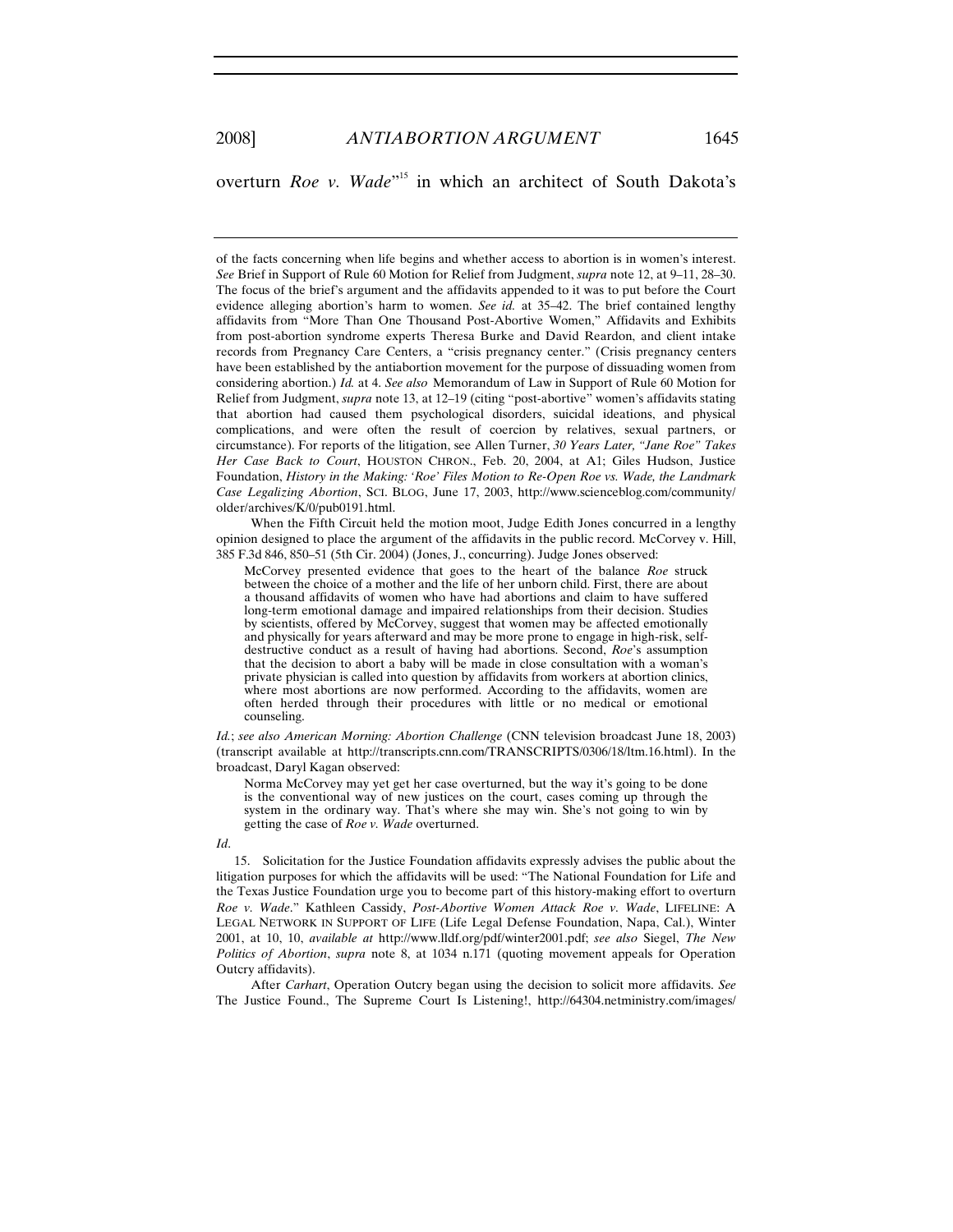abortion restrictions<sup>16</sup> played a leading role. The Operation Outcry affidavits were then introduced in South Dakota<sup>17</sup> and the Supreme Court, $18$  and have since been entered into state legislative hearings in a number of other states as well.<sup>19</sup> The Outcry affidavits express the new rallying cry of the antiabortion movement. Claims that abortion hurts women and that women are coerced into abortion are now prominently featured on antiabortion websites, $2^{\circ}$  and are invoked in

WhywecollectDeclarationsw-pic-July07\_4\_.pdf (last visited Apr. 31, 2007). The Justice Foundation publication explained:

Your testimony can help restore justice and end abortion[.]

 Although the Court acknowledged the harm of abortion, it also stated it had "no reliable data to measure" the extent of the problem. The most effective way to show the Court the magnitude of the problem is to collect a much larger number of testimonies.

 The Justice Foundation has collected affidavits and declarations through its project, Operation Outcry, from approximately 2000 women since the year 2000. This largest known body of direct, sworn testimony in the world that shows the harmful effects of abortion . . . has been submitted to the U.S. Supreme Court; the U.S. Senate Judiciary Committee; state legislatures in Georgia; Louisiana; Mississippi, Ohio, South Dakota, and Texas; and, to lawmakers around the world.

*Id.*

 16. Harold Cassidy, attorney for Mary Beth Whitehead in the "*Baby M*" surrogacy case, *In re* Baby M, 537 A.2d 1227 (N.J. 1988), was an architect of the campaign to reopen *Roe*, *see supra* notes 12–14, and has played a key role in drafting and defending recent abortion legislation in South Dakota, *see* Siegel, *The New Politics of Abortion*, *supra* note 8, at 1027; *see also id*. at 1025 (related litigation work).

17*. See* S.D. TASK FORCE TO STUDY ABORTION, *supra* note 11, at 21–22, 33, 38–39.

 18. For a discussion of the Supreme Court's use of the affidavits in *Gonzales v. Carhart*, 127 S. Ct. 1610 (2007), see *supra* note 11 and accompanying text.

 19. For Ohio, see Marley Greiner, *God's Politics at the Statehouse: Ohio Abortion Hearing Goes to Sunday School*, FREE PRESS (Columbus, Ohio), July 2, 2006, http://www.freepress.org/ departments/display/18/2006/2070 ("Lisa Dudley, a paralegal and traveling witness for the San Antonio-based Justice Foundation's anti-abortion Operation Outcry project . . . presented 2000 affidavits from women claiming their abortions were forced or coerced."); *Ohio Abortion Ban Gets Hearing*, CTR. FOR BIOETHICAL REFORM, http://www.cbrinfo.org/CBRMidwest/0706.html (last visited Apr. 31, 2008) ("Stellar testimony was given by . . . several post-abortive women from Operation Outcry."). For Mississippi, see Operation Outcry, Lisa Dudley's Testimony— Mississippi (Mar. 23, 2006), http://www.operationoutcry.org/pages.asp?pageid=37528 ("Because of the scientific evidence we now have, because of testimony upon testimony of women about how abortion hurt them, because we now know it is not good for women and it really isn't a choice, abortion should no longer be legal."); Operation Outcry, Tracy Reynolds' Testimony— Mississippi (Mar. 23, 2006), http://www.operationoutcry.org/pages.asp?pageid=37529. For Oklahoma, see Calvey Capitol Update, Compiled Press Reports from the Week of January 13- 20, 2007 (Jan. 20, 2007), http://www.kevincalvey.com/1-20-06.htm ("Oklahoma Operation Outcry ladies give testimonies on the devastation of abortion."). Operation Outcry claims to have introduced the affidavits into legislative hearings in Georgia, Louisiana, Mississippi, Ohio, South Dakota, and Texas. The Justice Found., *supra* note 15.

 20. One of the most vivid illustrations is David Reardon's Elliot Institute website, which is making special efforts to disseminate the coercion frame in a series of posters it offers visitors to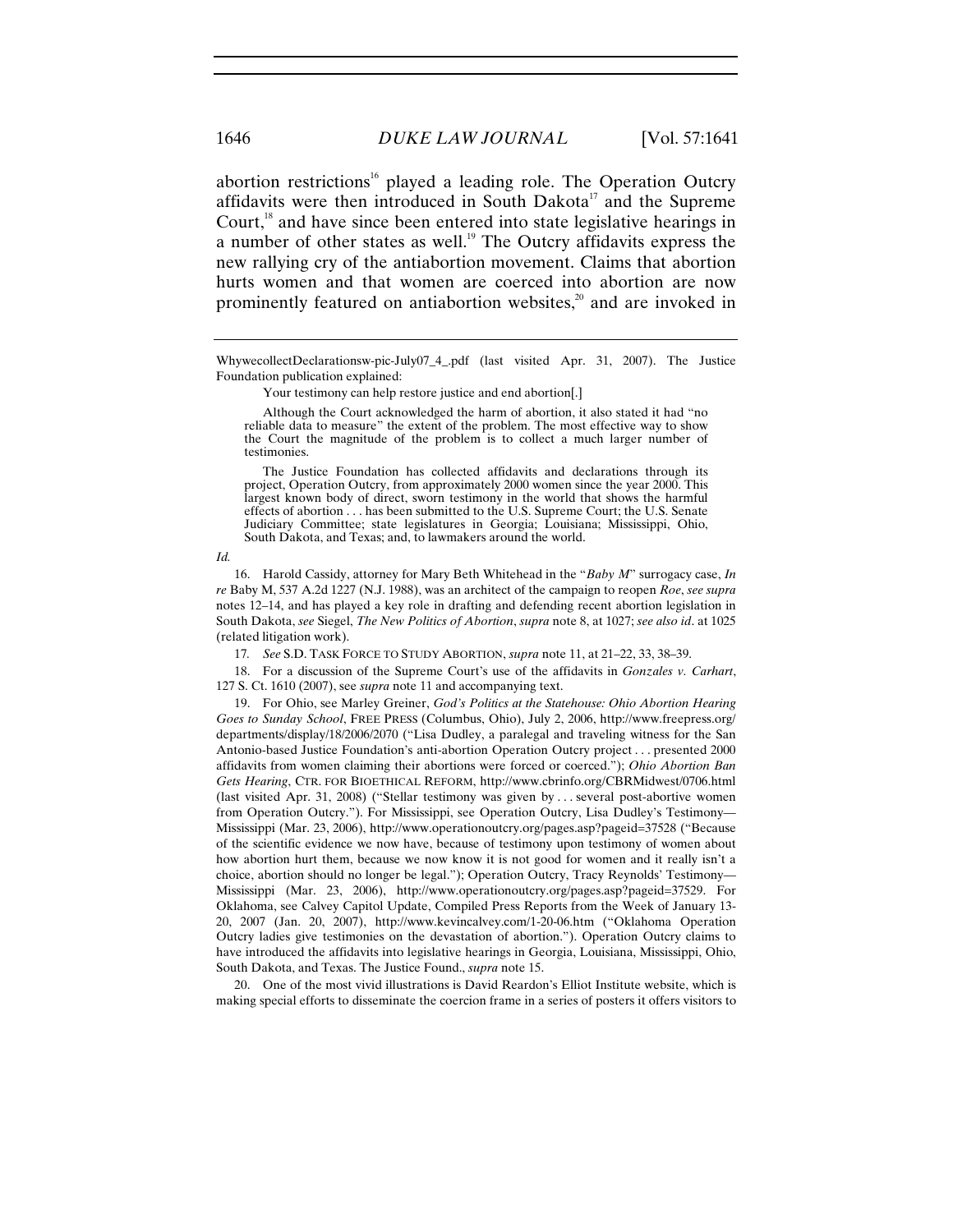### support of the abortion ban that will appear on the South Dakota ballot this fall. $^{21}$

the website. *See* Abortion is the Unchoice, Print Ads, http://www.unfairchoice.info/display.htm (last visited Apr. 31, 2008). Several of the ads include the claim that sixty-four percent of abortions are coerced and that sixty-five percent of women who have had abortions suffer symptoms of post-traumatic stress disorder. *Id.*

The harm-to-women approach has spread throughout the antiabortion movement on multiple levels. Several leading antiabortion organizations feature woman-protective reasoning as a primary argument against the availability of abortion. *See, e.g.*, *The Bitter Price of Choice*, AM. FEMINIST, Spring 1998, at 14, 16, *available at* http://www.feministsforlife.org/taf/1998/ spring/Spring98.pdf (featuring several articles about the physical and psychological price women pay for abortion rights); Concerned Women for America, Abortion's Physical and Emotional Risks, http://www.cwfa.org/articledisplay.asp?id=3111&department=CWA&categoryid=life (last visited Apr. 31, 2008) ("Regardless of the supposed 'normalcy' of abortion, the procedure continues to pose countless physical and emotional risks to American women—sometimes even costing them their lives."); Focus on the Family, FAQ: What Can You Tell Me About the Possible Link Between Abortion and Breast Cancer, http://family.custhelp.com/cgibin/family.cfg/php/enduser/std\_adp.php?p\_faqid=420 (last visited Apr. 31, 2008) ("Recent studies reveal a correlation between abortion and breast cancer."); Focus on the Family, Post-Abortion Kit for Women, http://resources.family.org (search for "post-abortion kit," then follow "Post-Abortion Kit for Women" hyperlink) (last visited Apr. 31, 2008) (offering a Post-Abortion Kit for a suggested donation of twenty-seven dollars, which "provides hope, healing, and ultimately freedom for women suffering the after-effects of abortion" and includes "the encouraging book, *Forgiven and Set Free*"); Nat'l Right to Life Comm., Is Abortion Safe?, http://www.nrlc.org/abortion/ASMF/#Is\_Abortion\_Safe (last visited Apr. 31, 2008) (providing links to articles describing abortion as physically dangerous due to risks of pain, bleeding, hemorrhage, and infection, and psychologically damaging due to risks of developing suicidal ideations, substance abuse problems and "post-abortion syndrome," among other problems); Operation Rescue, Post Abortion Healing, http://www.operationrescue.org/?p=80 (last visited Apr. 31, 2008) ("Post-Abortion Syndrome (PAS) is a type of Post-Traumatic Stress Disorder. It occurs when a woman is unable to work through her emotional responses due to the trauma of an abortion.").

Other antiabortion organizations feature the harm-to-women argument as one among many abortion-related concerns. *See, e.g.*, Am. Life League, Abortion Risks, http://www.all.org/ article.php?id=10117 (last visited Apr. 31, 2008) (listing breast cancer, "post-abortion grief," and "emotional and physical disturbances" as among the most common risks of abortion); Priests for Life, After Abortion, http://www.priestsforlife.org/afterabortion/index.htm (last visited Apr. 31, 2008) (listing healing resources); Pro-Life Action League, Getting Help, http://www. prolifeaction.org/faq/help.htm (last visited Apr. 31, 2008) (listing organizations and books for "post-abortion healing").

 21. For the abortion ban that South Dakota voters will consider in the 2008 election, see South Dakota Initiated Measure 11, An Act to Protect the Lives of Unborn Children, and the Interests and Health of Pregnant Mothers, By Prohibiting Abortions Except in Cases Where the Mother's Life or Health Is At Risk, and in Cases of Rape and Incest (2008), *available at* http://www.sdsos.gov/electionsvoteregistration/electvoterpdfs/2008/2008regulateperformanceofa bortions.pdf. Vote Yes For Life, the organization leading the initiative drive for the ban, posts the *South Dakota Task Force Report on Abortion* prominently on its website, as well as endorsements that invoke woman-protective arguments on behalf of the proposed ban. *See* Vote Yes For Life, Endorsements for the Initiative, http://www.voteyesforlife.com/initiative.htm l (last visited Apr. 31, 2008). Among the endorsements are statements from: Jack Willke, former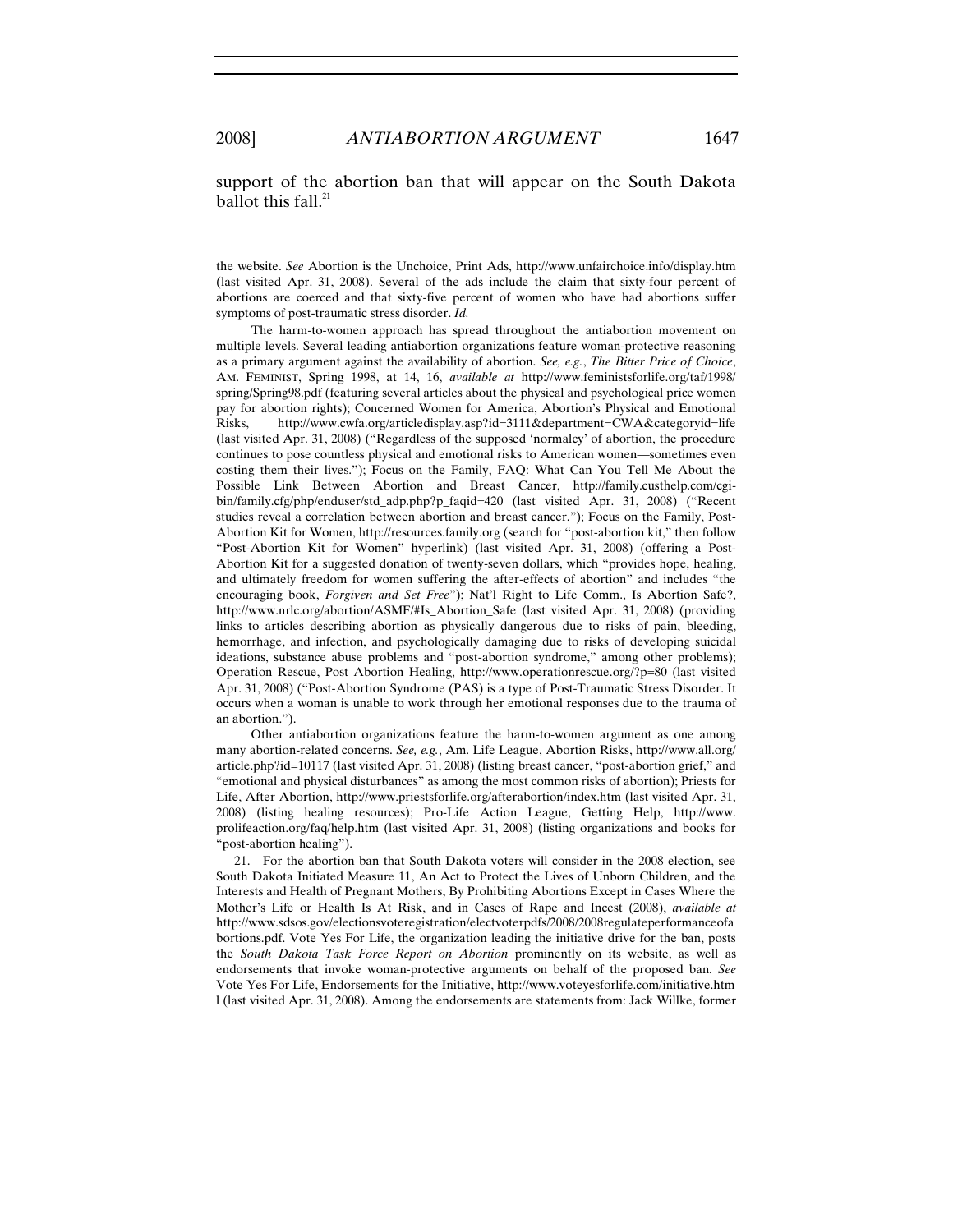\* \* \*

Until the Court's decision in *Carhart*, the rise of gender-based antiabortion arguments was barely noticed in the mainstream press or by scholars outside the public health field. I first encountered womanprotective antiabortion argument (WPAA) in the legislative history of the South Dakota ban.<sup>22</sup> Having written on sex-equality justifications for the abortion right<sup>23</sup> and on the role of social movement conflict in forging new constitutional understandings, $^{24}$  I was fascinated by the appearance of new justifications for protecting the right to life—by the vivid evidence that there was ongoing evolution in the right's reasons.

president of National Right to Life Committee ("My total experience has also long since convinced me that abortion certainly kills a living human, but it is also very dangerous and damaging to mothers and to many fathers."); American Association of ProLife Obstetricians and Gynecologists ("The medical literature attests to a rather marked increased incidence, after elective abortion, of suicide. Depression, substance abuse, and relational difficulties are increased. . . . There is also evidence of a future increase in breast cancer incidence, particularly from the loss of the 'protective effect' against breast cancer conferred on the woman by a full term pregnancy."); Frank Pavone, head of Priests for Life ("As National Pastoral Director of Rachel's Vineyard, I see every day the damage abortion does to the mothers and fathers of aborted children."); ALIVE! Women with a Passion ("[A]bortion is harmful not only to the tiny baby, but also to the woman and others involved. The so called freedom to choose that Planned Parenthood offers is actually bondage. If you are in bondage from an abortion or maybe even multiple abortions, please know that there is support for you. There is healing and forgiveness and a place of rest for you."). *Id.*; *see also* Vote Yes For Life Endorsements, http://www. voteyesforlife.com/initiative.html#SamuelCasey (last visited Apr. 31, 2008) (reporting the endorsement of Samuel B. Casey, Executive Director & CEO of the Christian Legal Society, and explaining that the proposed ban is based on the state's Task Force Report on Abortion).

 22. During the debate over the South Dakota abortion ban, Sarah Blustain and I reported on the striking transformation in antiabortion argument in evidence there. *E.g.*, Reva Siegel & Sarah Blustain, *Mommy Dearest?*, AM. PROSPECT, Oct. 2006, at 22, 22, *available at* http://www.prospect.org/cs/articles?articleId=12011. I then published a lecture documenting the history and claims of the woman-protective argument and demonstrating, in light of this evidence, that an abortion ban based on the woman-protective justifications South Dakota offered violates the Equal Protection Clause. Siegel, *The New Politics of Abortion*, *supra* note 8, at 1040–50.

23*. E.g.*, Reva B. Siegel, *Reasoning from the Body: A Historical Perspective on Abortion Regulation and Questions of Equal Protection*, 44 STAN. L. REV. 261, 263 (1992) [hereinafter Siegel, *Reasoning from the Body*]. For an account of how equality arguments for the abortion right have evolved, see generally Reva B. Siegel, *Sex Equality Arguments for Reproductive Rights: Their Critical Basis and Evolving Constitutional Expression*, 56 EMORY L.J. 815 (2007) [hereinafter Siegel, *Sex Equality Arguments for Reproductive Rights*].

24*. E.g.*, Reva B. Siegel, Brennan Center Lecture, *Constitutional Culture, Social Movement Conflict and Constitutional Change: The Case of the De Facto ERA*, 94 CAL. L. REV. 1323, 1350– 66 (2006) [hereinafter Siegel, *Constitutional Culture*].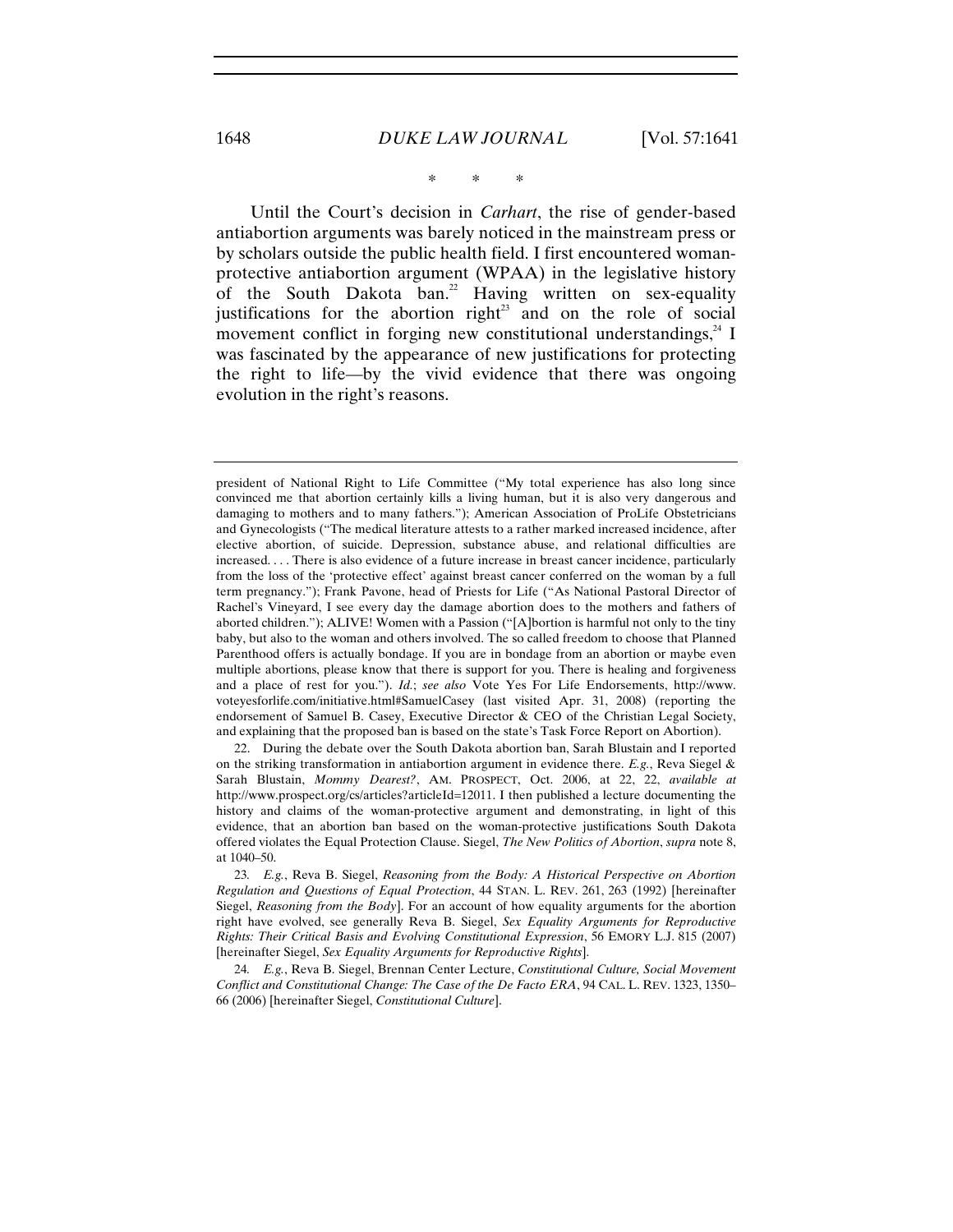There has been little inquiry into the history of the post-abortion syndrome  $(PAS)$  claim,<sup>25</sup> and even less attention given to the developments in antiabortion advocacy that led to the transformation of PAS, a therapeutic discourse, into WPAA, a legal and political argument. This Lecture investigates the social movement dynamics that produced woman-protective antiabortion argument, and explores the political conditions under which leaders of the antiabortion movement embraced gender paternalism and began to supplement or even supplant the constitutional argument "Abortion kills a baby" with a new claim "Abortion hurts women."

The Lecture offers a provisional first account of the rise and spread of WPAA. It traces the development of gender-based antiabortion advocacy, examining the rise of post-abortion syndrome (PAS) claims in the Reagan years and the first struggles in the antiabortion movement about whether the right to life is properly justified on the ground of women's welfare. My story then follows changes in the abortion-harms-women claim, as it is transformed from PAS—a therapeutic and mobilizing discourse initially employed to dissuade women from having abortions and to recruit women to the antiabortion cause—into WPAA, a political discourse forged in the heat of movement conflict that seeks to persuade audiences *outside* the movement's ranks in political campaigns and constitutional law. I tell a story in which social movement mobilization, coalition, and conflict each play a role in the evolution and spread of this constitutional argument, in the process forging new and distinctly modern ways to talk about the right to life and the role morality of motherhood in the therapeutic, public health, and political rights idiom of late twentieth-century America.

As importantly, the rise of women-protective anti-abortion argument illustrates the role that social movement conflict plays in establishing the Constitution's authority and meaning. In the United States, longstanding traditions teach those estranged from government's interpretation of the Constitution that they can mobilize in protest and assert alternative understandings of it; but

 <sup>25.</sup> The best account I have since found is Ellie Lee, *Reinventing Abortion as a Social Problem: "Postabortion Syndrome" in the United States and Britain*, *in* HOW CLAIMS SPREAD: CROSS-NATIONAL DIFFUSION OF SOCIAL PROBLEMS 39, 46–47 (Joel Best ed., 2001). For a lengthy profile of "post-abortion syndrome" activists written in the wake of the South Dakota ban campaign, see Emily Bazelon, *Is There a Post-Abortion Syndrome?*, N.Y. TIMES, Jan. 27, 2007, § 6 (Magazine), at 40.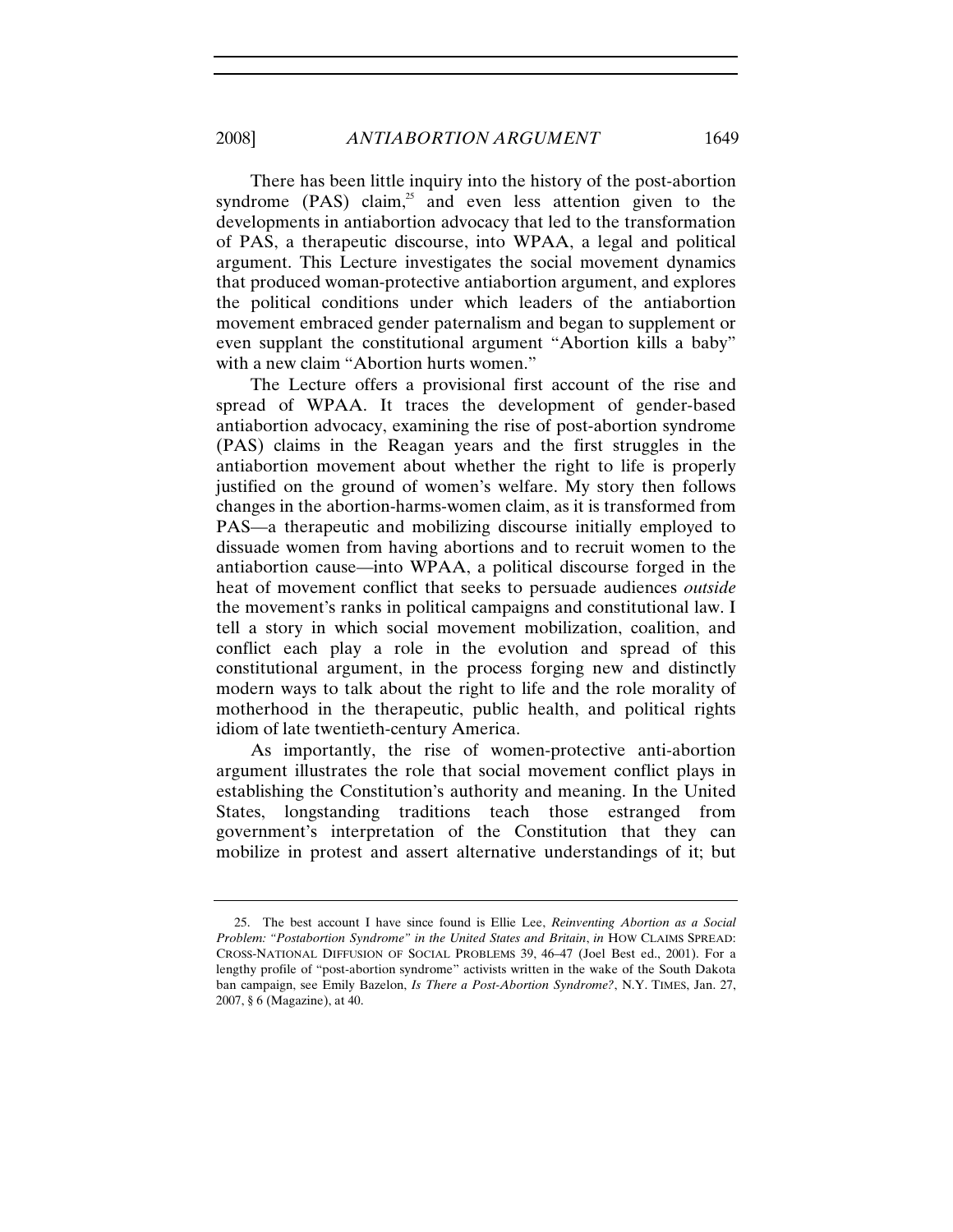rarely if ever do advocates succeed in persuading officials to adopt a movement's views unmodified. To earn the confidence of the people, advocates must counter opposing arguments and are often moved to revise their claims in the quest to persuade. The quest to persuade disciplines insurgent claims about the Constitution's meaning, and may lead advocates to express convictions in terms persuasive to others, to internalize elements of counterarguments and to engage in other implicit forms of convergence and compromise. Social movement conflict, when constrained and channeled by constitutional culture, can thus promote forms of solidarism and attachment, and help steer constitutional development in democratically responsive ways. Struggles of this kind can inform judicial review and, as I have elsewhere argued, infuse the Constitution with new meaning and authority.<sup>26</sup>

The appearance of WPAA in the pages of the United States Reports marks a crucial phase of the claim's legal and political authority—a new, although far from final, chapter in the evolution of the right's reasons. The stakes of this development did not escape notice. *Carhart*'s discussion of gender-paternalist justifications for abortion restrictions prompted passionate objection from Justice Ginsburg and three other dissenting Justices, who insisted that this new rationale for restricting abortion enforced unconstitutional stereotypes about women's agency and women's roles.<sup>27</sup> If effective movement advocacy helped loft WPAA into the pages of the United States Reports, its future trajectory will be shaped by new rounds of

<sup>26</sup>*. See* Siegel, *Constitutional Culture*, *supra* note 24, at 1350–66.

<sup>27</sup>*. See* Gonzales v. Carhart, 127 S. Ct. 1610, 1641 (2007) (Ginsburg, J., joined by Stevens, Souter, & Breyer, JJ., dissenting). Justice Ginsburg argued:

As *Casey* comprehended, at stake in cases challenging abortion restrictions is a woman's "control over her [own] destiny." "There was a time, not so long ago," when women were "regarded as the center of home and family life, with attendant special responsibilities that precluded full and independent legal status under the Constitution." Those views, this Court made clear in *Casey*, "are no longer consistent with our understanding of the family, the individual, or the Constitution." Women, it is now acknowledged, have the talent, capacity, and right "to participate equally in the economic and social life of the Nation." Their ability to realize their full potential, the Court recognized, is intimately connected to "their ability to control their reproductive lives." Thus, legal challenges to undue restrictions on abortion procedures do not seek to vindicate some generalized notion of privacy; rather, they center on a woman's autonomy to determine her life's course, and thus to enjoy equal citizenship stature.

*Id.* (internal citations and quotation marks omitted). For my account of the sex equality objections to woman-protective antiabortion argument, see Siegel, *The New Politics of Abortion*, *supra* note 8.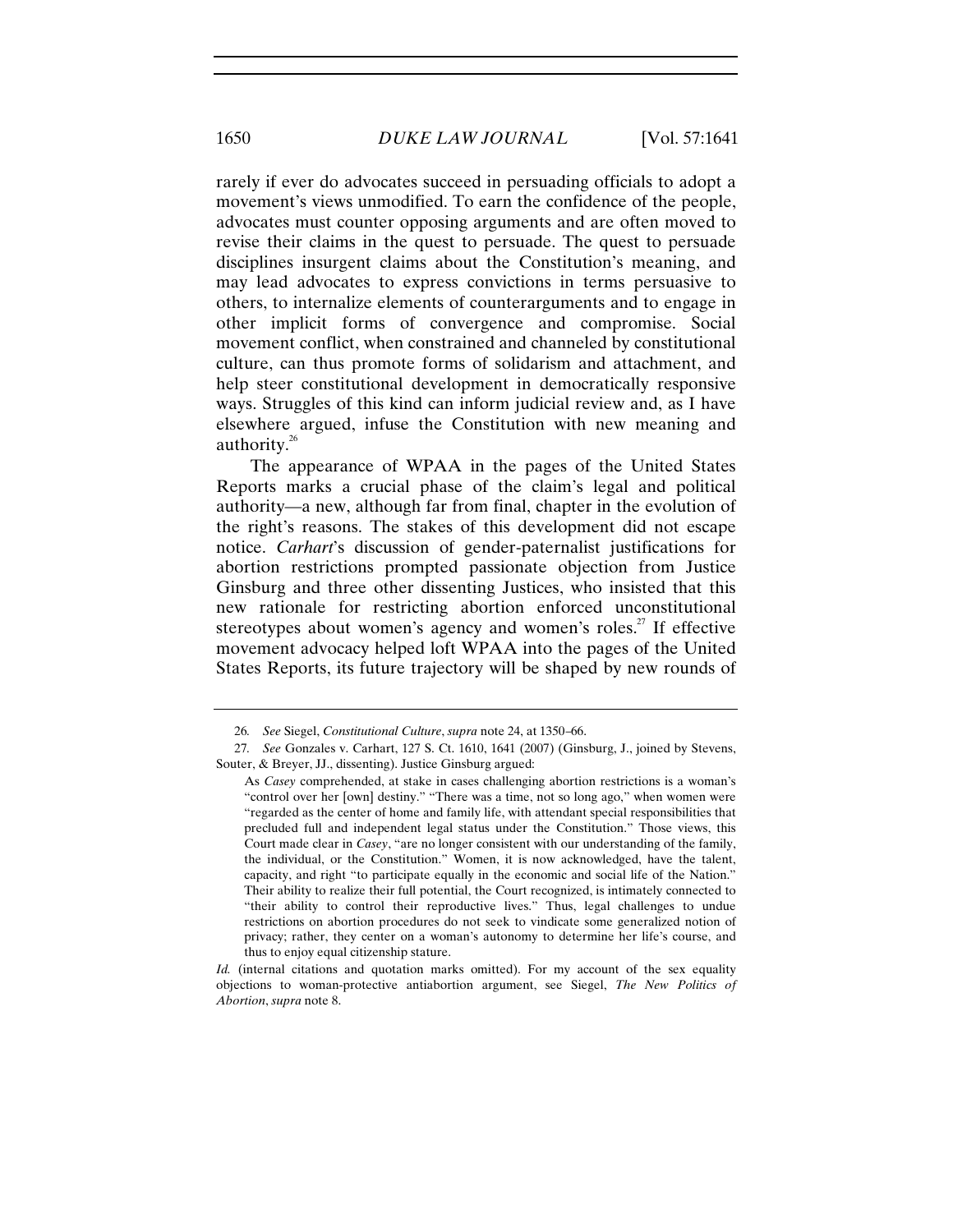movement conflict and responsive adjudication—a dynamic that *Carhart*'s majority and dissenting Justices all seemed to appreciate. This Lecture's story is thus, in a very deep sense, unfinished.

Struggle over abortion has precipitated ongoing public conflict about our understanding of women. This Lecture is one of several reflections on the abortion controversy in which I explore the historic logic of that debate.<sup>28</sup> The Lecture offers an extended meditation on the question: What constitutional understanding of "women" has the Supreme Court embraced when *Carhart* observes:

While we find no reliable data to measure the phenomenon, it seems unexceptionable to conclude some women come to regret their choice to abort the infant life they once created and sustained. See Brief for Sandra Cano et al. as *Amici Curiae* in No. 05-380, pp. 22- 24. Severe depression and loss of esteem can follow. See *ibid*.

. . . .

. . . The State has an interest in ensuring so grave a choice is well informed.<sup>29</sup>

# I. WOMAN-PROTECTIVE ANTIABORTION ARGUMENT IN THE SOUTH DAKOTA CAMPAIGN

South Dakota offers a rich site to begin exploring the basic tenets of the abortion-hurts-women argument. As I have noted, Leslee Unruh, who led the referendum campaign in support of the ban, quite openly acknowledged that she was avoiding conventional fetalprotective argument: "I refuse to show pictures of dead babies . . . . That's what the old way was, and that's why they were losing all these years."30 The formal legislative history of the ban, a seventypage *Report of the South Dakota Task Force to Study Abortion*, 31 is by far the most comprehensive government account of the arguments and evidence for protecting women from abortion. The Report's findings include traditional fetal-focused items, emphasizing that a

<sup>28</sup>*. See* Robert Post & Reva Siegel, Roe *Rage: Democratic Constitutionalism and Backlash*, 42 HARV. C.R.-C.L. L. REV. 373 (2007); Siegel, *Constitutional Culture*, *supra* note 24; Siegel, *The New Politics of Abortion*, *supra* note 8; Siegel, *Reasoning from the Body*, *supra* note 23; Siegel, *Sex Equality Arguments for Reproductive Rights*, *supra* note 23.

 <sup>29.</sup> *Carhart*, 127 S. Ct. at 1634 (majority opinion).

 <sup>30.</sup> Davey, *supra* note 10 (quoting Leslee Unruh).

 <sup>31.</sup> S.D. TASK FORCE TO STUDY ABORTION, *supra* note 11.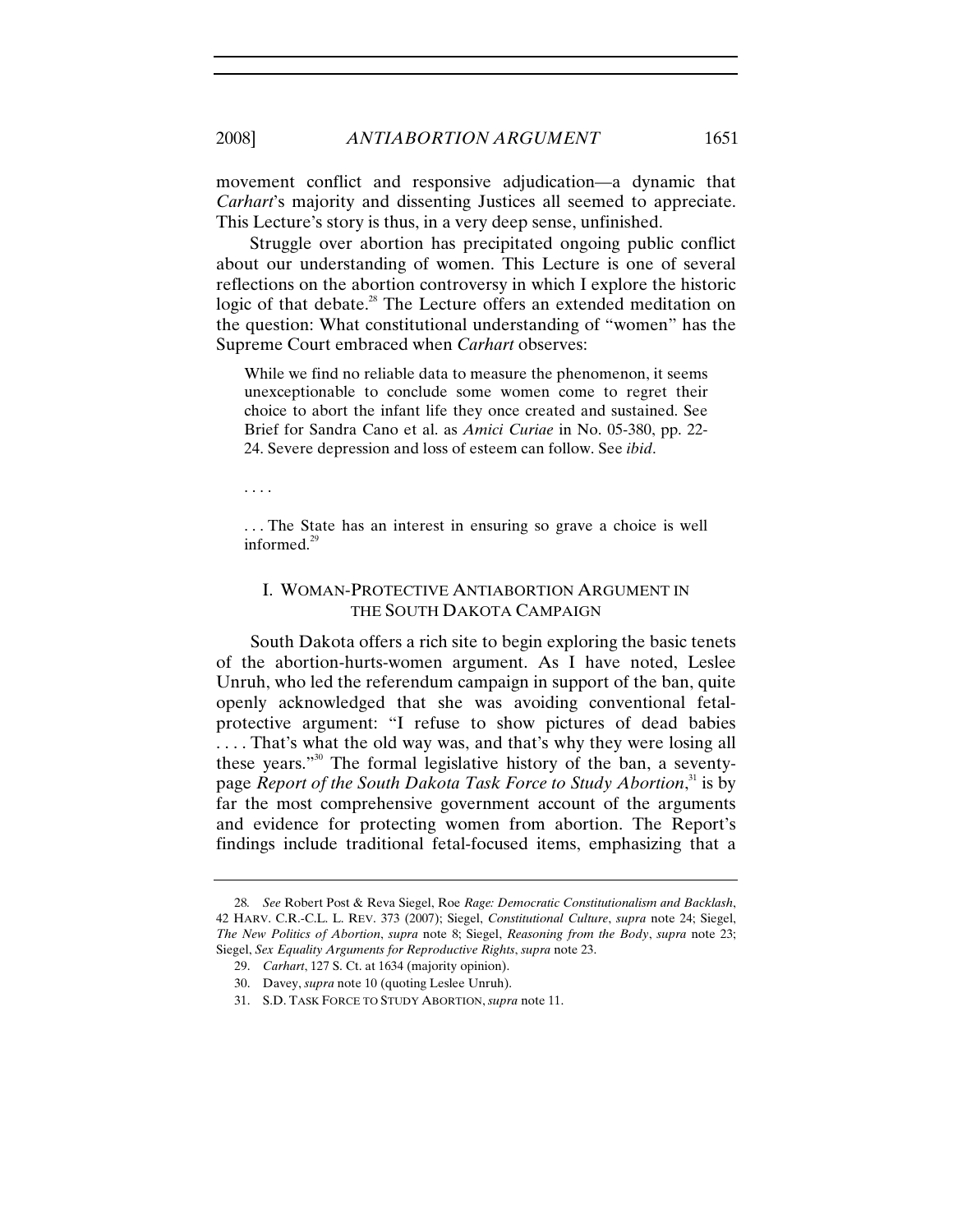fetus is a "whole separate unique living human being"<sup>32</sup> and reporting on new studies concerning the physiology of human development.<sup>33</sup> But more than half of the ten findings and over half of the Report itself focus on women. $34$  In these portions of the Report, the Task Force advanced its dual claim: that a regime of legally protected abortion posed a threat to women's freedom and a threat to women's health, exposing women to abortions they do not want and, in all events, should not have.<sup>35</sup>

The Report substantiates these claims with two types of evidence: narrative and empirical. South Dakota justified banning abortion on the ground that women in the state had not in fact chosen to have abortions; rather they were misled or coerced into having abortions. For these claims, the Task Force relied on the Operation Outcry affidavits that would be cited later in *Carhart*. The South Dakota Task Force asserted it received the testimony of 1,950 women,<sup>36</sup> reporting that "[v]irtually all of them stated they thought their abortions were uninformed or coerced or both."37 The Report asserted that women who have abortions could not have knowingly and willingly chosen the procedure and must have been misled or pressured into the decision by a partner, a parent, or even the clinic because "[i]t is so far outside the normal conduct of a mother to implicate herself in the killing of her own child."<sup>38</sup> Alternatively, the Report asserted that even if women chose the procedure, they should not have, advancing two very different kinds of evidence to substantiate the claim.

To substantiate the claim that abortion harms women, the Report offered empirical evidence. Citing PAS studies that contravene the conclusions of government and professional authorities,<sup>39</sup> the Report asserted that a woman who is encouraged "to

<sup>32</sup>*. Id.* at 5.

<sup>33</sup>*. Id.* at 23–24.

<sup>34</sup>*. Id.* at 31–58, 65–69.

<sup>35</sup>*. Id.* at 54.

<sup>36</sup>*. Id.* at 38. For information on the genesis of the affidavits, see *supra* notes 12–20 and accompanying text.

 <sup>37.</sup> S.D. TASK FORCE TO STUDY ABORTION, *supra* note 11, at 38*.* The Report relies heavily on the affidavits and repeatedly cites the affidavits as evidence. *See, e.g.*, *id.* at 33 ("We find all of these testimonies moving and the following are examples of their expressions of guilt, sadness, and depression.").

<sup>38</sup>*. Id.* at 56.

<sup>39</sup>*. Id.* at 41–52; *see also infra* note 131 (quoting the South Dakota Task Force Report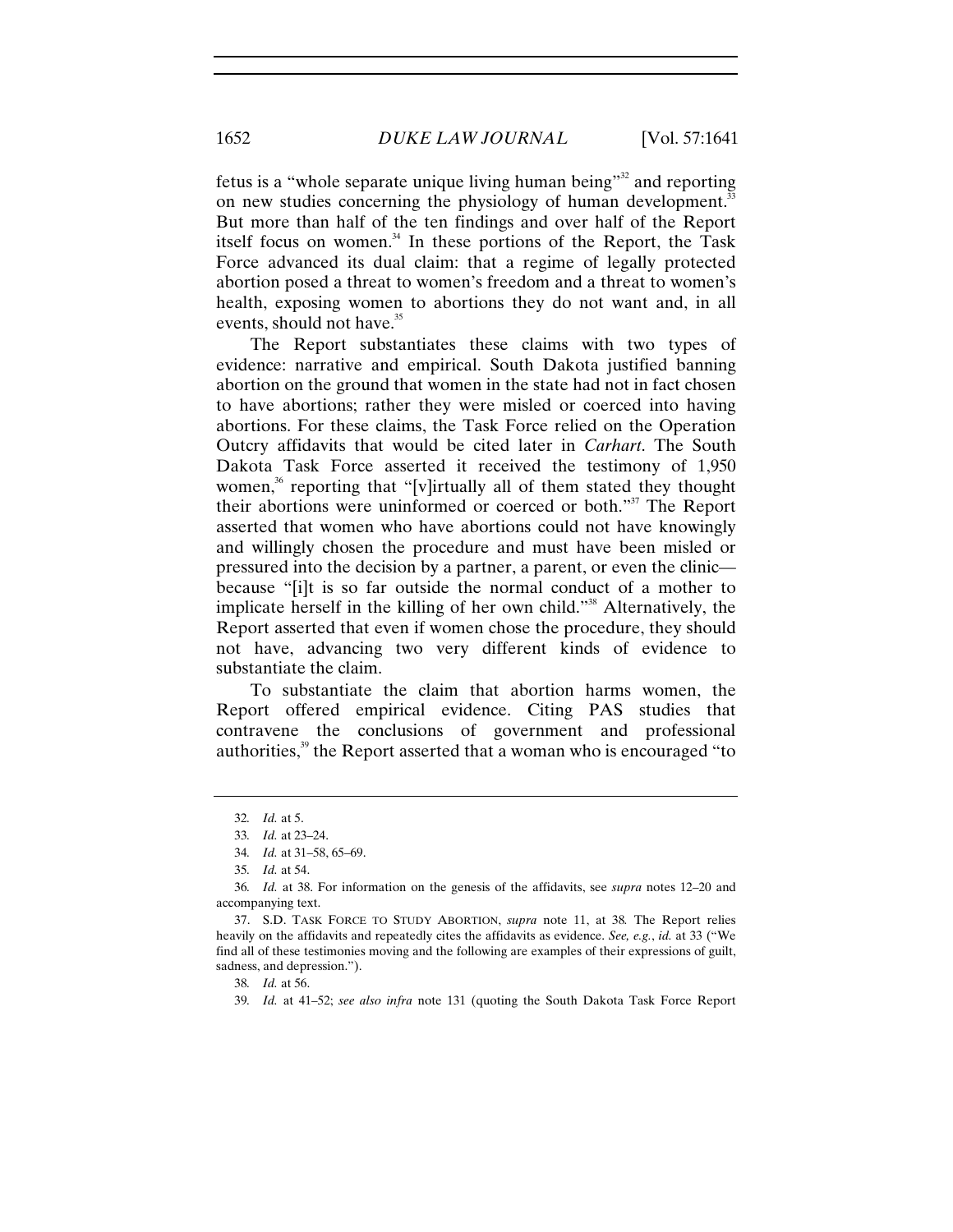defy her very nature as a mother to protect her child," $40$  is likely "to "suffer[] significant psychological trauma and distress,"41 and will be put at risk of a variety of life-threatening illnesses ranging from bipolar disorder, post-traumatic stress disorder, and suicidal ideation<sup>42</sup> to breast cancer.<sup>43</sup> The South Dakota legislature embraced the findings of the Task Force rather than the judgments of leading psychology and psychiatry professionals and government oncologists,<sup>44</sup> and banned abortion to "protect the rights, interests,

43*. Id.* at 52. While government has closely investigated the question of whether abortion is linked to an increased incidence of breast cancer and concluded that the evidence shows no association, *see infra* note 44, the Task Force Report refuses to follow those findings. It strongly intimates that a correlation between abortion and breast cancer exists when it observes that "[s]orting out the science and truth of this matter is of the utmost importance so that relevant informed consent information can be provided to women considering an abortion," *id.* at 52, and, further, that "it is clear that the CDC [Center for Disease Control] statistics [on abortion mortality] do not include the vast majority of deaths due to abortions because they do not include deaths from suicide, deaths from physical complications from abortions, and *deaths due to any of the cancers in which abortions may be a significant contributing factor*," *id.* at 49 (emphasis added).

 44. After careful inquiry, both the National Cancer Institute and the World Health Organization have concluded that abortion is not associated with an increased risk of breast cancer. *See* Nat'l Cancer Inst., Fact Sheet: Abortion, Miscarriage, and Breast Cancer Risk (May 30, 2003), http://www.nci.nih.gov/cancertopics/factsheet/Risk/abortion-miscarriage; National Cancer Institute, Summary Report: Early Reproductive Events and Breast Cancer Workshop (Mar. 25, 2003), http://www.cancer.gov/cancerinfo/ere-workshop-report; World Health Org., Fact Sheet No. 240: Induced Abortion Does Not Increase Breast Cancer Risk (June 2000), http://www.who.int/mediacentre/factsheets/fs240/en/index.html; *see also* Siegel, *The Politics of Abortion*, *supra* note 8, at 1012 n.100 (discussing the history of the inquiry).

There is a substantial body of scholarship that repudiates claims of post-abortion syndrome. *See* Nancy E. Adler et al., *Psychological Factors in Abortion: A Review*, 47 AM. PSYCHOLOGIST 1194, 1202–03 (1992) ("The best studies available on psychological responses to unwanted pregnancy terminated by abortion in the United States suggest that severe negative reactions are rare, and they parallel those following other normal life stresses."); David A. Grimes & Mitchell D. Creinin, *Induced Abortion: An Overview for Internists*, 140 ANNALS INTERNAL MED. 620, 624 (2004) ("[Based on a review of the literature], [i]nduced abortion does not harm women's emotional health . . . . Indeed, the most common reaction to abortion is a

rejecting the medical findings of ACOG and APA).

<sup>40</sup>*. Id.* at 56.

<sup>41</sup>*. Id.* at 47–48.

<sup>42</sup>*. Id.* at 43–44. The Report cited testimony from a number of well-known antiabortion advocates asserting that women who have abortions "experience higher rates of mental health problems." *Id.* at 43. Dr. Priscilla Coleman, for example, argued that based on her review of twelve studies that she and her had colleagues had published, "Women with a history of induced abortion are at a significantly higher risk for the following problems: a) inpatient and outpatient psychiatric claims, particularly adjustment disorders, bipolar disorder, depressive psychosis, neurotic depression, and schizophrenia; b) substance use generally, and specifically during a subsequent pregnancy; and c) clinically significant levels of depression, anxiety, and parenting difficulties . . . ." *Id.* at 42–43.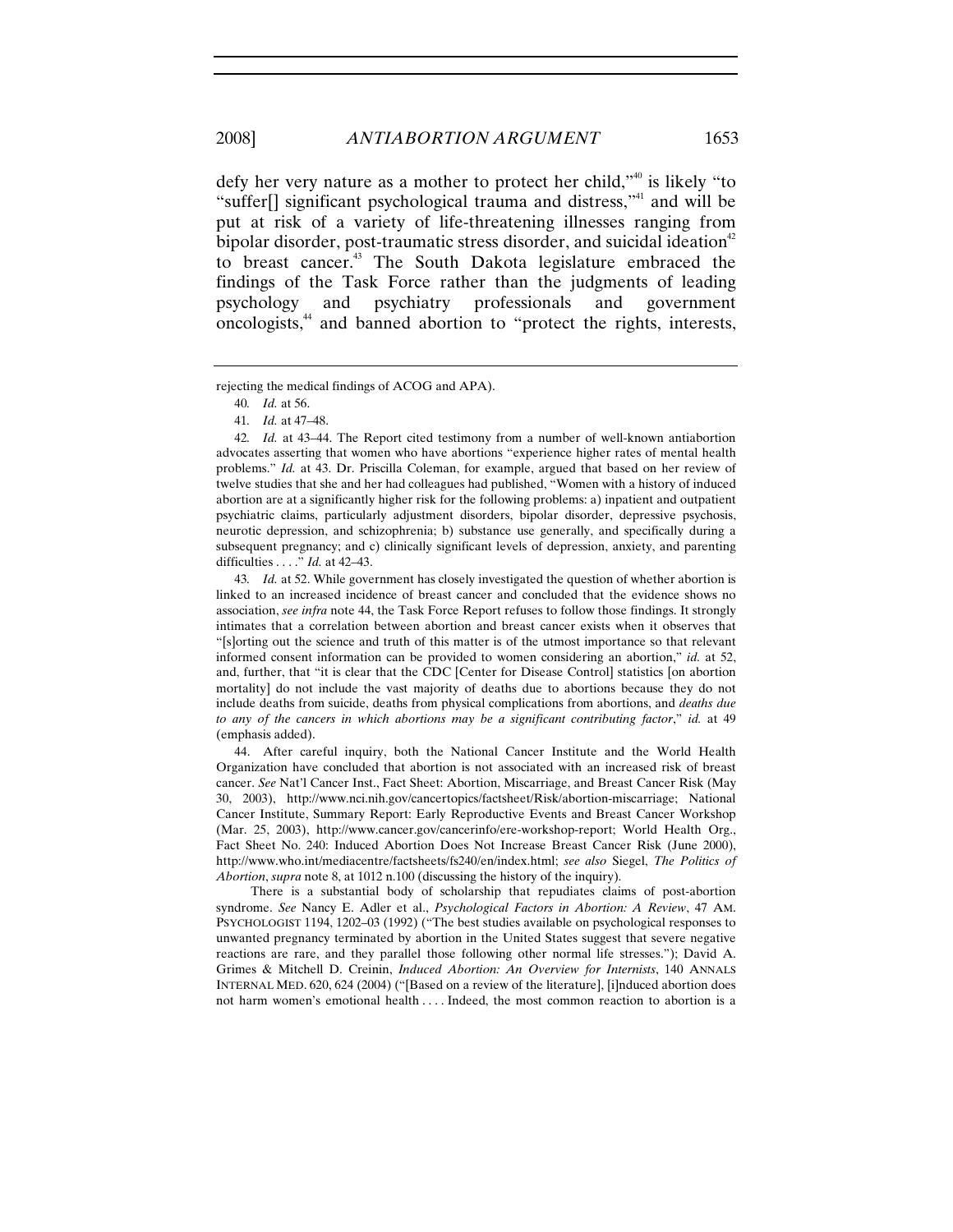and health of the mother, and the life of her unborn child,"<sup>45</sup> and "the pregnant mother's natural intrinsic right to a relationship with her child."46 Yet it was not solely empirical evidence that led the South Dakota legislature to embrace the abortion-harms-women argument. Numbers and stories reinforced each other: the Operation Outcry affidavits and other narrative testimony played a crucial role.

The day the statute was introduced in the South Dakota legislature, Nicole Osmundsen, who counsels women at a Sioux Falls crisis pregnancy center—a center that tries to deter women from

45. S.D. TASK FORCE TO STUDY ABORTION, *supra* note 11, at 69.

46*. Id.* at 67. The Report calls the mother's right "fundamental." *Id.* at 9.

profound sense of relief. In some studies, abortion has been linked with improved psychological health because the abortion resolved an intense crisis in the woman's life." (citations omitted)); Brenda Major, *Psychological Implications of Abortion—Highly Charged and Rife with Misleading Research*, 168 CANADIAN MED. ASS'N J. 1257, 1257–58 (2003) ("[David Reardon and his colleagues] report that subsequent psychiatric admission rates were higher for women who had an abortion than for women who delivered. . . . This conclusion is misleading . . . . It is inappropriate to imply from these data that abortion leads to subsequent psychiatric problems . . . . The findings of Reardon and colleagues are inconsistent with a number of well-designed earlier studies . . . . All of these studies concluded that the emotional well-being of women who abort an unplanned pregnancy does not differ from that of women who carry a pregnancy to term."); Brenda Major et al., *Personal Resilience, Cognitive Appraisals, and Coping: An Integrative Model of Adjustment to Abortion*, 74 J. PERSONALITY & SOC. PSYCHOL. 735, 741 (1998) ("Overall, our sample of women did not report high levels of psychological distress 1 month following their abortions . . . . On average women also reported relatively high levels of positive well-being ( $M = 4.60$  on a 6-point scale, SD =.69) and very high satisfaction with their abortion decision (M = 4.05 on a 5-point scale, SD = .94)."); Brenda Major et al., *Psychological Responses of Women After First-Trimester Abortion*, 57 ARCHIVES GEN. PSYCHIATRY 777, 777, 780 (2000) ("Most women do not experience psychological problems . . . 2 years postabortion, but some do. Those who do tend to be women with a prior history of depression . . . . Results support prior conclusions that severe psychological distress after an abortion is rare."); Lisa Rubin & Nancy Felipe Russo, *Abortion and Mental Health: What Therapists Need to Know*, 27 WOMEN & THERAPY 69, 73 (2004) ("Antiabortion advocates allege that 'postabortion syndrome' is a type of post-traumatic stress disorder (PTSD), though no scientific basis exists for applying a PTSD framework to understand women's emotional responses to a voluntarily obtained legal abortion."); Nancy Felipe Russo & Jean E. Denious, *Violence in the Lives of Women Having Abortions: Implications for Practice and Public Policy*, 32 PROF. PSYCHOL. 142, 142 (2001) ("When history of abuse, partner characteristics, and background variables were controlled, abortion was not related to poorer mental health."); Nada Stotland, *The Myth of Abortion Trauma Syndrome: Update, 2007*, 42 PSYCHIATRIC NEWS 28, 28 (2007) ("[T]he assertions of psychological damage made by legislatures and the Supreme Court are contrary to the scientific evidence. . . . APA [American Psychiatric Association] invests millions of dollars and years of expert deliberation to craft the titles and definitions of psychiatric diagnoses. 'Abortion trauma syndrome' and 'post-abortion psychosis' are inventions disguised to mimic those diagnoses, and they demean the careful process. . . . Co-opting psychiatric nomenclature and basing public policy on false assertions are not [worthy of our highest respect]."); *see also* AM. PSYCHIATRIC ASS'N, DIAGNOSTIC AND STATISTICAL MANUAL OF MENTAL DISORDERS (4th ed. 1994) (failing to recognize post-abortion syndrome).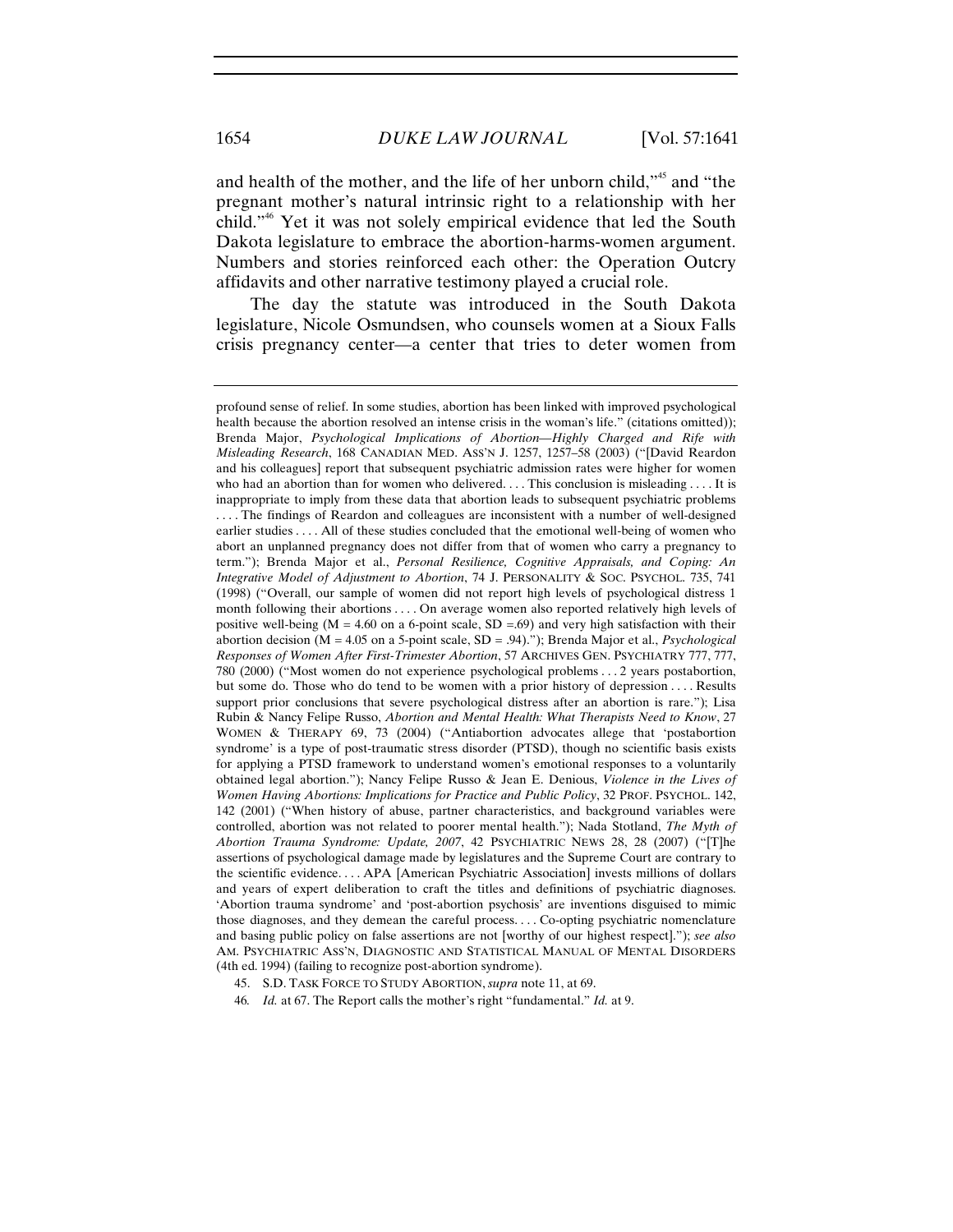having abortions—testified to the South Dakota legislature that women

. . . . [later suffer problems ranging from] depression, uncontrollable crying, bonding issues with subsequent children, regrets, to drug and alcohol abuse, to eating disorders . . . to suicide attempts and very very destructive behaviors . . . . The most significant example I can give you was the woman . . . who could no longer vacuum her house because she can't hear the sound of a vacuum; it reminds her of the suction machine of her abortion procedure.... Do they ever fully recover? I would fair to say no [*sic*].<sup>47</sup>

In this account, a woman who has an abortion has been injured in her very womanhood—she is impaired in her capacity to perform as a wife and mother. The vacuum image is striking—and recurrent. Esther Monica Ripplinger reported "[f]ear of vacuum cleaner," as one of her post-abortive symptoms in Operation Outcry–provided testimony to the Supreme Court in *Gonzales v. Carhart*. 48 Indeed, I can find variants of Osmundsen's claim reaching back to the 1980s. Consider Paula Ervin's *Women Exploited: The Other Victims of*  Abortion<sup>49</sup>: "Some women can't vacuum their rugs because the sound of the vacuum cleaner reminds them . . . of the fact that they've had an abortion,' Carol K.—a post-abortive woman and now a postabortion counselor—told Ervin. 'So when they're cleaning their rugs, they can't do it. They call their husband or a friend in to vacuum their rugs for them."<sup>50</sup> The vacuum symptom expresses abortion's harm to women in the language of trauma and repressed memory. The claim is powerful enough that it has been repeated for two decades now.<sup>51</sup>

There are antecedents for this form of sex role–based argument against abortion. Claims that women who aborted pregnancies would suffer for resisting pregnancy and motherhood were common in the medical profession's campaign to criminalize abortion and

 <sup>47.</sup> *Hearing on H.B. 1215 Before the H. Comm. on State Affairs*, 2006 Leg., 81st Sess. (S.D., Feb. 8, 2006) (testimony of Nicole Osmundsen) (audio file available at http://legis.state.sd.us/ sessions/2006/1215.htm, quote 15 minutes and 50 seconds into the file).

 <sup>48.</sup> Brief of Sandra Cano et al. as Amici Curiae Supporting Petitioner, *supra* note 5, apps. 76–77.

 <sup>49.</sup> PAULA ERVIN, WOMEN EXPLOITED: THE OTHER VICTIMS OF ABORTION (1985).

<sup>50</sup>*. Id.* at 55.

 <sup>51.</sup> The movement's crisis pregnancy centers played a key role in diagnosing and publicizing PAS symptoms, including vacuum-associated trauma. *See infra* note 68 and accompanying text.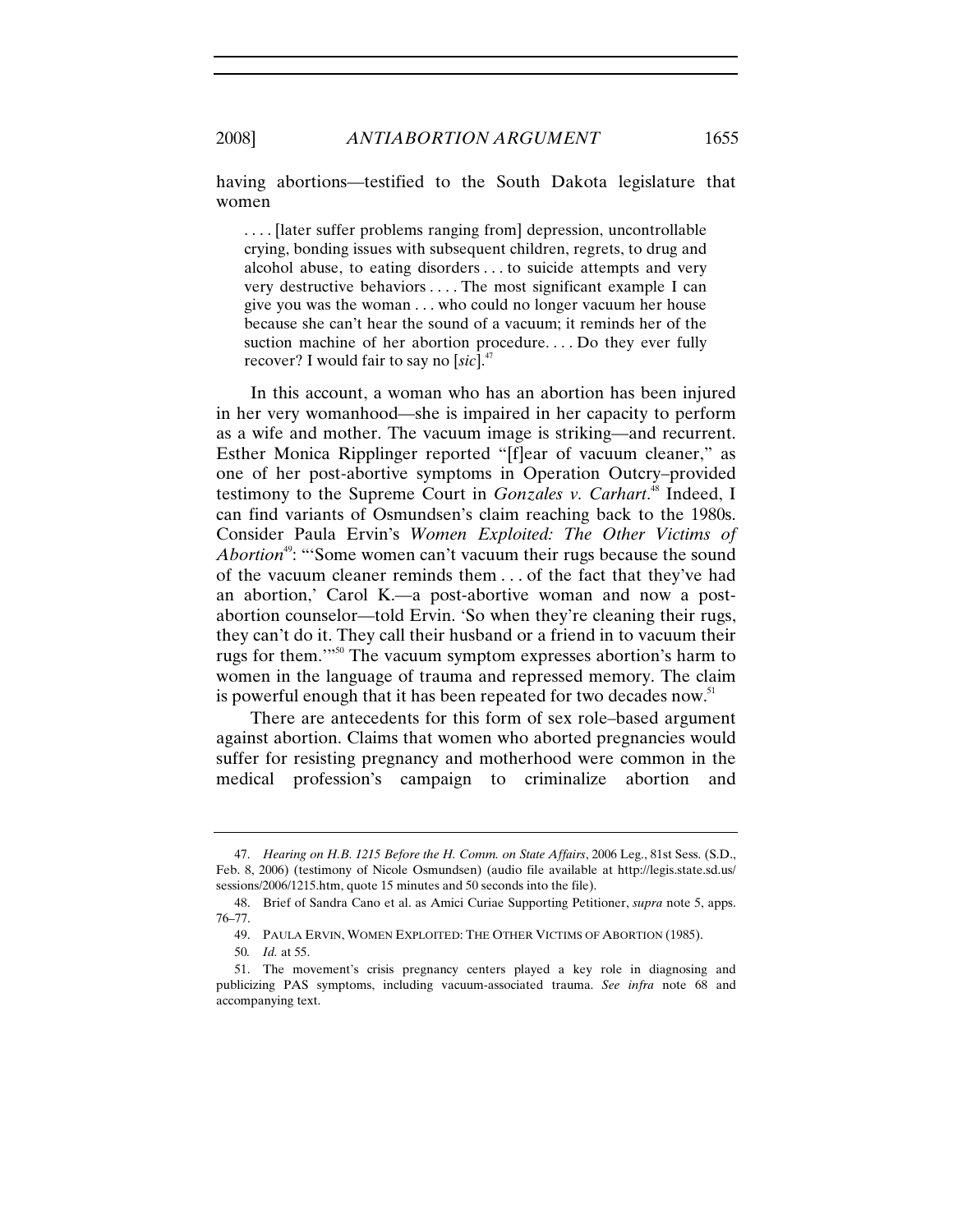contraception in the nineteenth century<sup>52</sup>—and these claims exerted force on psychology in the era of abortion's decriminalization.<sup>53</sup> But in the years after *Roe*, the antiabortion movement did not publicly advance its arguments for criminalizing abortion in these sex role– based terms. In this period, the movement's core arguments against abortion urged, "It's a baby!"—and not, "It's a mother!"<sup>54</sup> In the years after *Roe*, it was not the antiabortion movement that was making claims about protecting women's choices and women's health; *these were the claims and frames of the movement's abortion-rights adversaries*.

So how did the antiabortion movement come to attack abortion in the language of the abortion rights claim? In arguing that legal protection for abortion threatens women's health and freedom, the South Dakota Task Force to Study Abortion relied heavily on authorities in the national antiabortion movement, providing a chain of references that assist in reconstructing the genesis and spread of  $WPAA<sub>55</sub>$ 

## II. A SOCIAL MOVEMENT HISTORY OF WOMAN-PROTECTIVE ANTIABORTION ARGUMENT

In what follows, I offer an initial account of the development and spread of the abortion-harms-women argument, which I understand to be a "collective action frame." Social movement theorists interested in the role that meaning plays in the dynamics of mobilization study "collective action frames," the beliefs that move

 <sup>52.</sup> Nineteenth-century antiabortion advocates argued that contraception and abortion caused all manner of harms to women. Horatio Robinson Storer, the leader of the abortion criminalization campaign, argued that "[i]ntentionally to prevent the occurrence of pregnancy, otherwise than by total abstinence from coition, intentionally to bring it, when begun, to a premature close, are alike disastrous to a woman's mental, moral, and physical well-being." HORATIO ROBINSON STORER, WHY NOT? A BOOK FOR EVERY WOMAN 76 (1867). Another commentator, Edwin Hale, wrote that "abortion brings sickness and perhaps death, or numerous other evils in its train, besides *remorse*, which will come sooner or later." EDWIN M. HALE, THE GREAT CRIME OF THE NINETEENTH CENTURY 10 (1867). For a survey of arguments for criminalizing abortion and contraception in the nineteenth century, see Siegel, *The New Politics of Abortion*, *supra* note 8, 1000–02; Siegel, *Reasoning from the Body*, *supra* note 23, at 280–323.

 <sup>53.</sup> For a sampling of mid-twentieth-century psychological literature, much of it Freudian, analyzing women's rejection of motherhood as an emotional disorder, see generally Lee, *supra* note 25.

<sup>54</sup>*.* For an account of Dr. Jack Willkie, see *infra* text accompanying note 69.

 <sup>55.</sup> For analysis, see Siegel, *The New Politics of Abortion*, *supra* note 8, at 1014–29.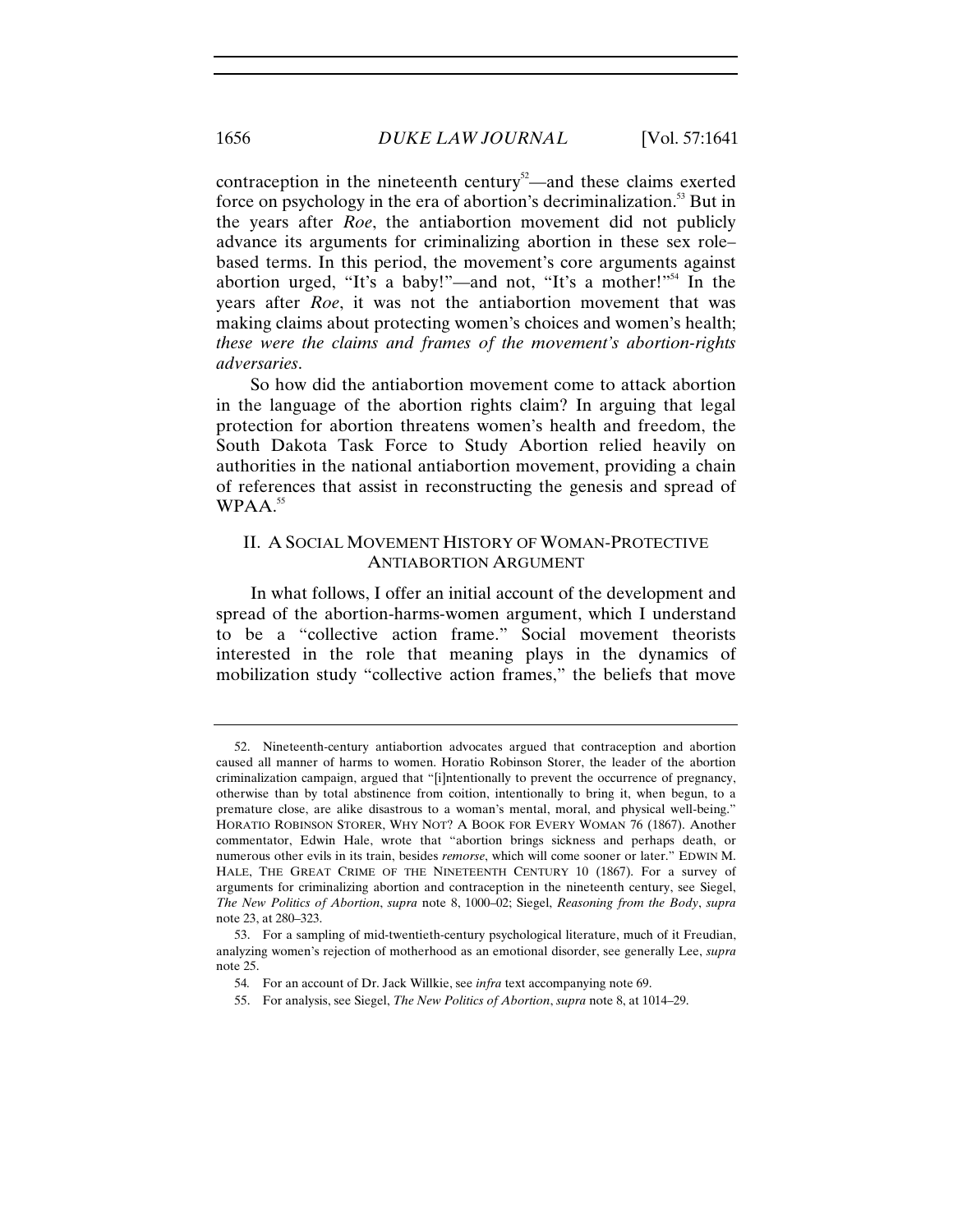people to make common cause with one another.<sup>56</sup> They analyze the "frame alignment processes" that connect individual and group understandings of identity, interest, and injury in such a way as to motivate and direct collective advocacy for political change.<sup>57</sup>

The story I have been able to reconstruct so far suggests that WPAA has *intra*- and *inter-*movement logic; it is both expressive and strategic. As I will show, (1) claims about post-abortion syndrome first appeared in the 1980s as a therapeutic, mobilizing discourse within the antiabortion movement, deployed primarily among women volunteers and clients in the "crisis pregnancy" network during a period when the antiabortion movement generally argued the moral and political case against abortion in fetal-focused terms; (2) Leaders of the antiabortion movement who passionately argued abortion as a question of protecting the unborn initially resisted woman-centered forms of antiabortion argument, but (3) came to embrace the claim strategically, under conditions of escalating social movement conflict, through a learning process in which they came to believe in the argument's power to persuade audiences outside the movement's ranks.

#### *A. Post-Abortion Syndrome: A Mobilizing Discourse*

The concept of "post-abortion syndrome" on which so much of the South Dakota Task Force Report is based was first proposed in the early 1980s by Vincent Rue, who has since become an international authority in the antiabortion movement whose work is cited nine times in the Report.<sup>58</sup> In 1981, Rue—then a professor of family relations who directed the Sir Thomas More Clinics of Southern California—testified before the Senate about abortion's social effects.<sup>59</sup> His testimony, which described abortion as

<sup>56</sup>*. See* Nicholas Pedriana, *From Protective to Equal Treatment: Legal Framing Processes and Transformation of the Women's Movement in the 1960s*, 111 AM. J. SOC. 1718, 1721 (2006); David A. Snow, *Framing Processes, Ideology, and Discursive Fields*, *in* THE BLACKWELL COMPANION TO SOCIAL MOVEMENTS 380, 384 (David A. Snow, Sarah A. Soule & Hanspeter Kriesi eds., 2004).

 <sup>57.</sup> David A. Snow et al., *Frame Alignment Processes, Micromobilization, and Movement Participation*, 51 AM. SOC. REV. 464, 464 (1986). *See generally* Robert D. Benford & David A. Snow, *Framing Processes and Social Movements: An Overview and Assessment*, ANN. REV. SOC. 611 (2000)(providing a theoretical overview of the concept).

 <sup>58.</sup> S.D. TASK FORCE TO STUDY ABORTION, *supra* note 11, at 39, 41, 44, 45, 53, 54.

<sup>59</sup>*. Constitutional Amendments Relating to Abortion: Hearings on S.J. Res. 18, S.J. Res. 19, and S.J. Res. 110 Before the Subcomm. on the Constitution of the S. Comm. on the Judiciary*, 97th Cong. 329–39 (1981) (testimony of Vincent Rue).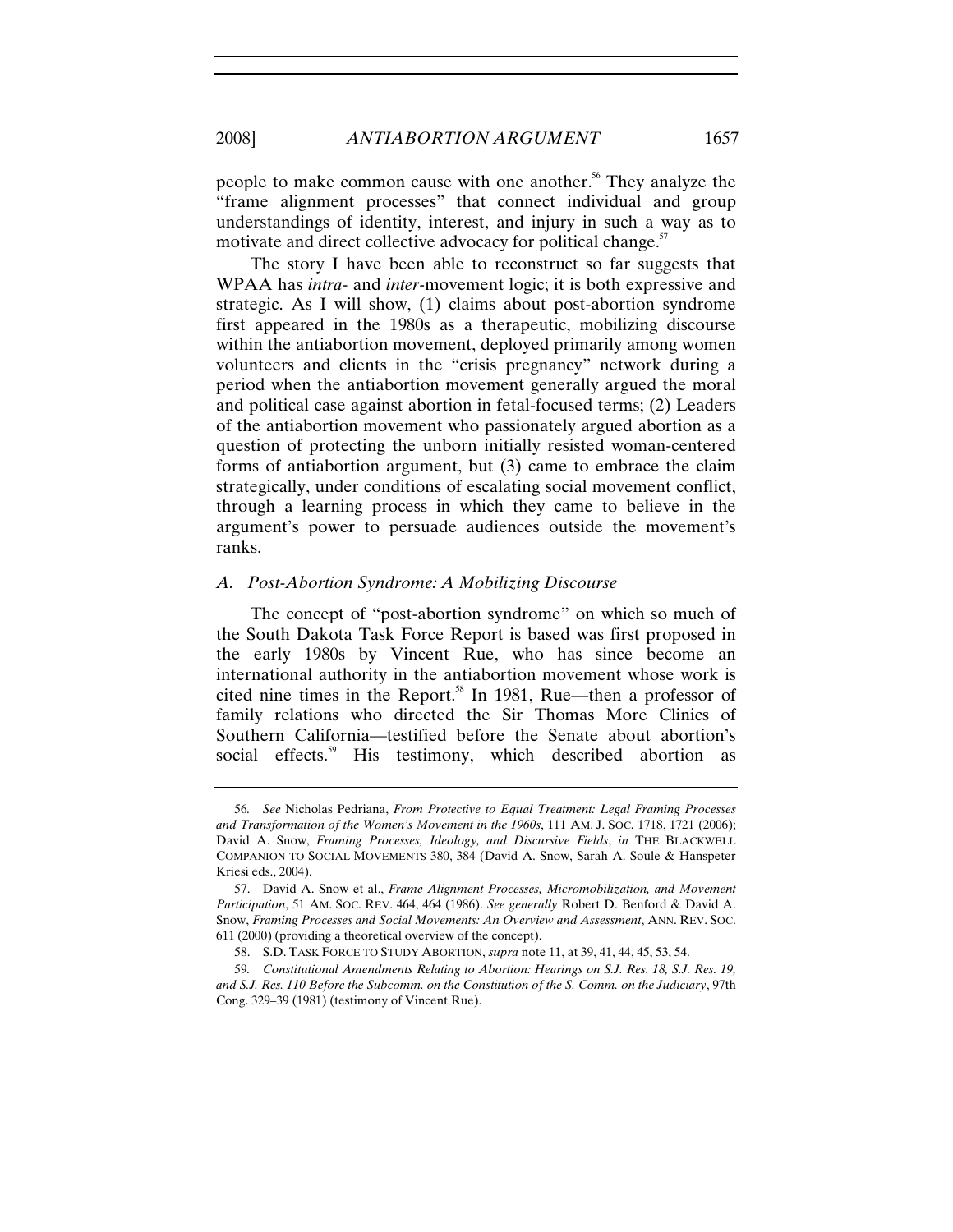"antifamily," elaborated that charge in a bill of particulars culminating in the claims that "abortion emasculates males," "abortion reescalates the battle between the sexes," and "abortion is a psychological Trojan Horse for women"—a claim Rue advanced by attacking the pervasive clinical view within psychology that the procedure had "only temporary, nonpathological, and limited adverse emotional sequelae."<sup>60</sup> In Rue's view, "guilt and abortion have virtually become synonymous. It is superfluous to ask whether patients experience guilt; it is axiomatic that they will."<sup>61</sup>

Over the next several years, Rue and a doctoral student named Anne Speckhard elaborated these claims by drawing on the then-new concept of post-traumatic stress disorder  $(PTSD)$ .<sup>62</sup> The PTSD concept had only recently been developed to explain the experience of Vietnam War veterans. Rue and Anne Speckhard modeled the diagnostic criteria of abortion trauma on the American Psychological Association's Diagnostic and Statistical Manual (DSM) while greatly expanding the symptomatology.<sup>63</sup>

In this therapeutic form, post-abortion syndrome was embraced by women in the antiabortion movement who first heard Rue speak at a National Right to Life Committee (NRLC) convention in 1982 and soon thereafter organized Women Exploited By Abortion (WEBA). $^{64}$  "We desperately wanted to help create a safe place for

<sup>60</sup>*. Id.* at 330–31.

<sup>61</sup>*. Id.* at 332. An appendix to Rue's prepared statement identified studies of abortion dating back to the 1960s whose "major findings" were summarized in a list beginning: "Abortion is poor treatment for mental illness or prevention," "Abortion increases bitterness toward men, especially the father," "More motherly and more mature women feel more postabortion guilt," "The stress from previous abortions can delay preparation for subsequent childbearing and retard mother child bond formation," "Clinical study suggesting post-abortion anxiety and disruption of marital sexual relations." *Id.* at 363 (prepared statement of Vincent Rue); *see also* Vincent Rue, *Forgotten Fathers: Men and Abortion*, AM. LIFE LOBBY, Feb. 1985, at 6, 9 ("Abortion is a far greater dilemma for men than researchers, counselors and women have even begun to realize.").

<sup>62</sup>*. See Abortion and Family Relations: Hearing Before the Subcomm. on the Constitution of the S. Comm. on the Judiciary*, 97th Cong. 337, 357–59 (1981) (testimony of Vincent Rue) (describing the alleged psychological consequences of abortion on women).

 <sup>63.</sup> Lee, *supra* note 25, at 46–47. Vincent Rue is credited with first invoking the concept of post-abortion trauma in congressional hearings and at antiabortion conferences in the early 1980s. *Id.* at 63. Anne Speckhard then wrote a dissertation on the concept, which she completed in 1985. Anne Catherine Speckhard, The Psycho-Social Aspects of Stress Following Abortion (May 1985) (unpublished Ph.D. dissertation, University of Minnesota) (on file with author).

 <sup>64.</sup> Olivia Gans, Nat'l Right to Life Comm., When the Mothers Found Their Voice: The Emergence of the Post-Abortion Presence in America (Jan. 1998), http://www.nrlc.org/news/ 1998/NRL1.98/oliva.html. Gans noted: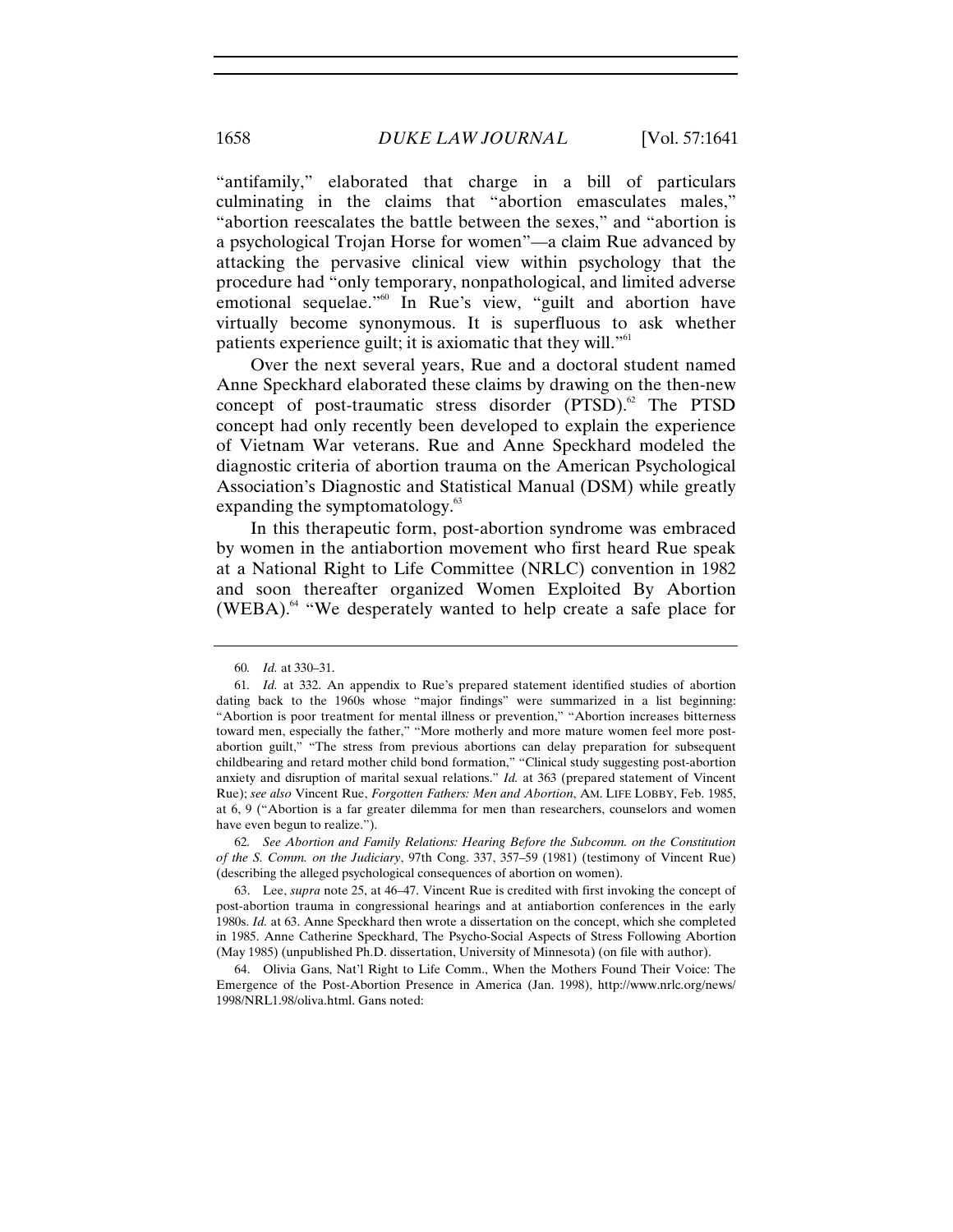any woman to speak freely about her own pain and find healing and peace," one of its founding members later recalled.<sup>65</sup> Although the DSM does not recognize PAS, WEBA, a small organization with membership in the thousands in the 1980s, was able to disseminate large volumes of PAS broadcasts and publications through the Christian Broadcast Network (CBN) and other evangelical institutions.<sup>66</sup> As importantly, volunteers began to use PAS narratives to dissuade women from considering abortion and to help women manage conflict they associated with abortions at the movement's growing network of "crisis pregnancy" counseling centers  $(CPCs)$ .<sup>67</sup>

*Id.*

65*. Id.*

 66. SARA DIAMOND, SPIRITUAL WARFARE: THE POLITICS OF THE CHRISTIAN RIGHT 97– 98 (1989) ("'We want to neutralize the word "choice,"' says Nola Jones, one of the leaders of Victims of Choice, a spin-off from a nationwide project called Women Exploited by Abortion (WEBA)."); *see also* Gans, *supra* note 64 ("The post-abortion arm of the pro-life movement was absolutely created by women for women who learned too late what was really at stake in their 'choice.'").

 67. Harold O.J. Brown, Dr. C. Everett Koop, and Francis Schaeffer founded the Christian Action Council (later known as Care Net) in 1975. Joseph A. D'Agostino, *Conservative Spotlight: Care Net*, HUMAN EVENTS, Aug. 4, 2003, at 22, 22. "Christian Action Council began as a political lobby when evangelical Protestants joined Catholics in their post-*Roe v. Wade* opposition to abortion. Six years later, in 1981, the CAC began organizing crisis-pregnancy centers." Tim Stafford, *Inside Crisis Pregnancy Centers*, CHRISTIANITY TODAY, Aug. 17, 1992, at 20, 23; *see also* Jane Gross, *Anti-Abortion Revival: Homes for the Unwed*, N.Y. TIMES, July 23, 1989, at A1 ("Leaders of anti-abortion organizations say they were delinquent in the early years of the movement, slow to offer help to desperate women while they themselves were lobbying, legislating and invading abortion clinics. But since the early 1980's, when the Rev. Jerry Falwell opened a home for unwed mothers . . . organizations including the National Right to Life Committee and the Christian Action Council have built a network of alternative services for pregnant women contemplating abortion.").

For one account of the rise of the CPCs, see DIAMOND, *supra* note 66, at 96–97, noting that "[b]y 1986, there were an estimated 2,100 such centers." Sara Diamond describes CPC practices in the 1980s:

In centers that attempt to disguise their anti-abortion stance, women are typically given a urine test and while waiting for the results are shown an anti-abortion film such as "The Silent Scream." Counsellors [*sic*] make frequent reference to the woman as the "mother" and to "the baby." They describe with certainty the horrible physical and emotional effects of abortion in an effort to get women to sign up for the center's plan to "help" the woman find a loving (Christian) family wanting to adopt her unborn child.

*Id.* at 97. By the decade's end David Reardon—whose work is cited by South Dakota almost as frequently as Rue's—had begun the work of institutionalizing PAS, publishing *Aborted Women: Silent No More*, and founding the Elliot Institute to support and study abortion "survivors."

We desperately wanted to help create a safe place for any woman to speak freely about her own pain and find healing and peace . . . . Most importantly, pro-lifers understood how deeply women were lied to by abortionists. They realized that the mothers of the unborn children killed by abortion were themselves the second victims of abortion.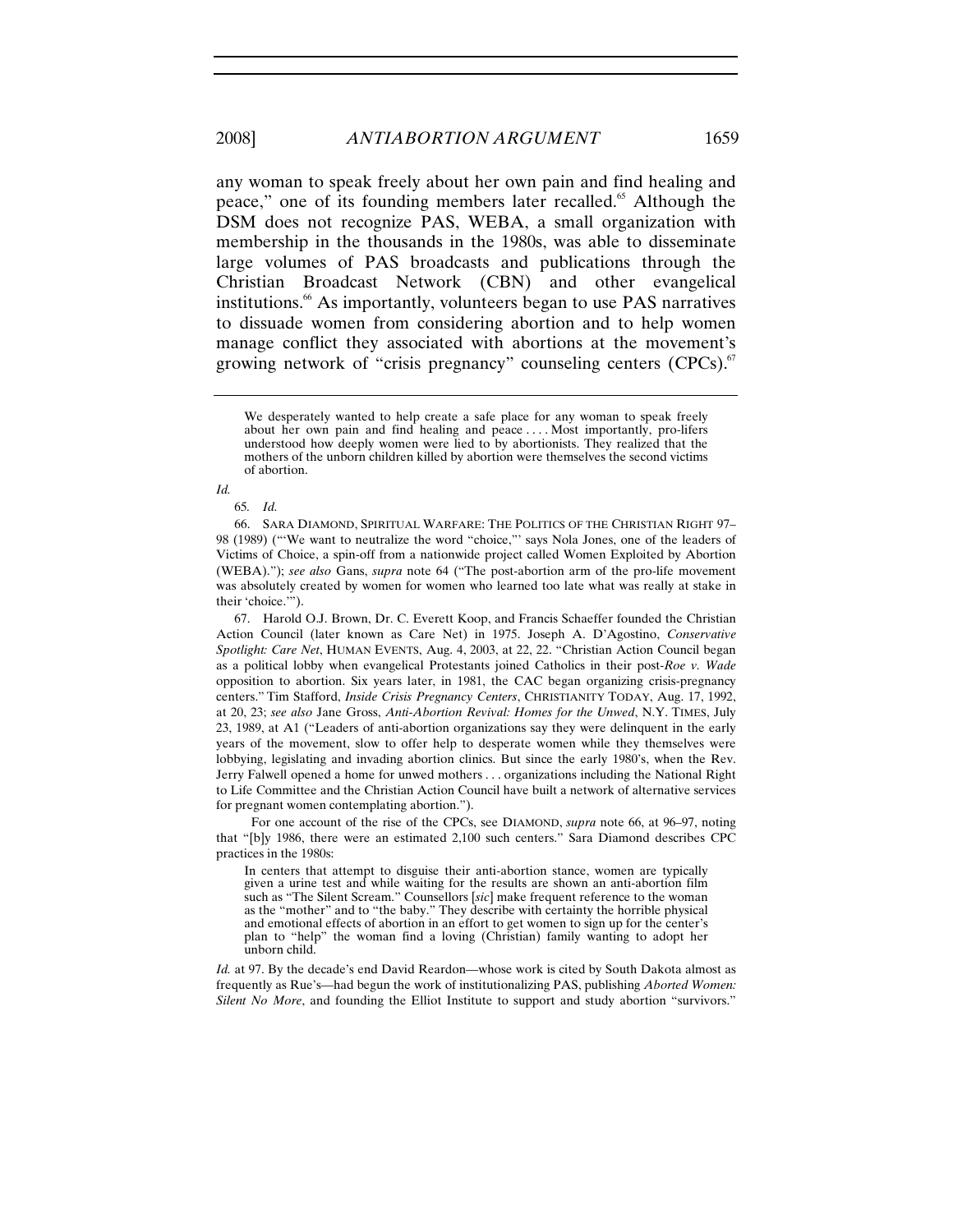CPCs played a key role in disseminating PAS discourse through the antiabortion movement.<sup>68</sup>

Yet despite the spread of PAS discourse through the CPCs and on CBN broadcasts, woman-focused claims were not the public face of the antiabortion movement. During the 1980s, antiabortion advocacy remained fetal-focused, emphasizing the importance of protecting the unborn. In the decade after *Roe*, advocates such as Jack Willke of the National Right to Life Committee and Bernard Nathanson earned international renown by drawing on new, in utero photography featured in *Life Magazine* to argue the morality of abortion through visual images of the fetus—most famously, in the video *Silent Scream*. 69 During the 1980s, the movement advocated

S.D. TASK FORCE TO STUDY ABORTION, *supra* note 11, at 41, 43, 44, 45, 50; Elliot Inst., David C. Reardon, Biographical Sketch, http://www.afterabortion.info/biograp.html (last visited Apr. 31, 2008).

 <sup>68.</sup> To take an example considered earlier, the CPCs have played a role in disseminating the belief that the sound of a vacuum is a trigger for PAS symptoms. *See supra* notes 47–51 and accompanying text. Pregnant Pause, a prolife internet resource maintained by Ohio Right to Life, cites the PAS criteria established by Ann Speckhard and Vincent Rue: "Persistent symptoms . . . [include] [p]hysiologic reactivity upon exposure to the events or situations that symbolize or resemble some aspect of the abortion ... [such as] breaking out in profuse sweating upon pelvic examinations or hearing vacuum pump sounds." Pregnant Pause, Recognizing Post Abortion Syndrome, http://www.pregnantpause.org/aborted/seepas.htm (last visited Apr. 31, 2008). Ramah International, a Catholic CPC clearinghouse, claims that "the sound of a vacuum cleaner's suction" may trigger "flashbacks." Ramah Int'l, Post-Abortion Syndrome (PAS), http://ramahinternational.org/post-abortion-syndrome.html (last visited Apr. 31, 2008). The Northern Hills Pregnancy Center in Spearfish, South Dakota counsels clients that abortion may cause "[i]nability to tolerate the sound of a vacuum cleaner or dentist's drill, because it sounds like the suction machine." SIECUS (SEXUALITY INFORMATION & EDUCATION COUNCIL OF THE UNITED STATES) PUBLIC POLICY OFFICE, STATE PROFILE: SOUTH DAKOTA 3 (2005), *available at* http://www.siecus.org/policy/states/2004/South% 20Dakota.pdf.

 <sup>69.</sup> In the 1970s, Jack Willke first drew on new photographic technologies to pioneer antiabortion argument through pictures of the embryo/fetus in utero—a technique that he and others perfected in ensuing decades. *See* Cynthia Gorney, *The Dispassion of John C. Willke*, WASH. POST, Apr. 22, 1990 (Magazine), at 20, 24. Bernard Nathanson's antiabortion film, *The Silent Scream*, popularized these images. *See generally* Rosalind Pollack Petchesky, *Fetal Images: The Power of Visual Culture in the Politics of Reproduction*, 13 FEMINIST STUD. 263, 264 (1987) ("*The Silent Scream* marked a dramatic shift in the contest over abortion imagery. [I]t [shifted]. . . antiabortion rhetoric from a mainly religious/mystical to a medical/technological mode[,] . . . bringing the fetal image 'to life.'").

*The Silent Scream* argues the case against abortion as a question concerning the importance of protecting unborn life. But if the visual and narrative argument of the film is paradigmatically fetal-focused, at several junctures the film does give voice to woman-focused arguments against abortion that were then just beginning to circulate. *See* Silent Scream, Script & Photos, http://www.silentscream.org/silent\_e.htm (last visited Apr. 31, 2008). The film explains: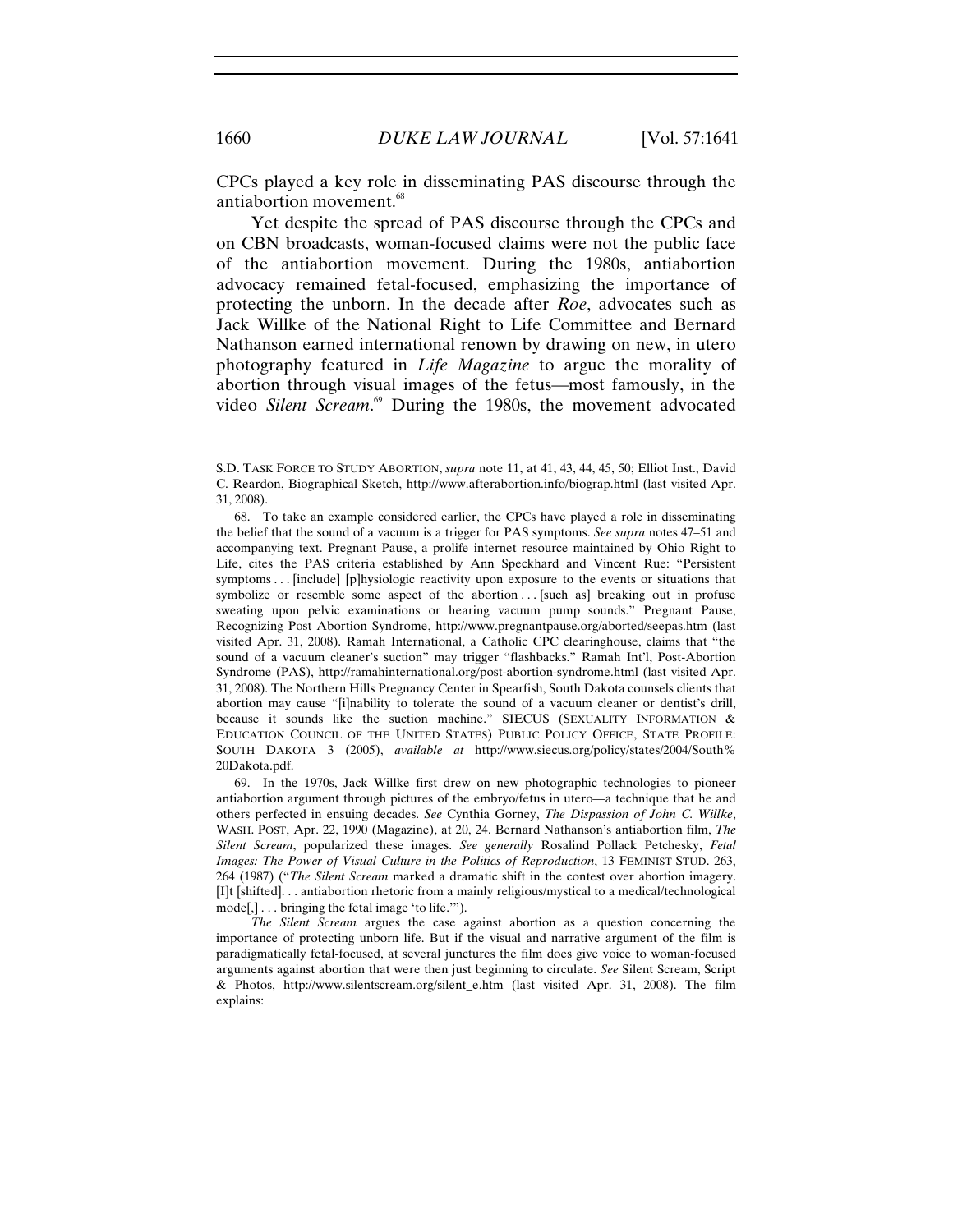outside abortion clinics through increasingly confrontational practices of "rescue"—seeking to save the unborn through at times violent

argument with providers and patients, until such time as the movement could ratify a Human Life Amendment.<sup>70</sup> (As Randall Terry queried, "If a child you love was about to have his arms and legs ripped off, and you could intervene to save him, what would you do? . . . You would do whatever you could to physically intervene and save the life of that child. That is the appropriate response to murder." $)^{71}$ 

In this period, PAS arguments were not simply overshadowed by fetal-focused arguments; $^{72}$  at times PAS arguments were powerfully

*Id.*

. . . .

70*. See generally* James Bopp, *An Examination of Proposals for a Human Life Amendment*, *in* RESTORING THE RIGHT TO LIFE: THE HUMAN LIFE AMENDMENT 3 (J. Bopp ed., 1984) (discussing contemporary proposals for a Human Life Amendment). The examples of violent confrontations are numerous. *See, e.g.*, James Barron, *Violence Increases Against Abortion Clinics in '84*, N.Y. TIMES, Nov. 5, 1984, at B15, (reporting nineteen fires and explosions at clinics in 1984); Marjorie Miller, *200 Protest Bombs, Fires at Abortion Centers*, L.A. TIMES, Jan. 22, 1985, pt. 2, at 2 (describing a rally protesting clinic violence); Charles Piller, *Anti-Abortion War: Frustration Gives Birth to Violence*, L.A. DAILY J., Dec. 16, 1982, at 4 (reporting a spike in violence against abortion providers); *Six Protesters Storm Abortion Clinic; Two Hurt*, L.A. TIMES, Mar. 27, 1986, pt. 1, at 6 (reporting the storming of a Florida abortion clinic).

 71. Randall A. Terry, *Operation Rescue: The Civil-Rights Movement of the Nineties*, POL'Y REV., Winter 1989, at 82, 83.

 72. For a contemporary source that captures the relative visibility of these two very different faces of the movement, see Stafford, *supra* note 67, at 20.

Say the word *prolife* and the mind's eye sees picketers jamming sidewalks outside the Supreme Court, "rescuers" hauled off by police using chokeholds, protestors chanting that abortion is murder. *Prolife* is an army fighting in the streets, struggling for the allegiance of voters, congressmen, governors, and judges.

But a different, quieter, nonpolitical war goes on in the hearts and minds of women contemplating abortion. . . . They are often terrified and embarrassed as, amid the rhetoric and emotion of political war, they make one of the most crucial decisions of their lives. . . . Fighting for their allegiance is a different kind of prolife force, an invisible, unpublicized army of women. Few of its volunteers would be willing to picket or protest. Their style is care, not confrontation.

. . . As Christians, they . . . believe that supporting pregnant women is the most

In discussing abortion we must also understand that the unborn child is not the only victim. Women themselves are victims, just as the unborn children are. Women have not been told the true nature of the unborn child. They have not been shown the true facts of what an abortion truly is. Women in increasing numbers . . . hundreds . . . thousands . . . and even tens of thousands have had their wombs perforated, infected, destroyed. Women have been sterilized, castrated, all as a result which they have had no true knowledge. This film and other films which may follow like it, must be a part of the informed consent for any woman before she submits herself to a procedure of this sort.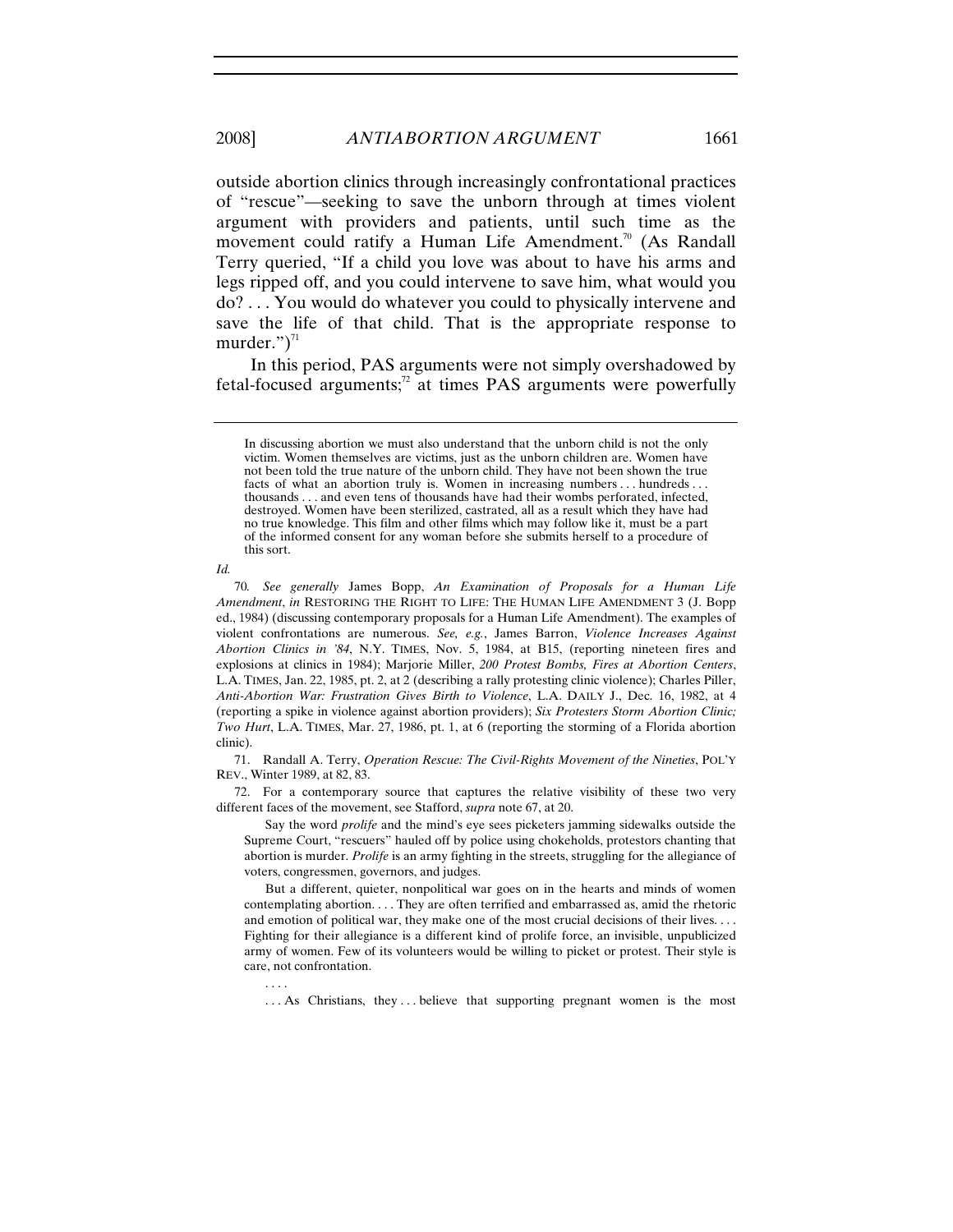*opposed* by antiabortion advocates who thought PAS arguments an ungrounded distraction from the real moral stakes of the abortion debate. This battle played out within the Reagan administration itself.

In 1980 Ronald Reagan was elected, in part through the efforts of a new, pan-Christian coalition that attacked abortion as a sign of secular humanism and declining family values.<sup>73</sup> With Phyllis Schlafly pioneering the way by showing how linking ERA and abortion could attract new voters, $74$  Paul Weyrich, Richard Viguerie, and others helped Jerry Falwell found Moral Majority in 1979, emphasizing abortion as an issue around which Christians might mobilize.<sup>75</sup> The strategy proved wildly successful. Antiabortion advocates now had friends in the Oval Office. As PAS claims began to spread in the antiabortion movement, Reagan's advisers Dinesh D'Souza and Gary Bauer persuaded the President to ask his Surgeon General, C. Everett Koop, who was appointed as a well-known antiabortion advocate, to make official findings that abortion posed a public health threat to women, on the model of Koop's successful antismoking campaign.<sup>76</sup> If Koop made such findings, D'Souza reasoned, the

practical way to limit [abortion].

*Id.* 

73*. See* Post & Siegel, Roe *Rage*, *supra* note 28, at 420–21.

74*. See* Siegel, *Constitutional Culture*, *supra* note 24, at 1389–93.

 75. There are several accounts of a meeting in Lynchburg, Virginia, among Reverend Jerry Fallwell, Richard Viguerie, and Paul Weyrich, at which Weyrich "proposed that if the Republican Party could be persuaded to take a firm stance against abortion, that would begin to split the strong Catholic voting bloc within the Democratic Party. The New Right leaders wanted Falwell to spearhead a visibly Christian organization that would apply pressure to the GOP." SARA DIAMOND, NOT BY POLITICS ALONE: THE ENDURING INFLUENCE OF THE CHRISTIAN RIGHT 66 (1998). Cynthia Gorney provides a similar account:

So it was apparently by mutual consensus, Weyrich and company advising and Falwell seeing the pragmatic and moral wisdom of the plan, that abortion—the subject likeliest to reel in conservative Catholics and disenchanted Democrats (often, but not always, the same people)—was placed at the head of the Moral Majority's sweeping agenda.

CYNTHIA GORNEY, ARTICLES OF FAITH: A FRONTLINE HISTORY OF THE ABORTION WARS 346 (1998). Focusing on abortion allowed the New Right to subsume seemingly disparate religious groups: "It was Weyrich's idea to blur the distinctions between secular right-wingers, fundamentalist Protestants, and anti-abortion Catholics by merging abortion into the panoply of new right, 'pro-family' issues." MICHELE MCKEEGAN, ABORTION POLITICS: MUTINY IN THE RANKS OF THE RIGHT 23 (1992). "No other social issue had the political potential to galvanize the evangelical Protestants whom Weyrich, Viguerie, and Phillips were determined to bring into the political process." *Id.* at 22.

76. Chris Mooney offers this account:

In a July 1987 memo to Gary Bauer, then-White House policy analyst Dinesh D'Souza hit on a clever idea. Remarking on the effectiveness of previous surgeons general in the battle against smoking, D'Souza suggested having Koop produce a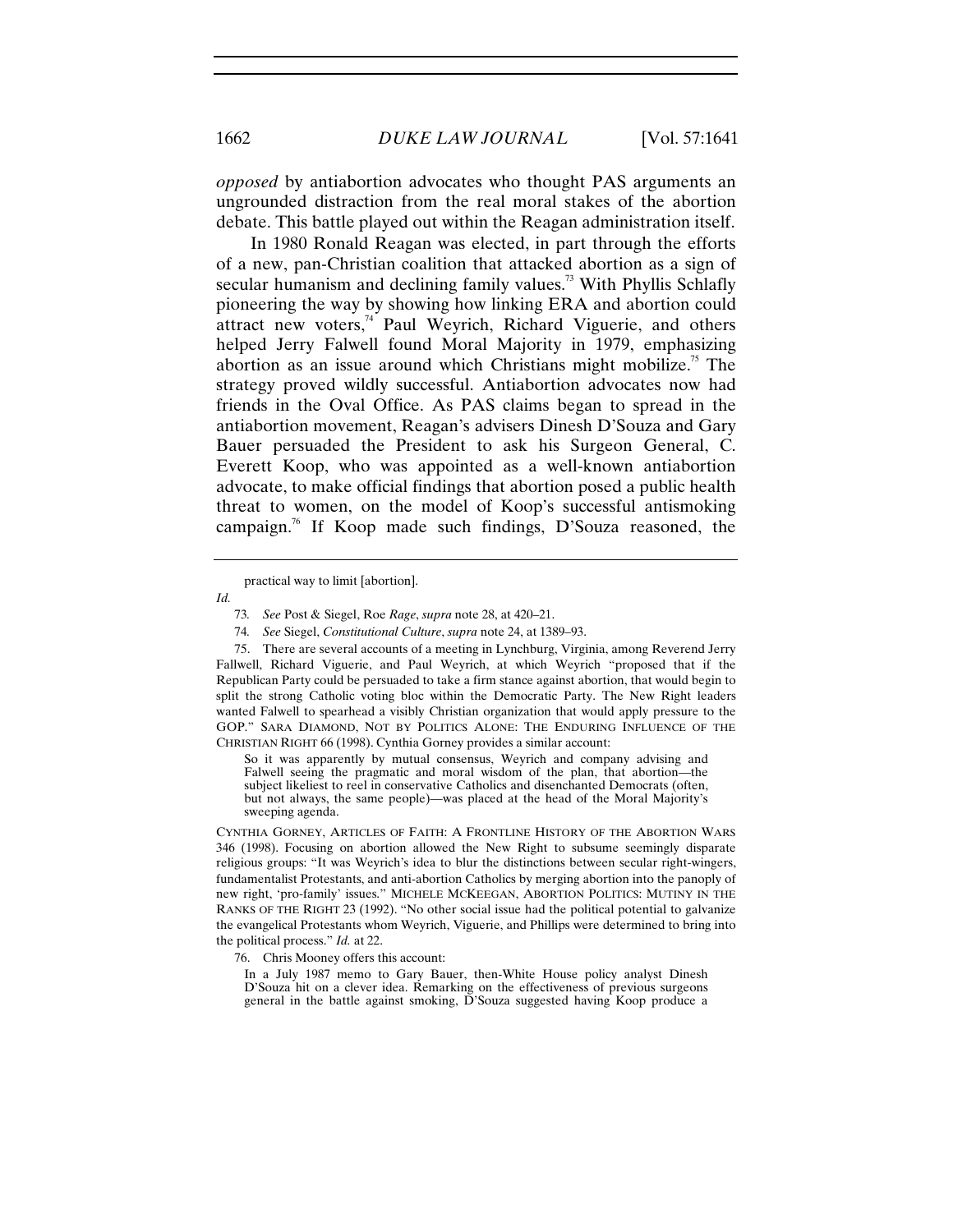administration could argue that a changed understanding of *Roe's* factual premises warranted its reversal.<sup>77</sup> But Koop refused to apply the public health antismoking paradigm to abortion, concluding instead that there was insufficient scientific evidence to draw conclusions about abortion's health consequences for women.<sup>78</sup> Koop

CHRIS MOONEY, THE REPUBLICAN WAR ON SCIENCE 46 (2005). For another account of Dinesh D'Souza's role in putting PAS on President Reagan's agenda, see John B. Judis, *An Officer and a Gentleman*, NEW REPUBLIC, Jan. 23. 1989, at 19, 22. Koop's own account, C. EVERETT KOOP, KOOP: THE MEMOIRS OF AMERICA'S FAMILY DOCTOR (1991), describes his efforts to discharge the responsibilities of office while contending with concerns of the administration and the antiabortion movement, *id.* at 274–77. For another account of the development of the PAS argument during the Reagan years, see Lee, *supra* note 25, at 55.

77*. See* Judis, *supra* note 76, at 22 ("White House aide Dinesh D'Souza had convinced the president that by documenting the terrible psychological effects of abortion, Koop's report could lay the basis for overturning *Roe v. Wade*."). *But see* KOOP, *supra* note 76, at 274 (calling the plan a "silly idea").

In *Webster v. Reproductive Health Services*, 492 U.S. 490 (1989), Focus on the Family and the Family Research Council submitted a joint amicus brief reporting that "immediate negative reactions [for women who have an abortion] include[] guilt, depression, grief, anxiety, sadness, shame, helplessness, hopelessness, sorrow, lower self-esteem, distrust and hostility toward self and others," while "long-term and delayed negative psychological effects [following abortion] include severe grief, isolation from social settings, suicide attempts, abdominal pains and severe depression, especially on the abortion or birth anniversary dates." Brief for Focus on the Family and Family Research Council of America as Amici Curiae Supporting Appellants at \*19, \*21, Webster v. Reprod. Health Servs., 492 U.S. 490 (1989) (No. 88-605), 1989 WL 1127645. The same groups filed similar arguments in Hodgson v. Minnesota, 497 U.S. 417 (1990), arguing that "[t]he long-term adverse psychological effects, which include denial, depression, isolation, alienation, suicide attempts and a family of psychiatric symptoms called Post Abortion Stress (PAS), appear to be more problematic and more devastating for the adolescent aborter." Brief of Focus on the Family and Family Research Council of America as Amici Curiae Supporting Respondents at 3, Hodgson v. Minnesota, 497 U.S. 417 (1990) (Nos. 88-1125 and 88-1309), 1989 WL 1127329.

 78. In response to President Reagan's request, Koop conducted a comprehensive investigation into the health effects of abortion on women, consulting numerous scientific, medical, psychological, and public health experts. *See* Letter from C. Everett Koop, U.S. Surgeon Gen., to President Ronald Reagan (Jan. 9, 1989), *reprinted in* 21 FAMILY PLANNING PERSPECTIVES 31 (1989). In 1987, Koop "met privately with 27 different groups which had philosophical, social, medical or other professional interests in the abortion issue . . . such as the Right to Life National Committee [*sic*], Planned Parenthood Federation of America, the U.S. Conference of Catholic Bishops, the American College of Obstetricians and Gynecologists and women who had had abortions." *Id.* Koop noted that the Public Health Service had evaluated the "almost 250 studies . . . which deal[t] with the psychological aspects of abortion" and had found them methodologically flawed. Based on his thorough review of existing literature, Koop concluded that "at this time, the available scientific evidence about the psychological sequelae of abortion simply cannot support either the preconceived beliefs of those pro-life or of those prochoice. . . . [T]he data do not support the premise that abortion does or does not cause or

report on the health consequences of abortion. The hope was to change the focus of the abortion debate, shifting away from legal questions toward a health oriented approach that would "rejuvenate the social conservatives." Soon afterward, in a speech to pro-lifers, Reagan called upon Koop to produce such a report.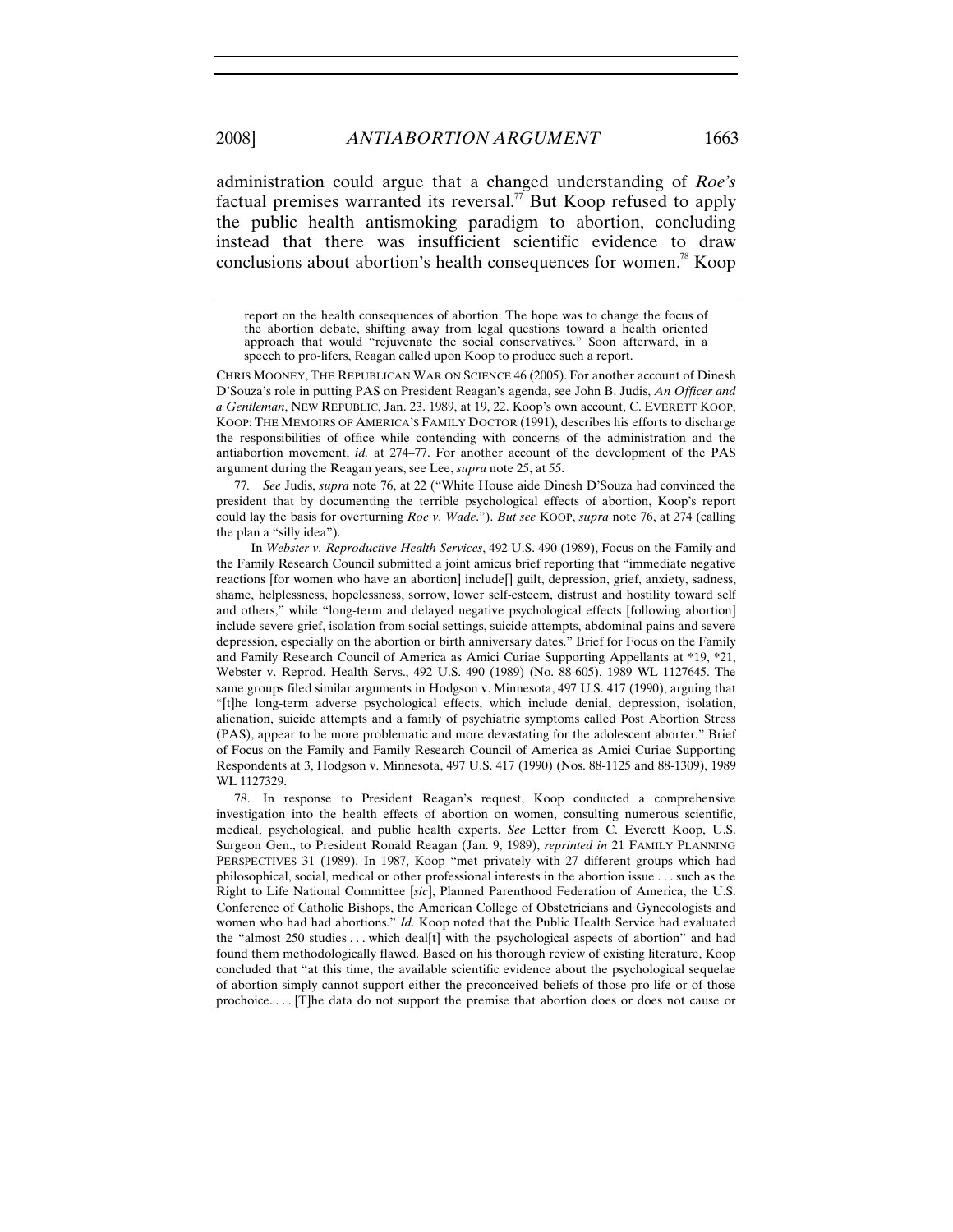urged that the movement should keep its moral focus on protecting unborn life.<sup>79</sup> "The pro-life movement had always focused—rightly, I thought—on the impact of abortion on the fetus," Koop reasoned.<sup>80</sup> "They lost their bearings when they approached the issue on the grounds of the health effect on the mother."<sup>81</sup>

### *B. Countermobilization: Changing Conditions of Argument*

Publicly questioned by the government's top antiabortion advocate, the PAS argument might have died in the 1980s. But by the early 1990s, the antiabortion cause suffered a series of setbacks that empowered critics of the fetal-focused argument *within* the antiabortion movement. Polls registered the American public's ambivalence and division about abortion and its recoil from clinic violence.82 With Republican appointees to the Court, *Roe* was now hanging by a thread—and its supporters mobilized.<sup>83</sup> In 1992 Bill Clinton, a strong supporter of abortion rights, was elected with support from the women's movement, $\overset{84}{\ }$  and the Supreme Court, with

contribute to psychological problems." *Id.* He cautioned: "Anecdotal reports abound on both sides. However, individual cases cannot be used to reach scientifically sound conclusions." *Id*. Koop closed his letter by saying: "I regret, Mr. President, that in spite of a diligent review on the part of many in the Public Health Service and in the private sector, the scientific studies do not provide conclusive data about the heath effects of abortion on women." *Id.* at 32.

 <sup>79.</sup> Koop testified questioning scientific evidence for PAS just after Focus on the Family and Family Research Council submitted an amicus brief in *Webster* asserting that the evidence of PAS's physical and psychological harms to women was sufficient basis for the Court to reverse *Roe*. *See* Judis, *supra* note 76, at 22. For Koop's statement, see *Medical and Psychological Impact of Abortion: Hearing Before the Subcomm. on Human Resources & Intergov't Rel. of the H. Comm. on Gov't Operations*, 101st Cong. 193 (1989) (testimony of C. Everett Koop, M.D., Surgeon General, Department of Health & Human Services). For Koop's critique of the PAS argument, see KOOP, *supra* note 76, at 274–75. For another antiabortion advocate's critique of woman-protective arguments against abortion, see Francis J. Beckwith, *Taking Abortion Seriously: A Philosophical Critique of the New Anti-Abortion Rhetorical Shift*, 17 ETHICS & MED. 155, 162 (2001).

 <sup>80.</sup> KOOP, *supra* note 76, at 274–75.

<sup>81</sup>*. Id.* at 275.

 <sup>82.</sup> For an account of the spread of confrontational and violent protest at the clinics, see DALLAS A. BLANCHARD, THE ANTI-ABORTION MOVEMENT AND THE RISE OF THE RELIGIOUS RIGHT: FROM POLITE TO FIERY PROTEST 51–101 (1994).

<sup>83</sup>*. See* WILLIAM SALETAN, BEARING RIGHT: HOW CONSERVATIVES WON THE ABORTION WAR 38–43 (2004); *see also* ETHAN BRONNER, BATTLE FOR JUSTICE: HOW THE BORK NOMINATION SHOOK AMERICA 179 (1989) (describing ads run by abortion rights groups).

<sup>84</sup>*. See* DIAMOND, *supra* note 75, at 142–43 ("The panic with which many in the Christian Right viewed the incoming Clinton administration was then reinforced by Clinton's prompt fulfillment of campaign promises he had made to prochoice voters."); SALETAN, *supra* note 83,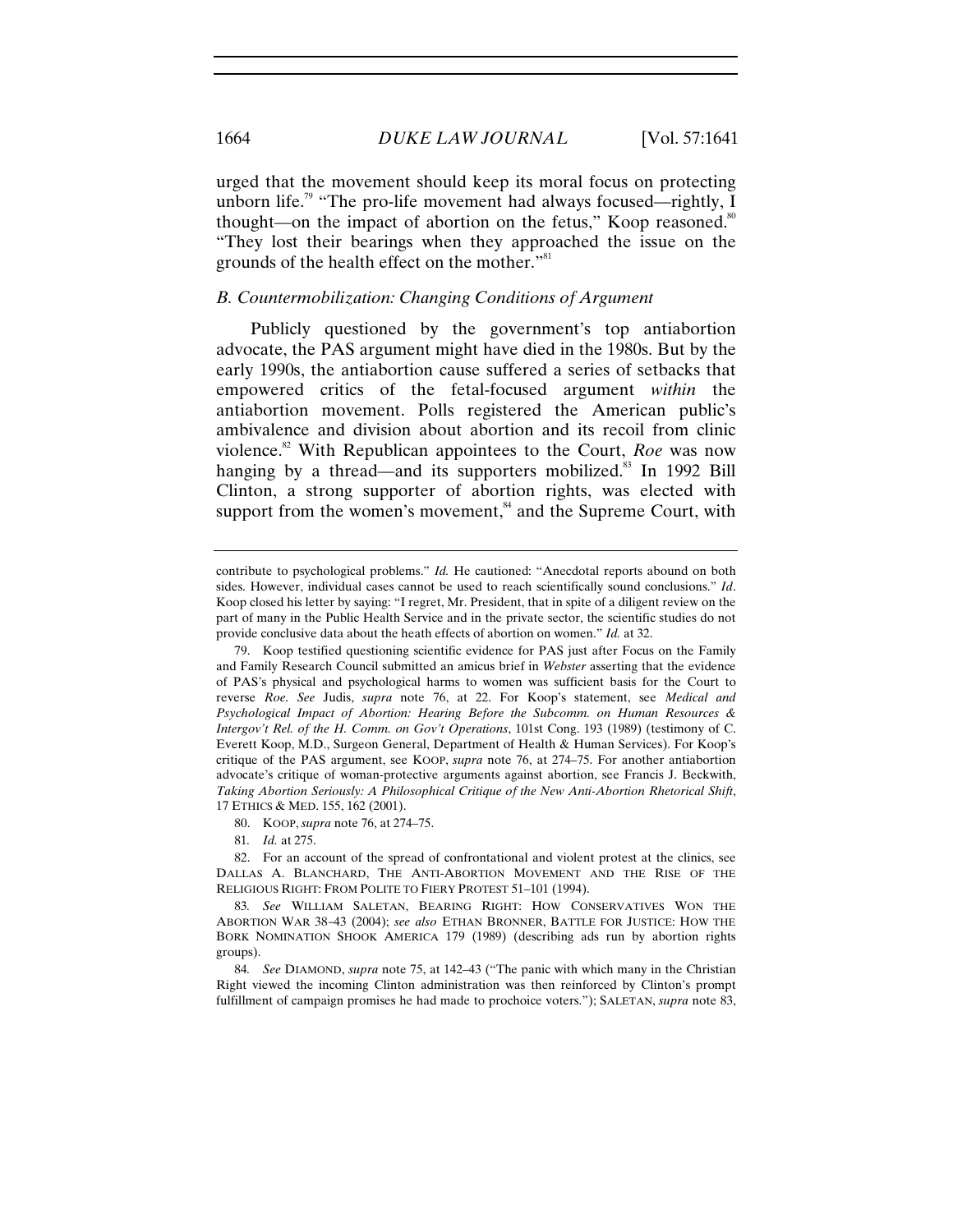its multitude of Republican appointees, preserved and narrowed *Roe* in *Casey*. 85

These political and legal setbacks, and the killing of several clinic doctors,<sup>86</sup> prompted deep concerns inside the antiabortion movement about the confrontational frames that dominated 1980s advocacy.<sup>87</sup>

Several amici advanced the woman-protective argument in *Casey*. A coalition of antiabortion groups defended Pennsylvania's waiting period and informed consent statutes on the ground that "the emotional, psychological and physiological repercussions [of abortion on women] can be long-lasting and destructive." Brief of Feminists for Life of America, Professional Women's Network, Birthright, Inc., and Legal Action for Women as Amici Curiae Supporting Respondents at 6, *Casey*, 505 U.S. 833 (Nos. 91-744 and 91-902), 1992 WL 12006409. Another brief in *Casey* advanced dual fetal-protective and gender-protective concerns for "the health and welfare of the patients—both mother *and* child." Brief of United States Catholic Conference, Christian Life Commission, Southern Baptist Convention, and National Association of Evangelicals as Amici Curiae Supporting Respondents at 27, *Casey*, 505 U.S. 833 (Nos. 91-744 and 91-902), 1992 WL 12006414. A third amicus brief, submitted by the National Legal Foundation, relied on extended testimony by Vincent Rue to conclude that "information on the probable gestational age of the unborn child . . . is relevant not only to the risks associated with the performance of an abortion, but also to the psychological well-being of the woman." Brief of National Legal Foundation as Amicus Curiae Supporting Respondents at 13– 14, *Casey*, 505 U.S. 833 (Nos. 91-744 and 91-902), 1992 WL 12006416. Vincent Rue testified about post-abortion syndrome in defense of the Pennsylvania informed consent statute at issue in *Casey*, but the district court, citing the Koop investigation, found Rue's testimony "not credible" and "devoid of . . . analytical force and scientific rigor." Planned Parenthood of Se. Pa. v. Casey, 744 F. Supp. 1323, 1333–34 (D. Pa. 1990), *rev'd on other grounds*, 947 F.2d 682 (1991), *rev'd on other grounds*, 505 U.S. 833 (1992).

 86. For information on clinic violence in the early 1990s, see Bill Kaczor, *2 Slain in 2nd Fla. Abortion Attack*, CHI. SUN-TIMES, July 30, 1994, at 1; Richard Lacayo, *One Doctor Down, How Many More?*, TIME, Mar. 22, 1993, at 46, 47; Tamar Lewin, *Abortion Providers Attempt To Handle Growing Threat*, N.Y. TIMES, Dec. 31, 1994, at 8; T.J. Milling, *Abortion Clinic Fire Ruled Arson by Investigators; Container of Gas Lowered Through Rooftop AC Vent*, HOUSTON CHRON., Oct. 12, 1993, at A13; Laurie Taylor, *Right-to-Life Turns to Terror*, L.A. DAILY J., Mar. 26, 1993, at 6. *See generally* Serena Mayeri, *Civil Rights on Both Sides: Reproductive Rights and Free Speech in* Schenck v. Pro-Choice Network of Western New York, CIVIL RIGHTS STORIES 293, 318 (Myriam E. Gilles & Risa L. Goluboff eds., 2008) (describing the events surrounding the murder of an abortion provider).

 87. In the late 1980s and early 1990s, antiabortion advocacy grew increasingly confrontational. *See, e.g.*, Sandra G. Boodman, *Abortion Foes Strike at Doctors' Home Lives: Illegal Intimidation or Protected Protest?*, WASH. POST, Apr. 8, 1993, at A1 (reporting Randall Terry, Operation Rescue founder, as denying that his organization's campaigns are responsible for violence but as vowing to "do everything we can to torment these people [doctors] . . . to expose them for the vile, blood-sucking hyenas that they are" through invasive harassment tactics (alteration in original)); *see also* Sandi DuBowski, Planned Parenthood Federation of America, *Storming Wombs and Waco: How the Anti-Abortion and Militia Movements Converge*, 2 FRONT LINES RES., Oct. 1996, at 1, 10 (noting that as the pro-life movement converges with the militia movement, abortion, "along with taxes, homosexuality, gun control, and anti-

at 218 ("In the weeks that followed Bill Clinton's election to the presidency, several leading prolife strategists essentially surrendered the twenty-year struggle to outlaw abortion.").

<sup>85</sup>*. See* Planned Parenthood of Se. Pa. v. Casey, 505 U.S. 833 (1992).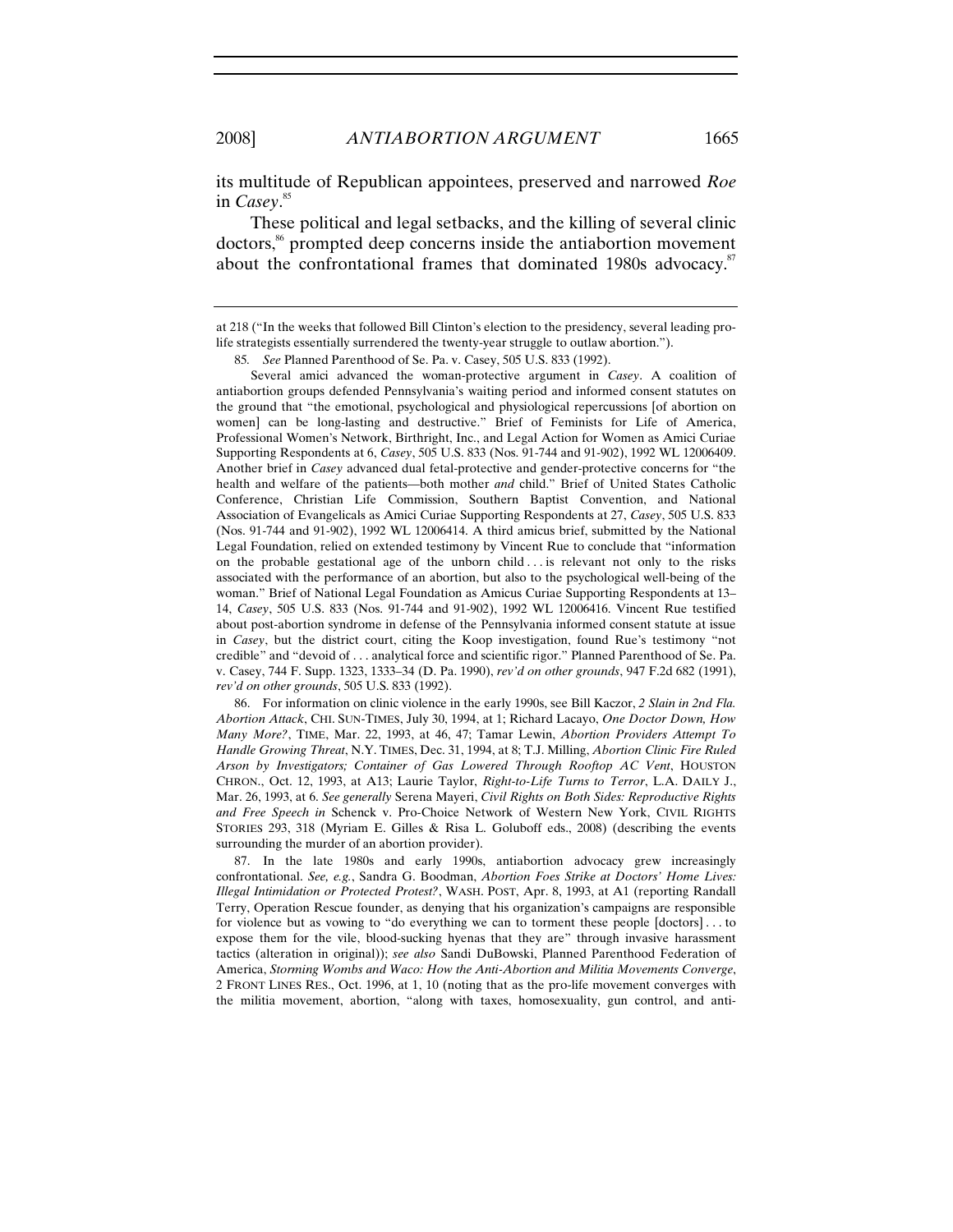Responding to a letter writer who asked "Isn't it right to shoot abortionists, just as you would defend your own child from a criminal?," Frederica Mathewes-Green, longtime spokeswoman for Feminists for Life, objected:

[I]t is *not* "your own child." Someone else is the literal mother of that child and you cannot save that child unless you persuade her first. She has reasons for wanting an abortion, and shooting the abortionist won't solve those problems. *If we saw ourselves as her servants, not as dashing caped avengers, we'd be more successful*. 88

The clinic murders provided an opening for members of the antiabortion movement to question the violent—and gendered presuppositions of the "rescue" paradigm, and enhanced the legitimacy and strategic appeal of alternative, less confrontational

environmentalism," is becoming a "'bridge' issue among religious political extremist factions, as well as a bridge to a wider public from which to recruit"); Jeffrey White, *Half-Cocked: The Reverend Trewhella's Call to Arms*, CITY EDITION, Aug. 25, 1994, at 6 (describing Planned Parenthood's release of video footage showing Missionaries to the Preborn leader Reverend Matthew Trewhella calling for "armed insurrection" against abortion providers and activists, and reporting that Trewhella, who served jail time for violating an injunction against clinic protest, publicly advocated that pro-lifers form a militia and buy automatic assault weapons as presents for children).

The killings of abortion providers immediately adversely affected the movement's public stature. *See* Ben Ehrenreich, *Operation Miscue*, L.A. WEEKLY, Apr. 5, 2002, at 1 ("[I]n the mid- '90s, Operation Rescue 'took the brunt of the heat' for the escalating violence, says Troy Newman. 'It became very, very unpopular within churches and on street corners to say that you were pro-life, because if you said you were pro-life, all of a sudden people equated you with being a bomber and a murderer.'"). Leadership of the antiabortion movement struggled to contain the adverse publicity. *See, e.g.*, Michael Ebert, Response to Letter to the Editor (Shooting Abortionists), FOCUS ON THE FAMILY CITIZEN, Jan. 17, 1994, at 12 ("As Dr. James Dobson has said, we can't be pro-life and pro-death at the same time. Nothing strengthens the hands of the pro-abortion legislators more than for pro-life people to appear irrational, violent and anarchistic. Those involved in the pro-life movement must be careful to maintain godly behavior and loving attitudes."); Marcia Ford, *Pro-Life Leaders Denounce Violence*, CHARISMA, Oct. 1994, at 78 ("In the wake of the abortion-related slayings this summer in Pensacola, Fla., pro-life leaders around the country differed on the direction the pro-life movement should take. But on one point, there was unanimous agreement: Paul Hill—charged with the killings—is not on their side. . . . Meanwhile two Christian legal organizations were split in their initial responses to the slayings in Pensacola."); *see also* John W. Kennedy, *Killings Distort Pro-Life Message*, CHRISTIANITY TODAY, Sept. 12, 1994, at 56 ("Most pro-life groups quickly denounced the most recent murders . . . . On the day of the shooting, 14 pro-life organizations called a joint press conference . . . to condemn the shootings.").

 <sup>88.</sup> Frederica Mathewes-Green, *Noisy, Empty Gestures, The Shooting War: Imprecision in Pro-Life Storytelling Leads to Wrong Conclusions*, WORLD, Jan. 21, 1995, at 30 (emphasis added).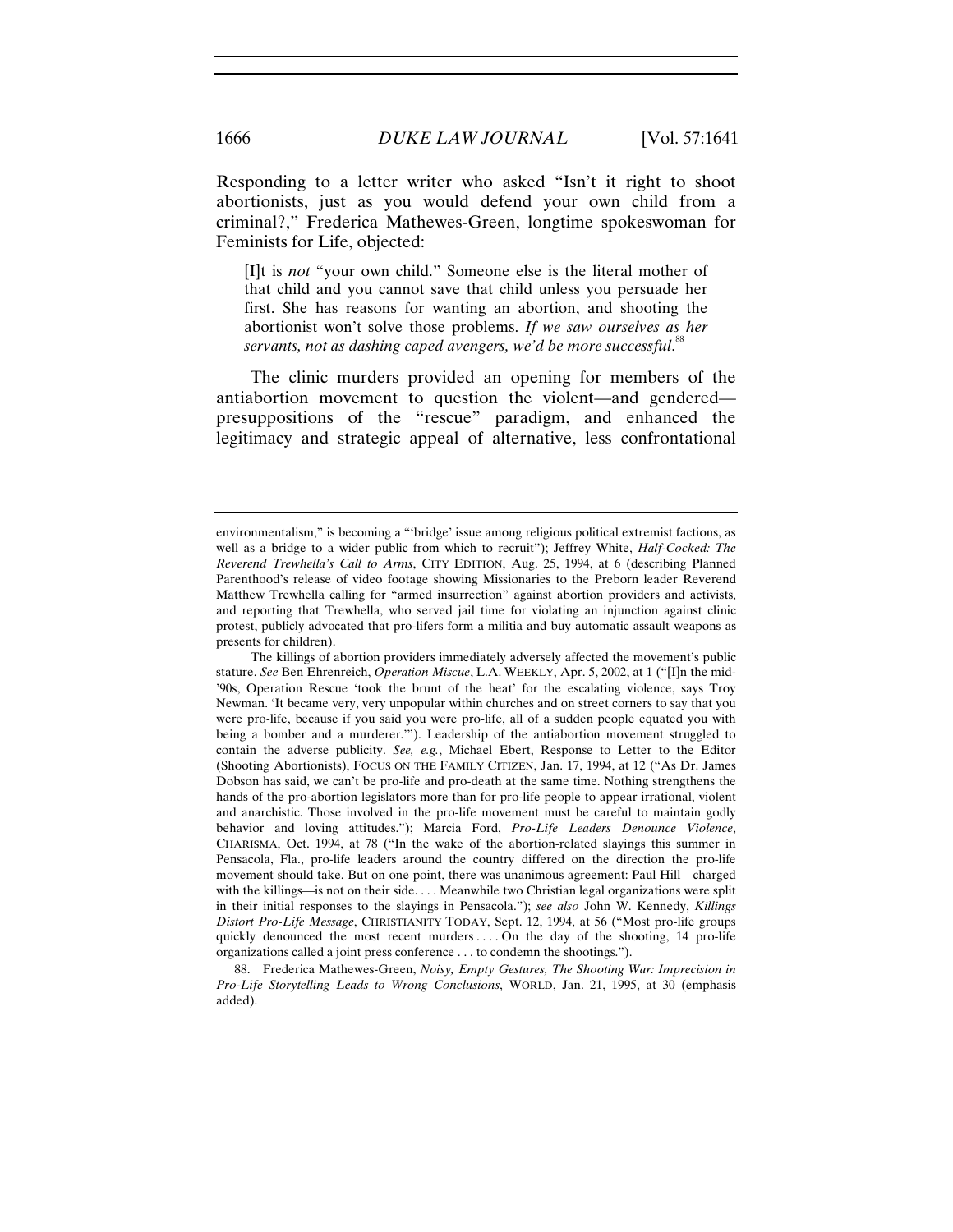modes of argument.<sup>89</sup> By the mid-1990s, the authority of the rescue paradigm was in decline, and palpably so. In 1994, Gregg Cunningham, who produced *Hard Truth*, a video showing aborted babies, observed how woman-friendly practices of appeal in the movement's crisis pregnancy centers diverged from the rescue and baby-saving paradigm, and worried that reliance on this mode of appeal in the CPCs and in the public arena marked a turn from the movement's commitment to stopping abortion and saving life:

As shocking as it may sound, there is growing evidence that significant numbers of U.S. pregnancy center staffers are committed to "empowering women" but ambivalent about "saving babies." This perverse abortion-tolerant mindset mirrors the parochialism of pro-life demonstrators who sometimes seem so obsessed with saving babies that they display indifference to the plight of women in crisis pregnancy.<sup>90</sup>

Remarking on "[t]his particular estrangement between activists who are 'for women' and those who are 'for babies' (a.k.a. 'against abortion')," he criticized Guy Condon, president of the CPC movement, for downplaying its antiabortion politics and changing the organization's name from Christian Action Council to "Care Net." Cunningham complained that Condon had "taken office promising to deemphasize what his organization is against (abortion) and reemphasize what it is for (women)."91 The CPCs increasingly refused to confront their clients with visual evidence of baby killing, $92$  and

 <sup>89.</sup> *See Pro-Life Pro-Choicers? Is Extremism in Defense of Unborn Children a Vice or a Virtue?*, WORLD, Jan. 15, 1994, at 22 (editorial remarks by Gregg Cunningham); *supra* notes 66– 67, 72 and accompanying text (illustrating CPC practice).

<sup>90</sup>*. Pro-Life Pro Pro-Choicers?*, *supra* note 89.

<sup>91</sup>*. Id.* Guy Condon, president of Care Net (formerly Christian Action Council), had been quoted as saying: "Given the atmosphere today, we thought Christian Action Council sounded like a pressure group, a special interest group.... Our aim has always been care and service to pregnant mothers." *Id.*

 <sup>92.</sup> Cunningham disagreed with the less confrontational mode of counseling women:

With the term "compassionate ministries" gaining popularity as a pseudonym for crisis pregnancy work, perhaps we need to ask how many of these projects show compassion for both mothers *and* babies.

<sup>. . . .</sup>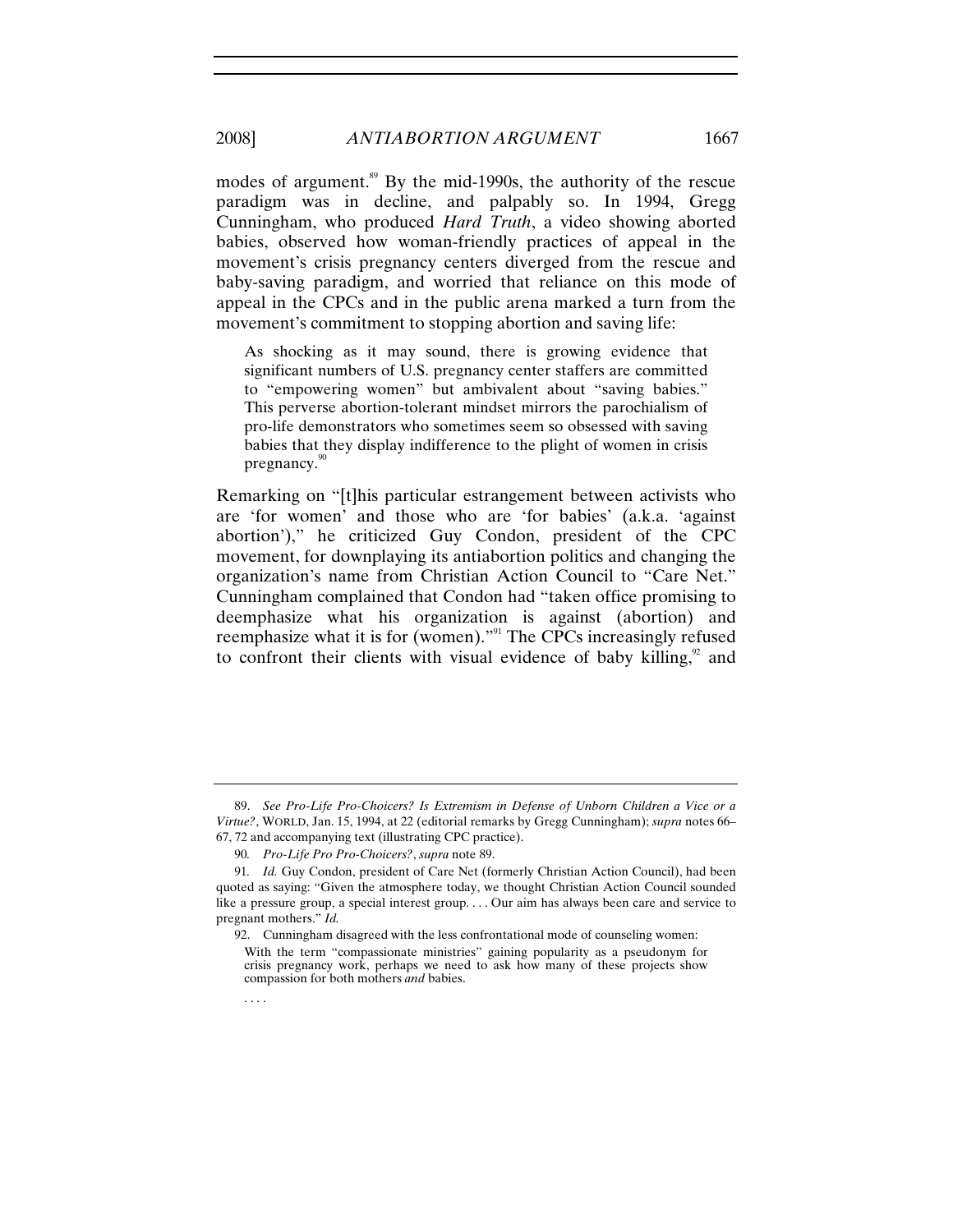antiabortion advocates in the public arena were increasingly reticent as well. "How can we expect politicians to risk the disfavor of their constituents or pastors the anger of their parishioners when so much of the pro-life movement subordinates the survival of babies to avoid damaging 'larger interests'?"<sup>93</sup>

Cunningham understood that his mode of advocacy was losing ground within the antiabortion movement, and wrote in an effort to slow the change. But the setbacks of the early 1990s—Clinton's election, the *Casey* decision, and public recoil from clinic violence had created conditions within the movement that favored the spread of new forms of advocacy first forged at the movement's CPCs.

# *C. Crossing from the CPCs to Electoral Politics: Woman-Protective Justifications for Criminal Abortion Restrictions*

Cunningham worried about Condon's use of woman-protective argument not simply at the CPCs, but in another arena: the arena of public policy debate. As Cunningham appreciated, during the early 1990s, leaders of the antiabortion movement had begun to explore strategic uses of woman-centered modes of argument for a new audience. In this period, movement leadership experimented with using talk of post-abortion harms not simply to deter pregnant women from choosing abortion or to recruit them to the movement's ranks, but also to persuade Americans *outside* the ranks of the antiabortion movement to support the movement's claims.

With accumulating setbacks eviscerating antiabortion's moral authority and political momentum, the movement's leaders were in search of new ways of persuading voters of abortion's evils especially those voters who continued to support abortion rights. Political strategists realized that PAS talk had strategic utility. A 1992 *Christianity Today* article registered the potential of CPC practice to answer feminist criticisms of the antiabortion movement: "Three complaints are made against the prolife movement: that it is

<sup>. . . [</sup>A] more subtle problem exists among centers that are 'against' abortion but to a lesser degree than they are '"for"' something else. For instance, many crisis pregnancy operations are commendably evangelical. But in proselytizing women for Christ, counselors are often forbidden from using visual aids that, though effective in protecting babies who would otherwise die, might also risk offending mothers who could thereby be made less responsive to the gospel.

*Id.*

<sup>93</sup>*. Id.* at 24. Cunningham specifically criticized the public advocacy of C. Everrett Koop and Billy Graham.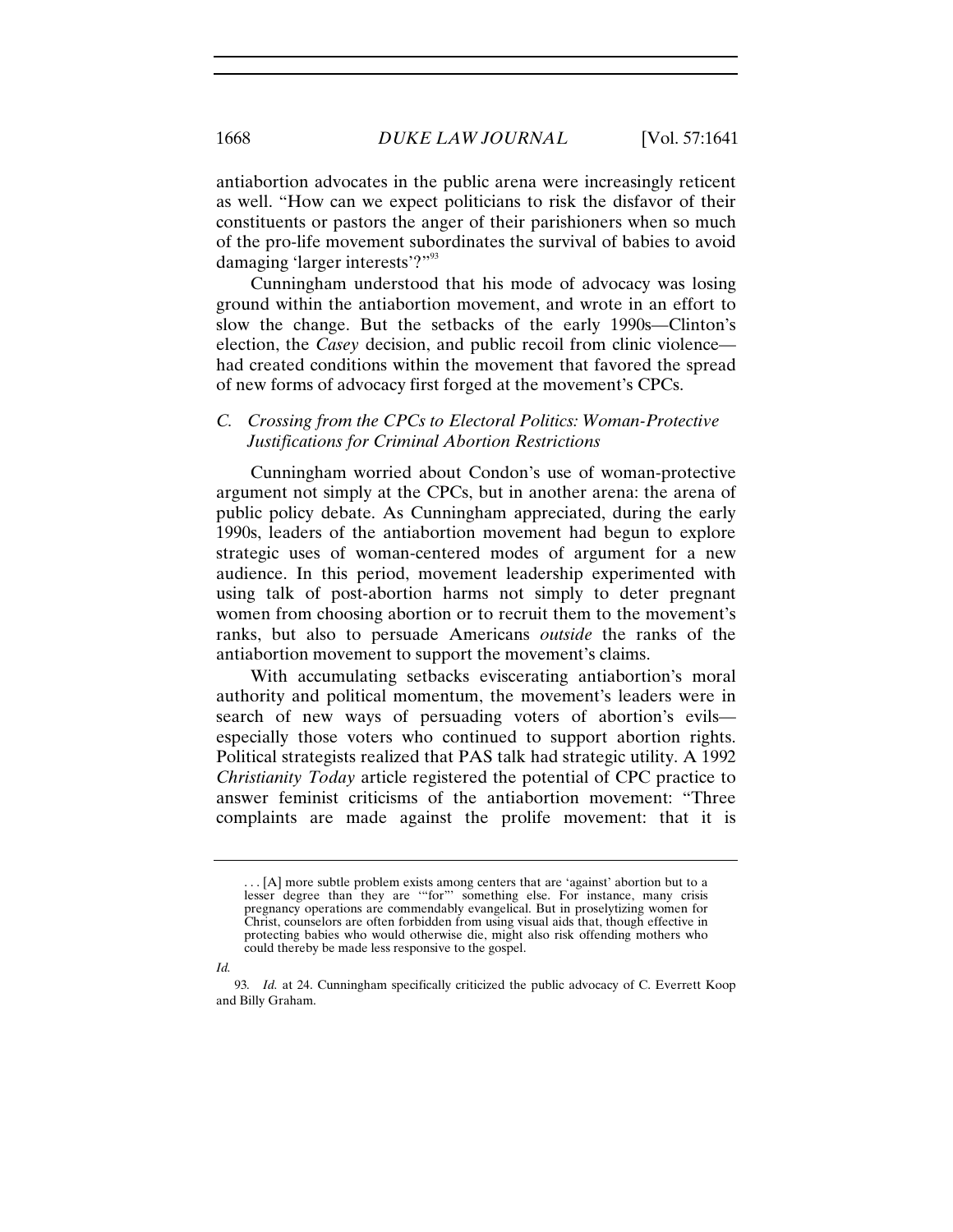dominated by men, that it treats women's tragic dilemmas judgmentally, and that it does nothing to care for babies after they are born. The work of CPCs overturns each of these charges."<sup>94</sup> For audiences concerned about protecting women's rights, womanfocused antiabortion argument was potentially conflict resolving: it could reassure those who hesitated to prohibit abortion because of concerns about women's welfare that legal restrictions on abortion might instead be in women's interest.<sup>95</sup>

And so in the early 1990s, leaders of the antiabortion movement began to use PAS for new purposes and for a new audience. In the process, they transformed PAS, a therapeutic discourse concerned with informing women's decisionmaking about abortion, into womanprotective antiabortion argument (WPAA), a political discourse that seeks to persuade voters who ambivalently support abortion rights that they can help women by imposing legal restrictions on women's access to abortion. Whereas PAS grew up in therapeutic and mobilizing relationships in which abortion-hurts-women testimonials had important expressive functions, WPAA took shape in political relationships in which the abortion-hurts-women argument had important strategic functions. In the 1990s, antiabortion advocates sought to explain to audiences that at least ambivalently supported the abortion right why women would benefit from the imposition of legal restrictions on abortion. As they did so, they fused PAS empirics and stories with traditions of gender-paternalist argument that justify restrictions on women's agency as needed to protect women from coercion and free women to be mothers. However traditional in structure, this new protectionist argument was expressed in a quite contemporary idiom. As a political discourse designed to rebut feminist, pro-choice claims, WPAA came to internalize elements of the arguments it sought to counter<sup>%—fusing</sup> the public health, trauma, and survivors idiom of PAS with language of the latetwentieth-century feminist and abortion-rights movement.

The emergence of the woman-protective antiabortion argument is clearly illustrated in the career of Jack Willke, head of the National Right to Life Committee. Willke pioneered fetal-focused arguments

 <sup>94.</sup> Stafford, *supra* note 67, at 24.

<sup>95</sup>*. See infra* note 106 and accompanying text.

 <sup>96.</sup> On the ways political argument is shaped in the movement-countermovement dynamic, see Siegel, *Constitutional Culture*, *supra* note 24, at 1330–31, 1363–66.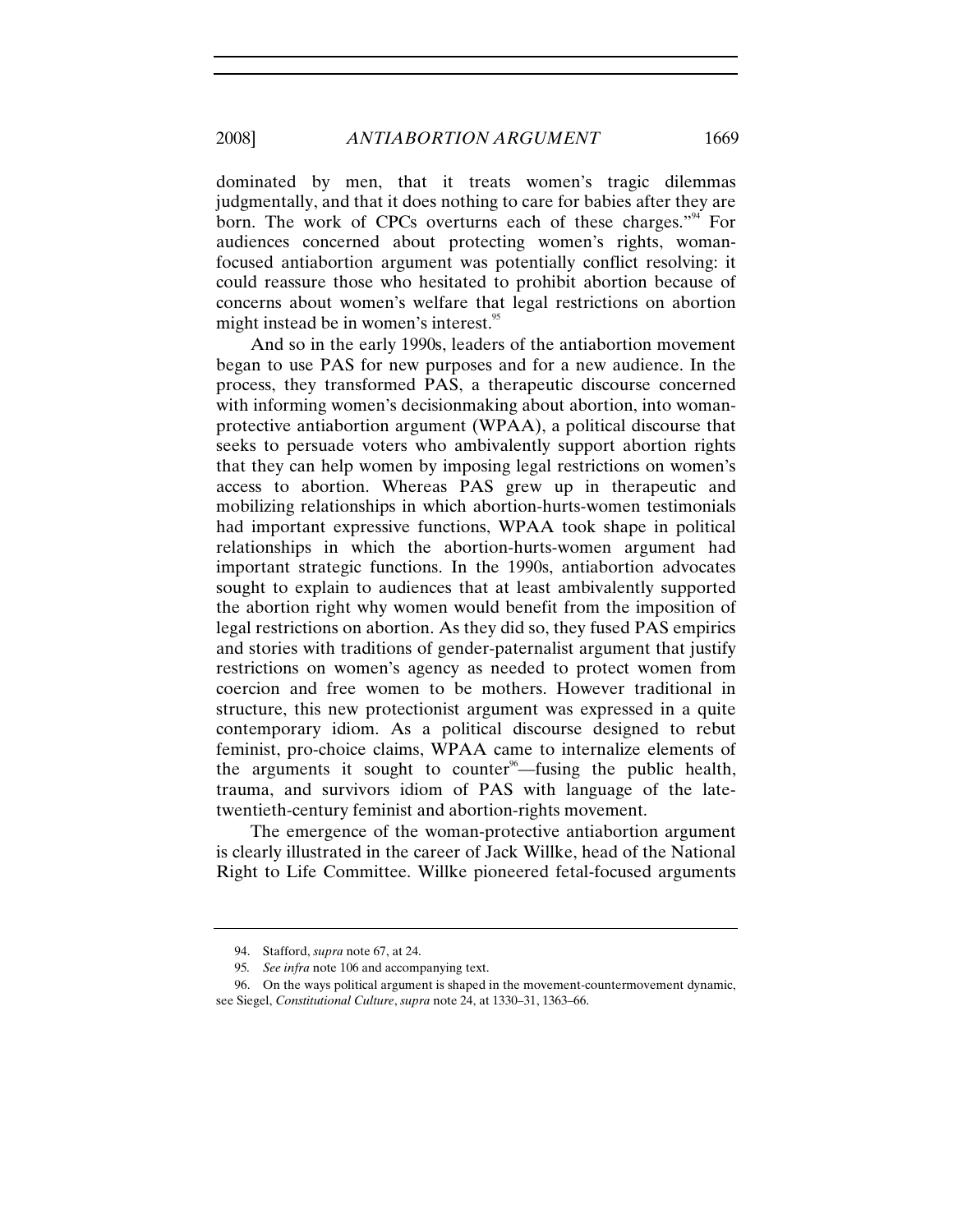in the 1970s, $\frac{97}{7}$  and honed this mode of advocacy throughout the 1980s, but embraced WPAA in the early 1990s after market research convinced him that advancing claims about women's rights and welfare would help him persuade the uncommitted ambivalent middle. Writing in 2001, Willke recalled his conversion ten years earlier:

We had been making steady progress...  $\lceil \text{in} \rceil$  educating the nation, beyond reasonable doubt, that human life, in its complete form, began at the first cell stage. . . . Then pro-abortion activists . . . changed the question. No longer was our nation arguing about killing babies. The focus, through their efforts, had shifted off the humanity of the unborn child to one of women's rights. They developed the effective phrase of "Who Decides?"

. . . .

 Pro-lifers were still teaching in the traditional method that had brought such astounding and continuing success until that time. They were still proving that this was a baby and telling how abortion killed the baby. However, increasingly, these facts fell on deaf ears, for this did not address the new argument of women's rights. This had to be answered, but we did not know what the effective answer was. The only way to find out would be by extensive market research. That's how they had come up with the idea of changing the question to "Who decides?" That was how we would discover how to countermand their new sales pitch. This would require extensive research, focus groups, polling and the testing of new ideas.

. . . .

. . . We did the market research and came up with some surprising findings. We found out that while three-fourths or more of the people in the United States now admitted this was a child who was killed, two-thirds of the same people felt that it was all right to give the woman the right to kill. We found out that the basic problem in the minds of the general public was that, by their own evaluation, most were undecided on this issue. They felt that pro-life people were not compassionate to women and that we were only "fetus lovers" who abandoned the mother after the birth. They felt that we were violent, that we burned down clinics and shot abortionists. We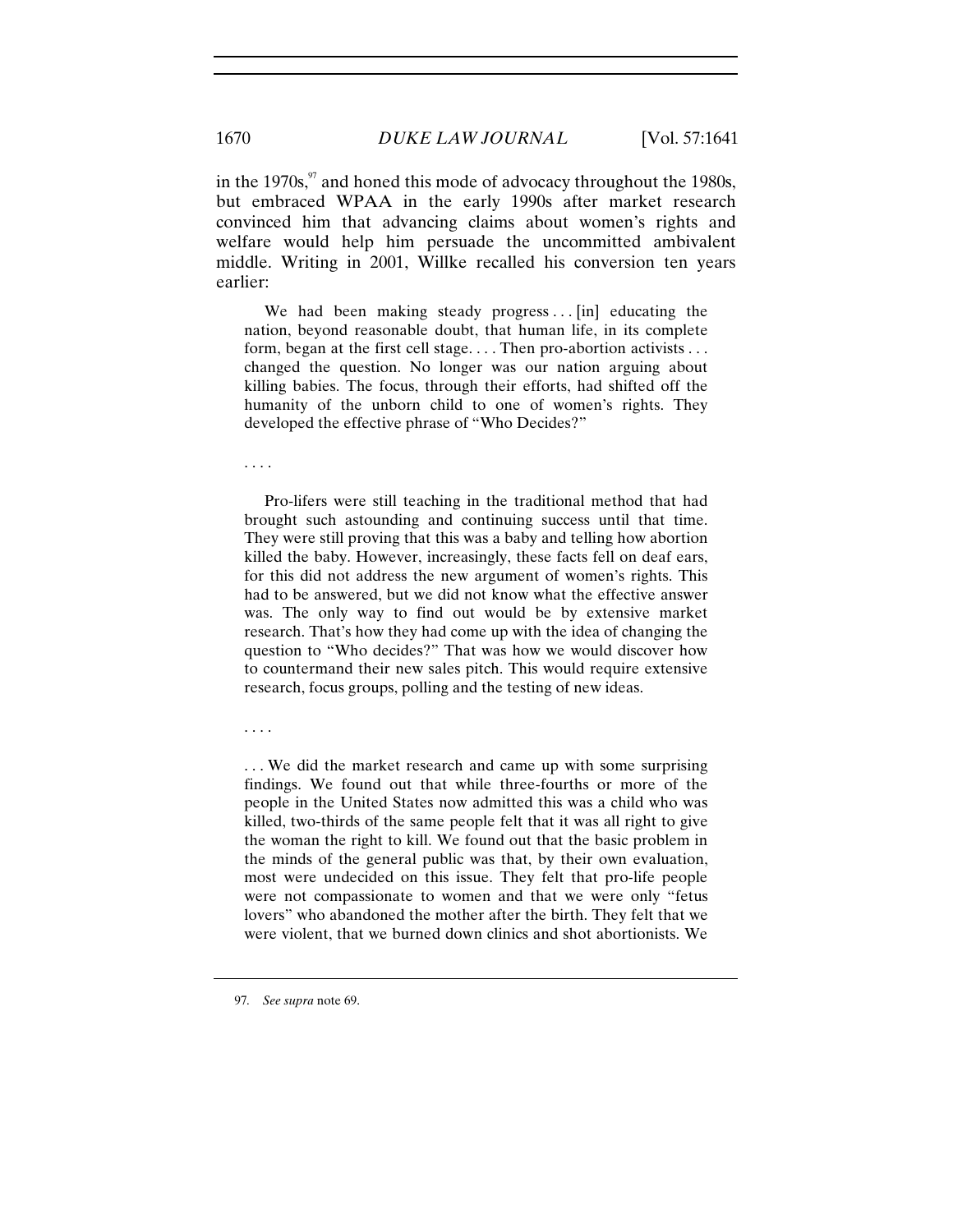were viewed as religious zealots who were not too well educated. Clearly, their image of us was one that had been fabricated and delivered to them in the print and broadcast media by a liberal press.

 After considerable research, we found out that the answer to their "choice" argument was a relatively simple straightforward one. We had to convince the public that we were compassionate to women. Accordingly, we test marketed variations of this theme. Thus was born the slogan "Love Them Both," and, in fact, the third edition of our Question and Answer book has been so titled, specifically for that reason.<sup>98</sup>

Drawing on opinion research at his newly founded Life Issues Institute, Willke opened the third edition of his book on debating abortion—re-titled *Why Not Love Them Both—*by announcing that "[i]n the coming years, the hallmark of the pro-life movement at least, should not be just to save the baby, but to love them both."<sup>99</sup> The antiabortion movement could no longer focus on baby saving as its sole purpose. If the movement hoped to persuade Americans to support candidates, policies, and jurists who would change the law of abortion, it would have to use arguments of the kind used in the movement's crisis pregnancy centers:

My message tonight is not what I said five or ten years ago. Five or ten years ago my emphasis would have been on the right to life and on saving babies. But now I want to tell those who are involved in women's helping centers that they are doing what I believe is the most important single thing that the pro-life movement is doing in our time. The big problem is that we have not publicized it enough—it's a light hidden under a bushel—and so my message will

 <sup>98.</sup> J.C. Willke, *Life Issues Institute Is Celebrating Ten Years With a New Home*, LIFE ISSUES CONNECTOR (Life Issues Inst., Cincinnati, Ohio), Feb. 2001, at 1, 4, *available at*  http://www.lifeissues.org/connector/01feb.html. For another account of Willke's shift in orientation, see Joseph A. D'Agostino, *Conservative Spotlight: Dr. John C. Willke*, HUMAN EVENTS, July 3, 1998, at 19, 19, *available at* http://findarticles.com/p/articles/mi\_qa3827/is\_ 199807/ai\_n8804190. Willke provides a lengthier account of how he came to embrace this shift in antiabortion argument in John Willke & Barbara Willke, *Why Can't We Love Them Both?*, 7 LIFE AND LEARNING 10, 10–25 (1997), *available at* http://www.uffl.org/vol%207/willke7.pdf.

 <sup>99.</sup> JOHN C. WILLKE & BARBARA H. WILLKE, WHY NOT LOVE THEM BOTH?: QUESTIONS AND ANSWERS ABOUT ABORTION 7 (3d ed. 1997); *see also id.* at 12–17 (recounting opinion research suggesting that "[w]hat is needed is to shout from the housetops the details of the prolife movement's obvious compassion for women. When this is done, the folks in the middle [will] once again listen to us.").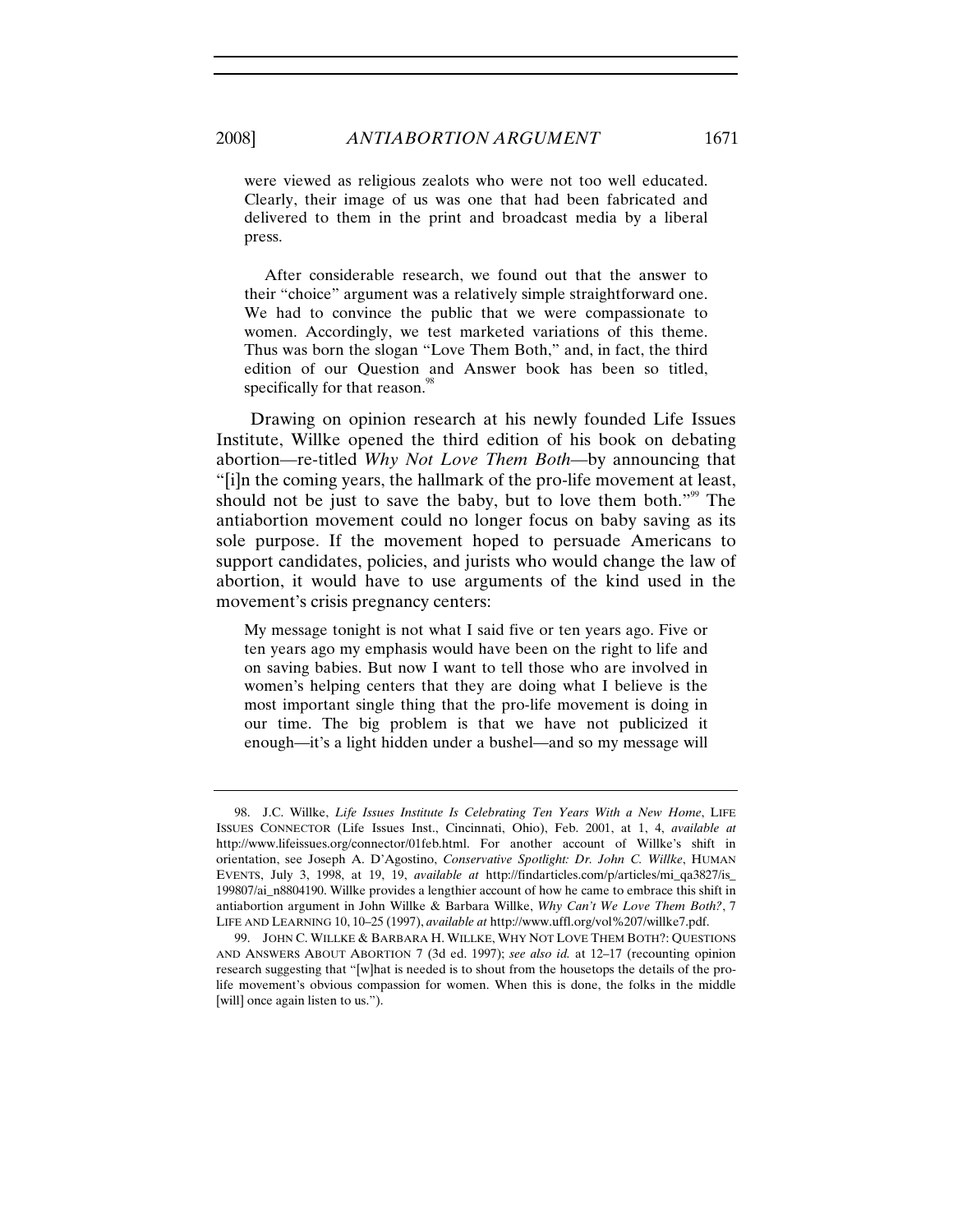be very direct. We've got to go out and sing from the housetops about what we are doing—how compassionate we are to women, how we are helping women—not just babies, but also women.<sup>100</sup>

Willke and others in the movement who had long argued the case against abortion as a question of protecting the unborn had come to recognize that WPAA had strategic as well as mobilizing potential: it offered a framework for arguing with those *outside* the ranks of the antiabortion movement—the "conflicted middle"<sup>101</sup>—who might not share the movement's animating convictions about matters of faith or family.

Unlike Willke, David Reardon began emphasizing abortion's harm to women in the 1980s, when he opened his Elliot Institute, dedicated to the study of PAS. After Clinton's election, Reardon set out to transform PAS—a therapeutic discourse—into a political strategy responsive to the movement's difficulties in the 1990s. He set out this strategy in a series of articles which he combined into his 1996 book *Making Abortion Rare*<sup>102</sup>—the title an ironic homage to Clinton, who found a powerful way of talking to middle America with his slogan of making abortion "safe, legal and rare."<sup>103</sup>

Reardon joined Willke in arguing that the antiabortion movement needed a different strategy to appeal to "the 'fence sitting' 50 percent or more who feel torn between the woman and the child."<sup>104</sup> "Accepting the fact that the middle majority's concerns are primarily focused on the woman is a prerequisite to developing a successful pro-woman/pro-life strategy," he emphasized.<sup>105</sup> "While

 Wrong. That is the way the pro-abortionists and media have framed the debate. They have consciously defined this issue in terms which polarize the public and

 <sup>100.</sup> Willke & Willke, *supra* note 98, at 10.

<sup>101</sup>*. Id.* at 18.

 <sup>102.</sup> DAVID C. REARDON, MAKING ABORTION RARE: A HEALING STRATEGY FOR A DIVIDED NATION (1996).

<sup>103</sup>*. See* Robin Toner, *Anti-Abortion Group Maps Strategy*, N.Y. TIMES, June 27, 1993, at A14 ("Throughout the Presidential campaign [in 1992], in an attempt to reach for the center on this divisive issue, Mr. Clinton pledged to make abortion 'safe, legal and rare.'").

 <sup>104.</sup> REARDON, *supra* note 102, at 32.

<sup>105</sup>*. Id.* at 26. Reardon published the central arguments of *Making Abortion Rare* in the Elliot Institute's *Post-Abortion Review* in the wake of the *Casey* decision. *See* David Reardon, *Politically Correct vs. Politically Smart: Why Politicians Should be Both Pro-Woman and Pro-Lif*e, POST-ABORTION REV., Fall 1994, at 1, 1–3, *available at* http://www.afterabortion.info/PAR /V2/n3/PROWOMAN.htm. Reardon argued:

The abortion debate is about women's rights versus the rights of the unborn. Right?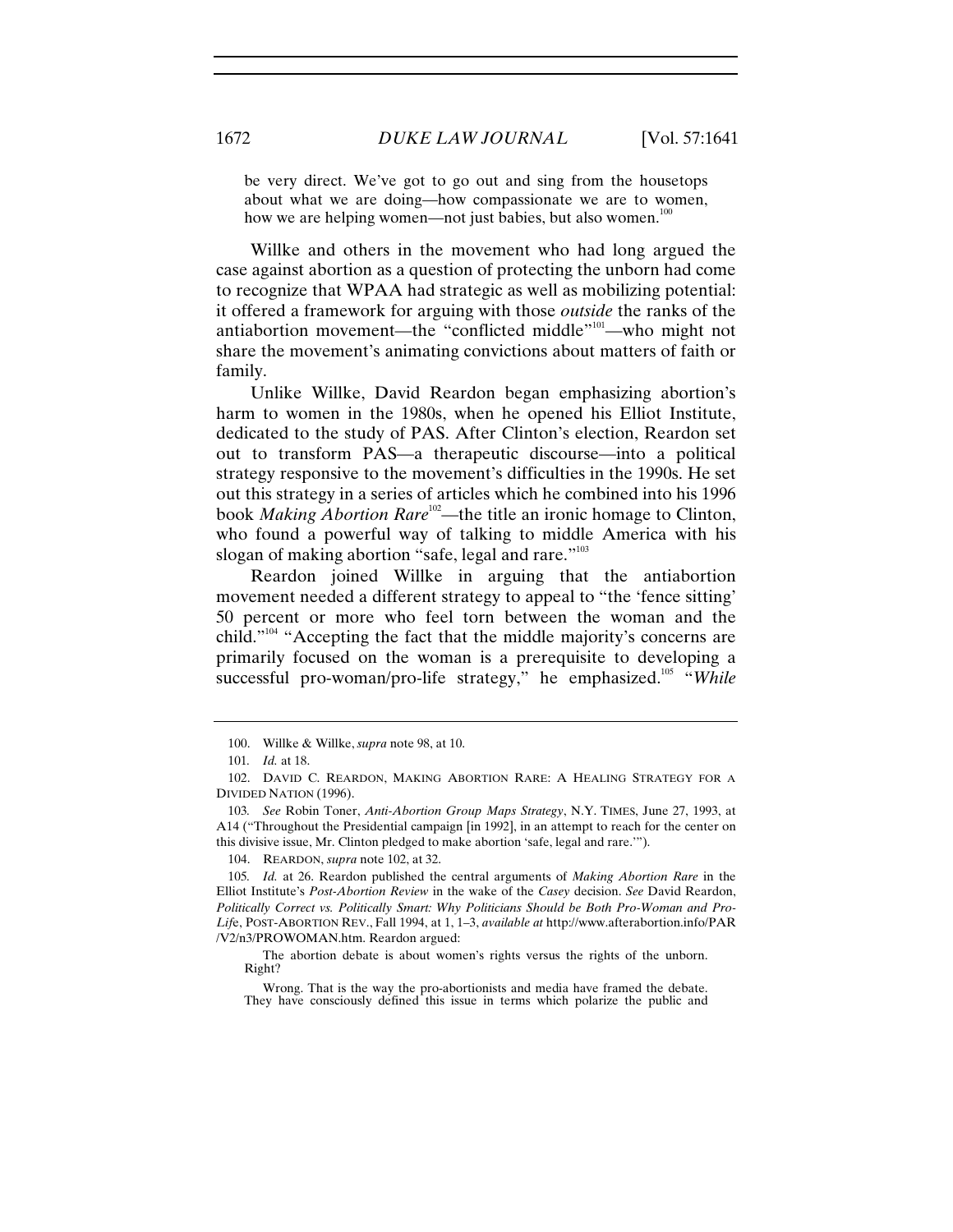*committed pro-lifers may be more comfortable with traditional 'defend the baby' arguments, we must recognize that many in our society are too morally immature to understand this argument. They must be led to it. And the best way to lead them to it is by first helping them to see that abortion does not help women, but only makes their lives worse*."106 A "committed" pro-lifer understood the moral wrong of abortion as a wrong to the child, but others, less enlightened, needed to be "led" to this understanding, and would adopt it if they were first convinced that abortion was a harm to women. The diagnosis was remarkably similar to Willke's. But whereas Willke couched moral objection to abortion as a concern about women's welfare expressed in the language of Christian love, Reardon couched moral objection to abortion as a concern about women's welfare expressed in the language of public health. Talk of the trauma, sterility, and breast cancer risks that abortion posed to women would help alleviate the ambivalence of voters who were otherwise reticent to criminalize abortion out of concern that it would harm women.

paralyze the middle majority—the "fence sitting" fifty percent or more who feel torn between both the woman and the child—into remaining neutral.

 To truly reframe the debate to our advantage, it is not enough to simply highlight the part of the frame touching on the rights of the unborn. Instead, we must expand the frame to include more parties, so that we can convincingly show that it is we who are defending the authentic rights of both women and children.

 In short, we must insist that the proper frame for the abortion issue is not women's rights versus the unborn's rights, but rather women's *and* children's rights versus the schemes of exploiters *and* the profits of the abortion industry.

 Reframing the abortion debate in this way is not difficult. But it does require prolife candidates to become familiar with new facts, arguments, and media "sound bites."

 To begin, the pro-woman/pro-life candidate needs an agenda. This agenda would include support for legislation covering one or more of the following needs: 1) protecting women from being coerced into *unwanted* abortions; 2) guaranteeing the right of women to make free and *fully informed* decisions about abortion; 3) protecting the women most likely to be injured by requiring physicians to properly screen patients for characteristics which would place them at higher risk of physical or psychological complications; and 4) expanding the rights of injured patients to recover damages for physical or psychological harm resulting from abortion, even after very long periods of time, when an abortionist has failed to ensure that a woman's choice was truly free and informed, or fails to properly screen her for risk factors.

*Id.*

. . . .

. . . .

106*. Id.* at 3 (emphasis added).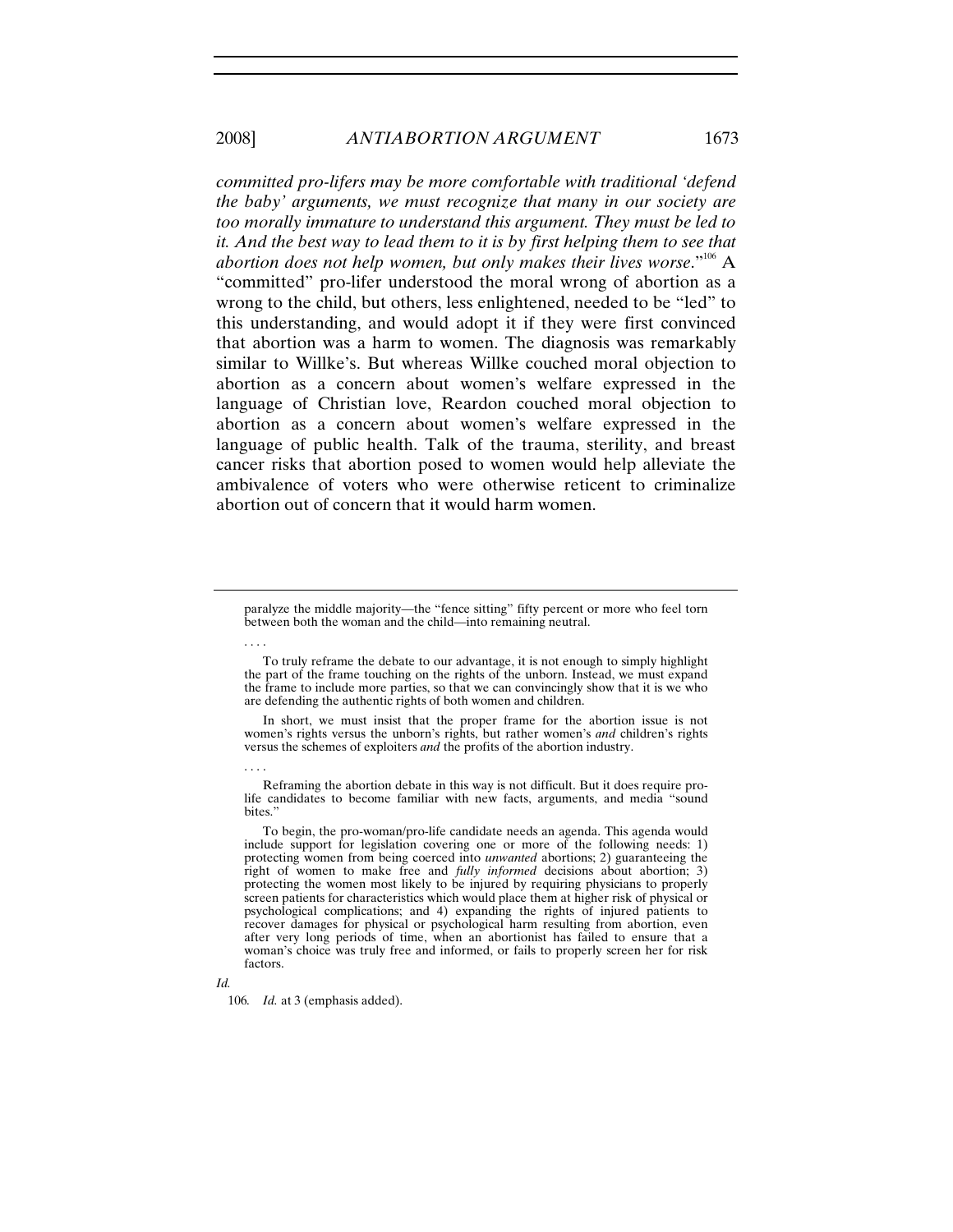Reardon discusses the advantages of expressing judgments about the morality of abortion in the language of public health.<sup>107</sup> In *Making Abortion Rare*, Reardon describes empirical research on the psychological consequences of abortion (of the kind he conducts at the Elliot Institute) as documenting the moral evil of abortion and presenting it in terms that have authority for audiences not moved by direct appeals to divine law.<sup>108</sup> He writes:

Christians rightly anticipate . . . that any advantage gained through violation of the moral law is always temporary; it will invariably be supplanted by alienation and suffering.

*Thus, if our faith is true, we would expect to find compelling evidence which demonstrates that such acts as abortion, fornication, and pornography lead, in the end, not to happiness and freedom, but to sorrow and enslavement.* By finding this evidence and sharing it with others, we bear witness to the protective good of God's law in a way which even unbelievers must respect.<sup>109</sup>

Reardon presents arguments about abortion's harm to women as empirical, but research premised on these religious and moral beliefs does not appear to be empirical in the conventional social-scientific sense. In fact, Reardon based his claim that abortion harms women as well as the unborn on a claim of sex-role morality that Reardon openly and repeatedly articulated as he showed how the therapeutic discourse of PAS could be enlisted in the service of political argument. In developing the "pro-woman" strategy, Reardon counseled that antiabortion advocates needed, at all costs, to avoid debates between the rights of women and those of the unborn, and to insist at every point that—rightly understood—the best interests of

 <sup>107.</sup> David C. Reardon, *A Defense of the Neglected Rhetorical Strategy*, 18 ETHICS & MED., Summer 2002, at 23, 26 ("[E]ducating the public about abortion-related injuries may make it easier for some . . . to conclude that abortion is a 'serious moral wrong.'").

 <sup>108.</sup> REARDON, *supra* note 102, at 11; *see also* Elliot Institute, A List of Major Psychological Sequelae of Abortion, http://www.afterabortion.info/psychol.html (summarizing PAS research) (last visited Apr. 31, 2008).

 <sup>109.</sup> REARDON, *supra* note 102, at 11 (emphasis added); *cf.* Frederica Mathewes-Green, *Doing Everything We Can: A Response to Francis J. Beckwith*, TOUCHSTONE, Jan./Feb. 2004, http://www.touchstonemag.com/archives/article.php?id=17-01-056-o ("[Showing that abortion hurts women is] my 'new rhetorical strategy,' and it was based on my own attempts to analyze the present problem and figure a way around it. Others devised parallel approaches, and addressed different segments of society. (I was mostly speaking on college campuses and in secular media, which is why I never brought in God-talk; for these audiences, it was immediate grounds for mental dismissal.)").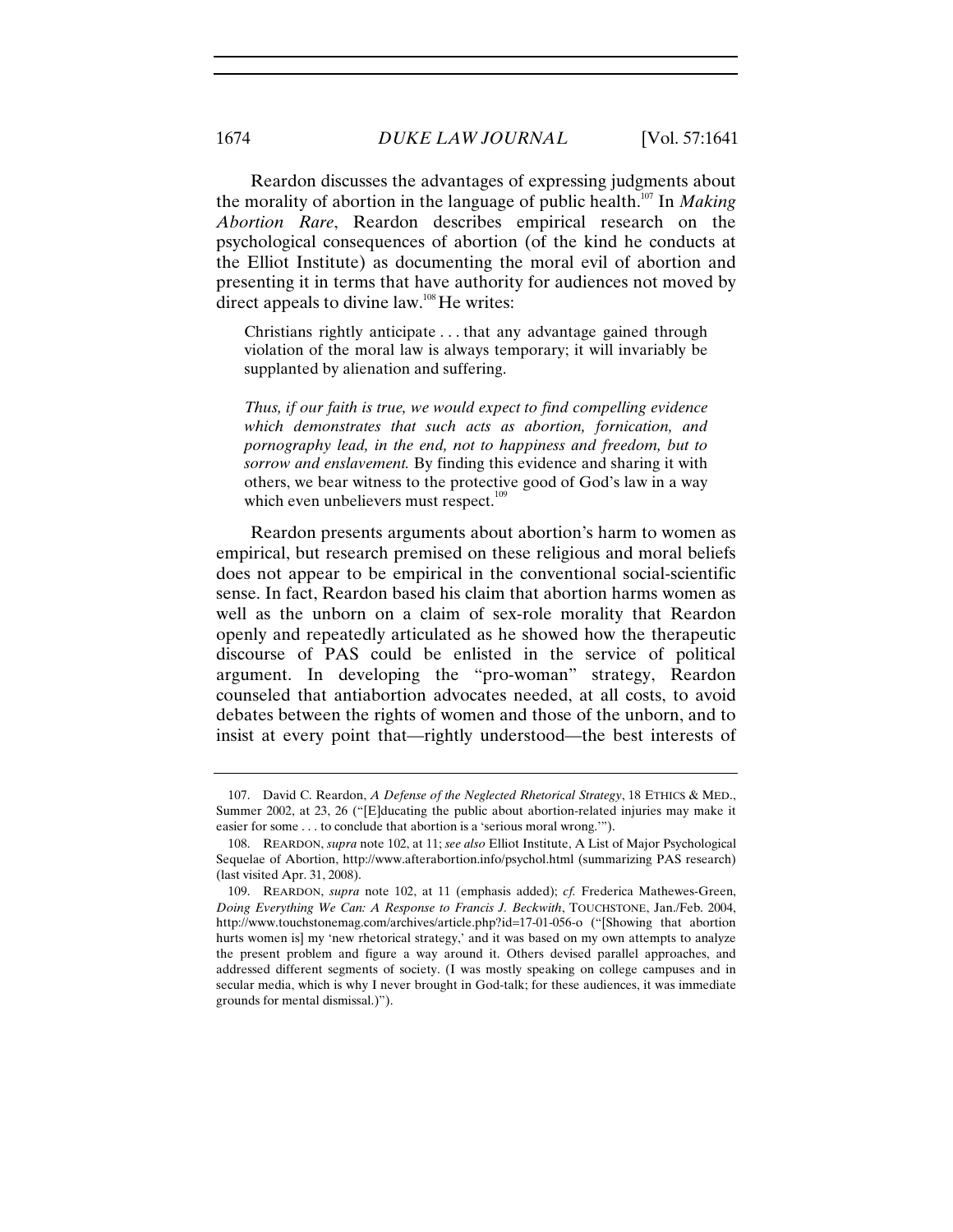women and the unborn do not conflict. Reardon made no effort to substantiate the claim that the interests of women and the unborn do not conflict by ordinary empirical methods (for example, by identifying measures through which one could compare the situation of pregnant and caregiving women with other women not performing the work of motherhood). Rather, the claim of "no conflict" was a claim about role morality rooted in divine and natural law. A pregnant woman is a mother and a mother's interests are defined by the needs of her child, Reardon argued:

 Pro-life leaders who are nervous about focusing more attention on the woman for fear that it will distract attention away from the unborn, should meditate on the following truism: One cannot help a child without helping the mother; one cannot hurt a child without hurting the mother.

 This intimate connection between a mother and her children is part of our created order. Therefore, protecting the unborn is a natural byproduct of protecting mothers. This is necessarily true. After all, in God's ordering of creation, it is only the mother who can nurture her unborn child. All the rest of us can do is to nurture the mother.

 This, then, must be the centerpiece of our pro-woman/pro-life agenda. The best interests of the child and the mother are *always* joined—even if the mother does not initially realize it, and even if she needs a tremendous amount of love and help to see it.

 We can best help each by helping both. If we hurt either, we hurt both.

 The goal of our pro-woman/pro-life agenda is to lead our nation to an understanding of this reality.<sup>110</sup>

With this understanding of women's nature, rights, and interests, the antiabortion movement could finally answer feminist and prochoice claims about women's rights. "[Pro-choice advocates] claim to be concerned about the welfare and autonomy of women. We claim to be more concerned, for the very good reason that abortion is injuring women, not helping them . . . ."111 The antiabortion movement

 <sup>110.</sup> Reardon, *supra* note 105, at 3.

 <sup>111.</sup> REARDON, *supra* note 102, at 96.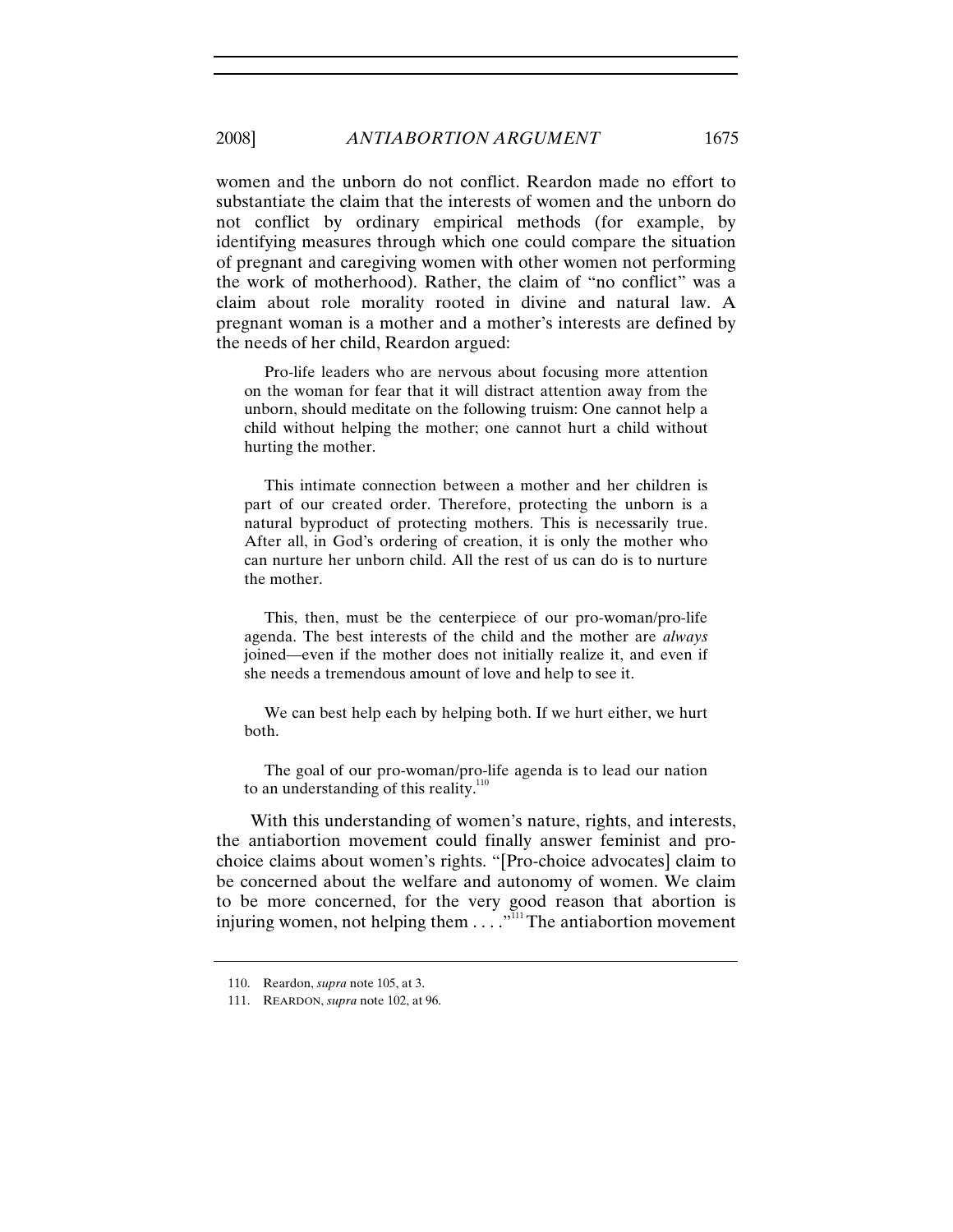was now positioned not only to answer the women's movement, *but also to appropriate its arguments*. Reardon argued that the movement should "take back the terms 'freedom of choice' and 'reproductive freedom'" and "emphasize the fact that we are the ones who are really defending the right of women to make an *informed* choice.<sup>112</sup> In this way, woman-protective antiabortion argument fused the therapeutic discourse of PAS with talk of choice and coercion drawn from feminism, constitutional law, and medical malpractice law.<sup>113</sup> (Reardon had just completed a casebook advising tort lawyers how to sue abortion providers. $114$ )

Willke and Reardon were not the only voices in the antiabortion community advising that the movement express its opposition to abortion in the language of women's rights. They were joined by Frederica Mathewes-Green, a key figure in the CPC movement and in Feminists for Life. In the 1990s, Mathewes-Green wrote a series of articles arguing that the antiabortion movement needed to address women's welfare if it wanted ever to persuade "the mushy middle."<sup>115</sup>

 114. David Reardon, *Abortion Malpractice: The Book*, POST-ABORTION REV., Winter 1993, *available at* http://www.afterabortion.info/PAR/V2/n1/MALPRACT.htm. Reardon explains:

 Last summer I was asked to write an introductory manual for attorneys on abortion malpractice. I have long dreamt of writing exactly such a book, so it didn't take any arm twisting to convince me to jump right into it.

. . . .

 Life Dynamics, a pro-life group spearheading education efforts for attorneys interested in abortion malpractice, has already distributed over 10,000 copies of this manual. In addition, on March 4th and 5th, Life Dynamics sponsored a conference for attorneys interested in representing plaintiffs in abortion malpractice. I was one of sixteen presenters at this very successful event. Attendance at this conference sold out with 120 participants. Future conferences are expected.

*Id.*

115. As Mathewes-Green recalls:

 The "new rhetorical strategy" that Francis Beckwith critiques is getting up in years. My first book, *Real Choices: Listening to Women, Looking for Alternatives to Abortion*, was written in 1993. The Caring Foundation's first ads appeared in the midnineties, as did Paul Swopes's essay in *First Things* describing the results of their research. David Reardon's book *Aborted Women: Silent No More* appeared in 1987.

 Beckwith might have mentioned as well Dr. Jack Willke's early-nineties project to develop a concise response to the other side's "Who decides?" rhetoric (you may have seen "Love them both" placards) and the trend of pregnancy care centers to shift focus, changing from storefronts that discourage abortion to full-fledged medical clinics or professional counseling centers. The so-called "new" rhetorical strategies (for there are more than one) have been around for over a decade. No one yet, to my

<sup>112</sup>*. Id.*

<sup>113.</sup> *Id.* at 96–97 ("[O]ur pro-woman bill ... increases the rights of women by simply ensuring that their decisions to accept a recommendation for abortion are fully voluntary and fully informed.").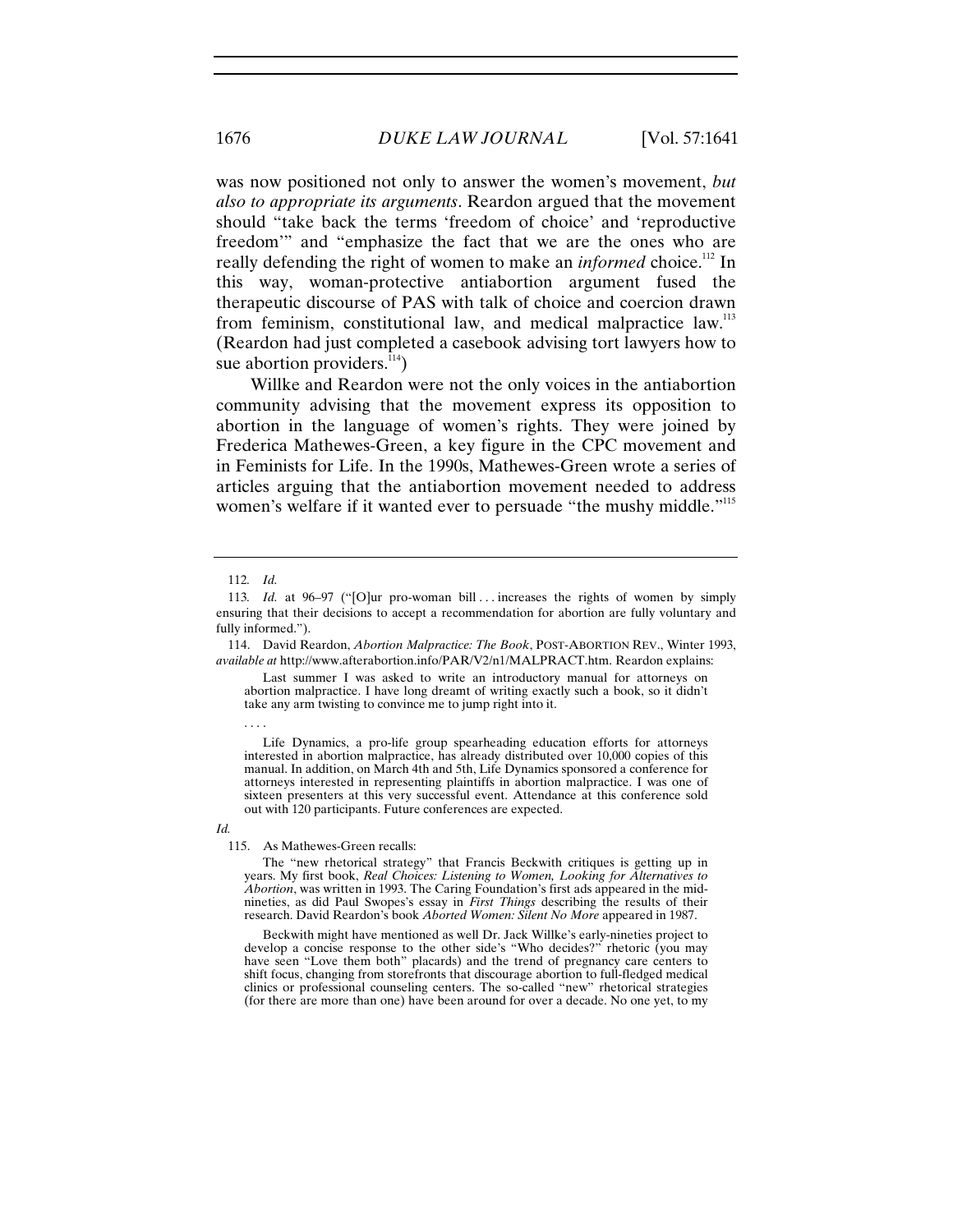Unlike Reardon and Willke, Mathewes-Green had struggled for some time in her views about whether and under what conditions criminal abortion laws promoted women's welfare.

As a college student in the 1970s, Mathewes-Green believed that abortion was "essential to liberation" because "[m]en were able to compete in the workplace, to succeed and get ahead, because they were not hampered by pregnancy and childrearing. Women could not enjoy the same success without the same freedom."<sup>116</sup> But after graduating, Mathewes-Green, who was born a Catholic, had a religious epiphany, and soon thereafter renounced abortion—on the ground that it killed the unborn and on the ground that abortion perpetuated women's inequality in matters of sex and child care.<sup>117</sup> During the 1980s she did not join the antiabortion movement as she did not "feel comfortable with the movement's 'right-wing' image,"<sup>118</sup> instead joining Feminists for Life and becoming the organization's vice president for communications in 1989.<sup>119</sup> In the early 1990s,

 One option might have been to back off from pressing the pro-life cause and undertake a broader national effort in remedial moral education. But most of us decided instead to attempt to get around this surprising roadblock by other means. We diversified, each person and group trying out strategies as they occurred to them. Some, of course, would continue to present the "It's a baby and it deserves protection" message. This is the backbone of the pro-life movement and our final motivation, and we aren't about to abandon it.

 But others looked at subsets of the pro-choice population and began crafting ways to reach them.

#### Mathewes-Green, *supra* note 109.

. . . .

 116. Frederica Mathewes-Green, *Becoming a Pro-Woman, Pro-Life Persuader*, 4 LIFE AND LEARNING 1, 1 (1994), *available at* http://www.frederica.com/writings/becoming-a-pro-womanpro-life-persuader.html.

117*. See* Frederica Mathewes-Green, *Twice-Liberated: A Personal Journey Through Feminism*, TOUCHSTONE, Summer 1994, http://www.frederica.com/writings/twice-liberated-apersonal-journey-through-feminism.html [hereinafter Mathewes-Green, *Twice-Liberated*]; *see also* Mathewes-Green, *supra* note 109.

118. Mathewes-Green, *Twice-Liberated*, *supra* note 117.

 119. Feminists for Life of America, *Remarkable Pro-Life Women III*, AM. FEMINIST, Summer 2003, at 17, *available at* http://www.feministsforlife.org/taf/2003/summer/ FFLSummerTAF03.pdf.

knowledge, has evaluated their success, though that would be a useful service; we're still in the middle of this fight.

How it happened was this: Pro-life leaders noticed that the primary message of the previous couple of decades, our insistence on the unborn child's full humanity and right to life, was no longer gaining ground. We had honed this message and it was ubiquitous and consistent, and we personally found it unassailable. Yet we were increasingly encountering people capable of dismissing it. Perhaps all the people susceptible to it had already been reached and converted. For the remainder, whom we termed "the mushy middle," it was falling on deaf ears. We didn't know why.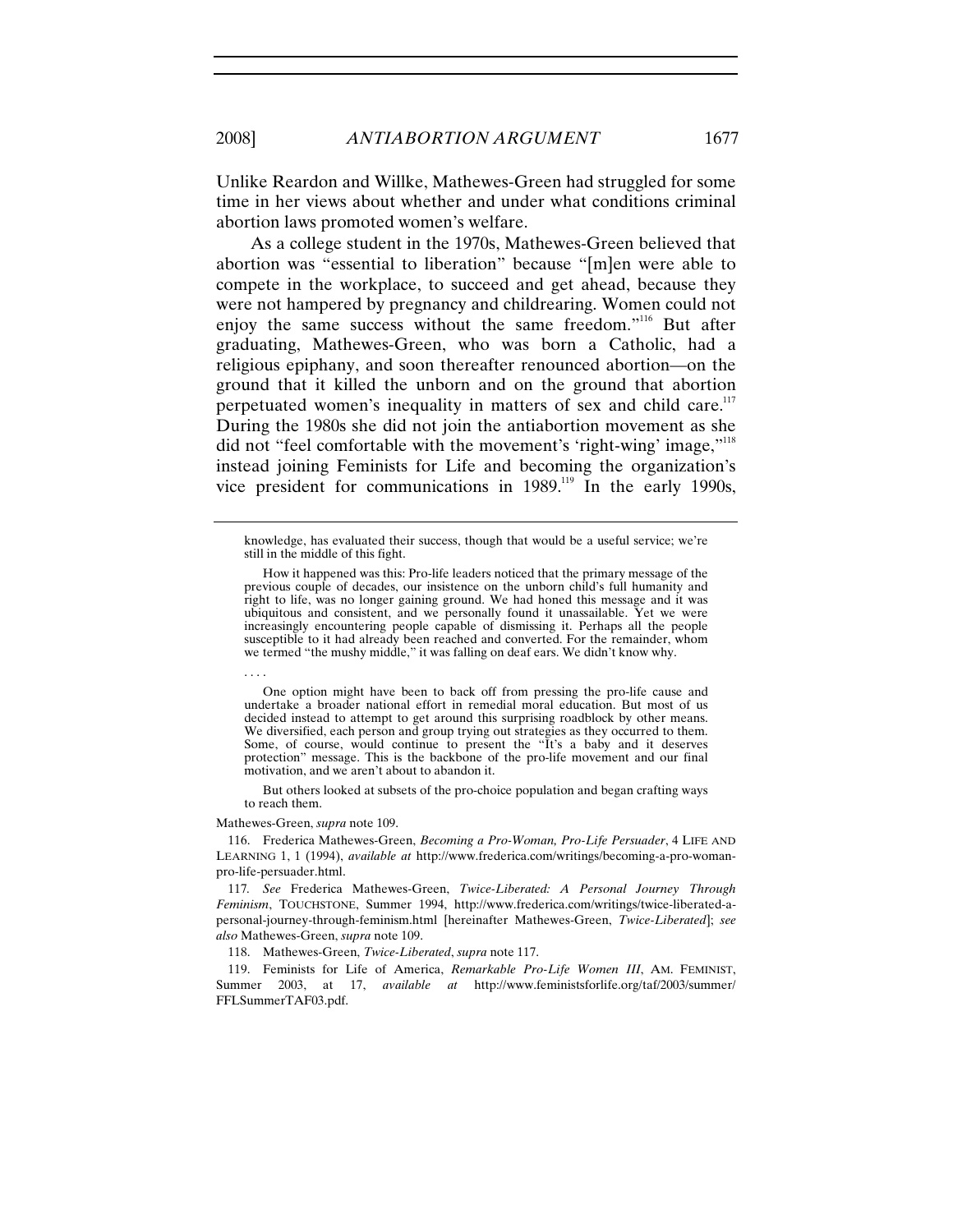Mathewes-Green was still reasoning about abortion within a social structural frame, attentive to the many reasons women sought abortion, and committed to the pursuit of volunteer action and social policies that would ameliorate these problems and thus support women in choosing motherhood.<sup>120</sup>

But even these policy proposals showed ambivalence about the prospects of legal interventions designed to support women outside the institution of marriage, and by 1994, Mathewes-Green resigned from Feminists for Life, no longer able to call herself a feminist.<sup>121</sup> Her articles for the remainder of the decade endorsed abstinence before marriage and fidelity within it as the basic prescription for women's welfare.

Mathewes-Green had long understood abortion as a symptom and cause of disorder in family structure. By the mid-nineties, she began self-consciously to integrate antiabortion advocacy with support for traditional family values, and to emphasize that some family structures were better than others. In 1996, Mathewes-Green criticized welfare as a cause of single motherhood, and urged adoption counseling for women bearing children outside of marriage. Adoption was more than an individual woman's alternative to abortion; adoption was the *movement*'s alternative to welfare, an integral policy element of an antiabortion initiative that favored marriage, a two-parent household, and the privatization of dependency.122 That same year Mathewes-Green joined a statement in

<sup>120</sup>*. See* Frederica Mathewes-Green, *Unplanned Parenthood: Easing the Pain of Crisis Pregnancy*, POL'Y REV., Summer 1991, at 28, 28–35 (calling for increased funding to CPCs, taxpayer subsidies of childbearing to help encourage women not to abort, more cross-racial adoption, government promotion of marriage to build stable family units, flexible work programs, and parental consent statutes); *see also* Frederica Mathewes-Green, *Speaking Out: Why I'm Feminist and Prolife*, CHRISTIANITY TODAY, Oct. 25, 1993, at 13 (calling for everything from "volunteering at your local pregnancy center" to "strengthened child-support laws, compassionate maternity-leave policies, and adequate, accessible medical care").

 <sup>121.</sup> Mathewes-Green, *Twice-Liberated*, *supra* note 117.

 <sup>122.</sup> Frederica Mathewes-Green, *Pro-Life Dilemma*, *Pregnancy Centers and the Welfare Trap*, POL'Y REV., July/Aug. 1996, at 40, 41 [hereinafter Mathewes-Green, *Pro-Life Dilemma*], *available at* http://www.hoover.org/publications/policyreview/3574747.html ("[I]t is important to acknowledge that welfare causes more crisis pregnancies. By making single-parent households possible, welfare dollars remove the stigma of sex and pregnancy outside marriage.").

Opponents of abortion acted on the basis of views about family structure and property that, over time, came to play an increasingly visible part in the way they organized crisis pregnancy centers and antiabortion ministries. Their emphasis on adoption as an abortion alternative is expressive of these views.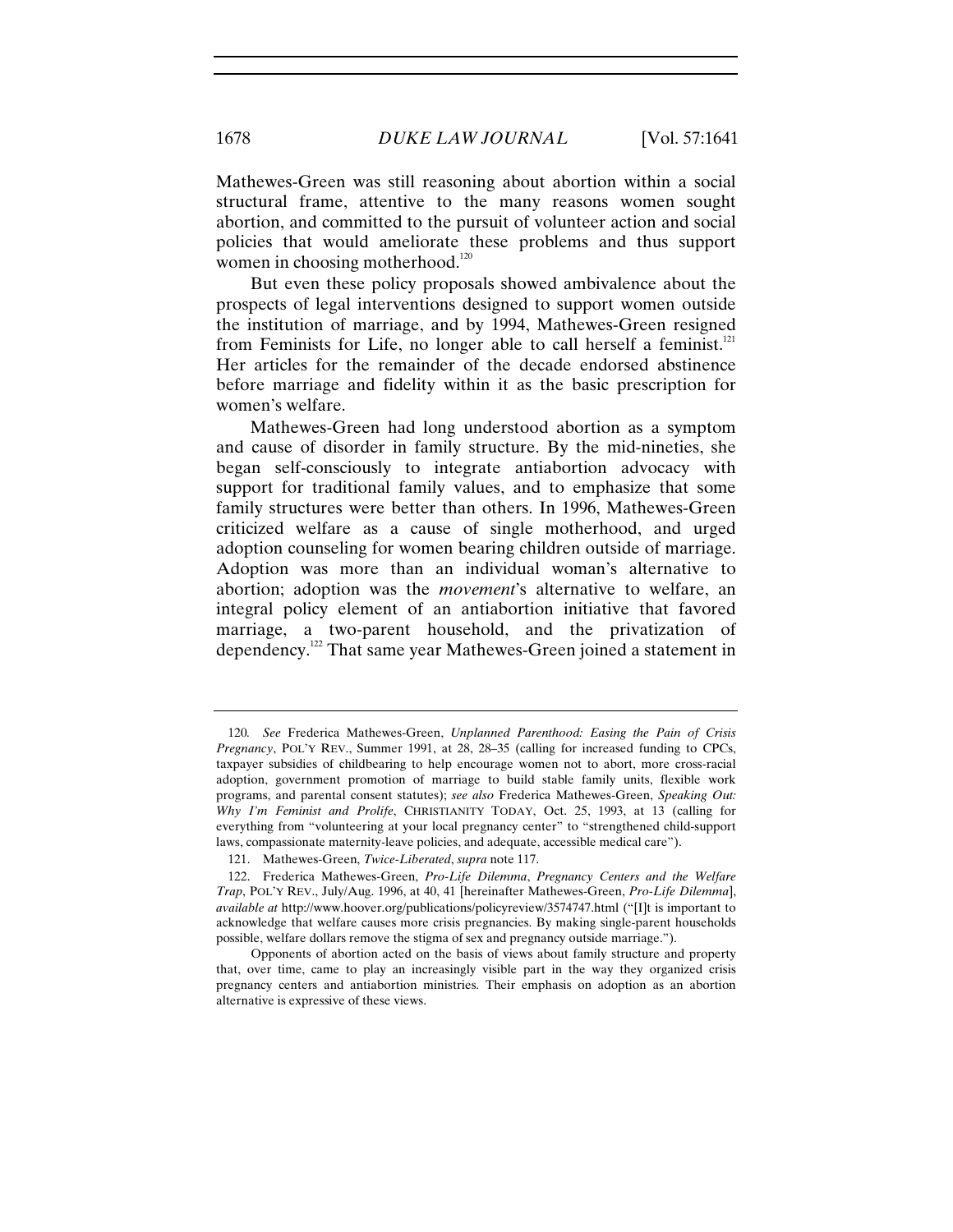*First Things* that denounced "abortion license" as a symptom of a decline in family morality and as responsible for many social ills.<sup>123</sup> By 2002, she had published an essay denouncing feminism for "three bad ideas"—abortion, promiscuity, and careerism.<sup>124</sup>

Mathewes-Green's emergent understanding that women could find redemption through marriage and motherhood by renouncing extramarital sex and excessive careerism led her to abandon her decades-old claim to speak against abortion as a feminist just as Reardon was beginning to infuse WPAA with the language of the women's rights movement. In fact, Mathewes-Green's longstanding career of speaking for women through the CPC movement amplified

In the 1980s, Jerry Falwell led the way in urging CPCs to counsel pregnant single women to give their children to adoptive parents so the "child grows up in a solid, stable Christian home." David Johnston, *Jerry Falwell's 'Viable Alternative' to Abortion*, L.A. TIMES, Mar. 21, 1986, pt. 5, at 1. These views spread in the antiabortion movement in the 1990s, as conservatives endorsed a Contract with America that criticized welfare as responsible for the decline of the traditional family. *Cf. Family Values II: The Christian Coalition Signs On the Dotted Line*, BOSTON GLOBE, May 21, 1995, at 45 (reproducing a speech by Ralph Reed in which he argued that the country needs "a dramatic agenda to strengthen families" and that religious conservatives "supported the Contract with America" partly because it "encourage[d] adoption through the tax code"); Ronald Brownstein, *GOP's Battle Reaffirms Strength of Abortion Foes*, L.A. TIMES, Mar. 22, 1996, at A1 (noting how House Republicans' "'[C]ontract with America' marked the new emphasis" on issues including "the decline of the two-parent family" and "welfare reform that attempted to discourage illegitimacy").

By the mid-1990s, Mathewes-Green argued that CPCs should urge single women to give up babies for adoption to help reduce the number of female-headed households on welfare. Adoption "bolster[ed] the social institutions that undergird a healthy society and replace[ed] welfare bureaucracy with family-based alternatives." Frederica Mathewes-Green, *Pro-Life Dilemma*, *supra*, at 41–42; *id.* at 41 ("If the pregnancy-care movement could find effective ways to encourage women to choose adoption, they could help give children a two-parent home and offer both the children and their moms greater security."); Frederica Mathewes-Green, *Two Parents for Every Newborn*, ASSIST PREGNANCY CTR., http://www.assistcpc.org/articles/ twoparents.shtml (last visited Apr. 31, 2008) ("Many clients wind up in single-parent households, often on the welfare rolls. . . If the CPC movement could find effective ways to encourage women to consider adoption or marriage, they could move toward solutions that give children a two-parent home and allow them and their moms greater security.").

In this period, CPCs employed a variety of techniques to urge young mothers to give up their children for adoption, sometimes drawing criticism for the ways they pressured their clients. *See* Marc Cooper, *Robbing the Cradle*, VILLAGE VOICE, July 26, 1994, at 33, *available at* http://www.exiledmothers.com/adoption\_facts/robbing\_the\_cradle.html (detailing stories about young, single mothers who were pressured and misled by CPC workers to give up their babies for adoption into two-parent families).

 <sup>123.</sup> *The America We Seek: A Statement of Pro-Life Principle and Concern*, FIRST THINGS, May 1996, at 40, 40, *available at* http://www.firstthings.com/article.php3?id\_article=3874 (quoted *infra* note 142).

 <sup>124.</sup> Frederica Mathewes-Green, *Three Bad Ideas for Women*, TOUCHSTONE, Aug. 2001, *available at* http://www.frederica.com/writings/three-bad-ideas-for-women.html.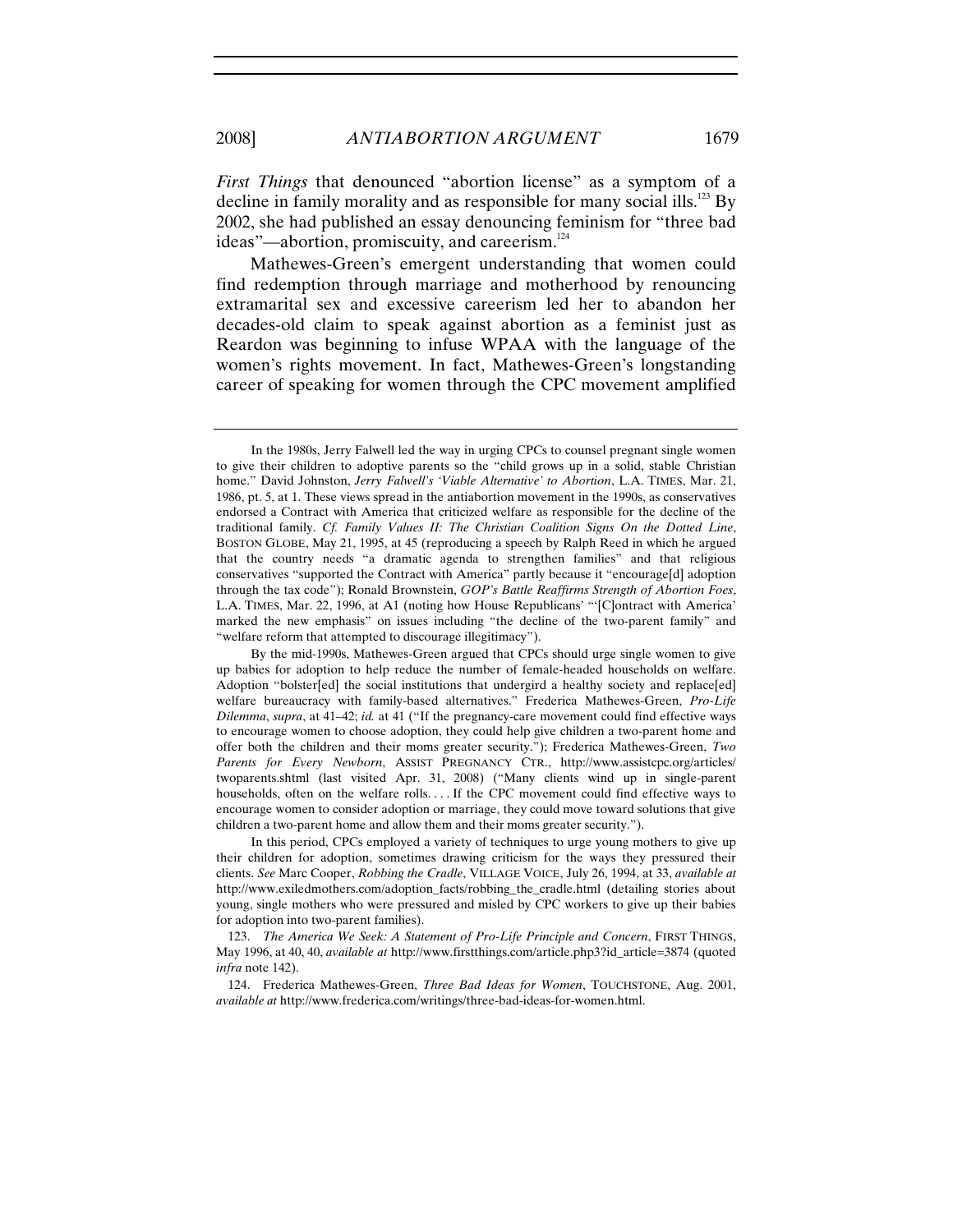the feminist cachet of the "pro-woman, pro-life" stance that they were together elaborating.

In this form, the PAS claim has spread in the antiabortion movement, despite continuing objections from *within* the antiabortion movement that the "new rhetorical strategy  $(NRS)$ "<sup>125</sup>—as movement critic Frances Beckwith called it—compromises the movement's moral message and rests on suspect science. Writing in 2001, Frances Beckwith expressed concerns that Frances Koop and Gregg Cunningham had voiced in the early nineties, when they worried about the moral implications of recasting an argument about protecting the unborn into an argument about protecting women. Attacking David Reardon's work, Beckwith was particularly contemptuous. As he saw it, woman-protective antiabortion argument

may have the unfortunate consequence of sustaining and perhaps increasing the number of people who think that unless their needs are pacified they are perfectly justified in performing homicide on those members of the human community, who pro-lifers believe, are the most vulnerable of our population. It is difficult to imagine that any reflective pro-lifer would think society would be morally better off in such a state of affairs.<sup>126</sup>

Beckwith also questioned the social science claims on which PAS rests: "One can question whether the research done by NRS proponents are examples of good social science, and whether the inferences they draw from these data are warranted."<sup>127</sup>

But, by the time Beckwith registered these objections, the "new rhetorical strategy" was already institutionally entrenched. Womanprotective antiabortion argument was no longer a minority view in the antiabortion movement. The argument that abortion hurts women had moved out of the movement's CPCs and had been embraced by a variety of men holding positions of authority in the movement's leadership. In 2003, Clarke Forsythe, head of Americans United For Life (AUL)—which coordinates the national legislative

<sup>125</sup>*. See* Francis J. Beckwith, *Taking Abortion Seriously: A Philosophical Critique of the New Anti-Abortion Rhetorical Shift*, ETHICS & MED., Fall 2001, at 155, 155, 157, *available at* http://www.findarticles.com/p/articles/mi\_qa4004/is\_2001/ai\_n8978988/print (criticizing the work done by Reardon and arguing that "the new rhetorical strategy (NRS)" rests on bad ethical and weak empirical grounds).

<sup>126</sup>*. Id.* at 157.

<sup>127</sup>*. Id.* at 158.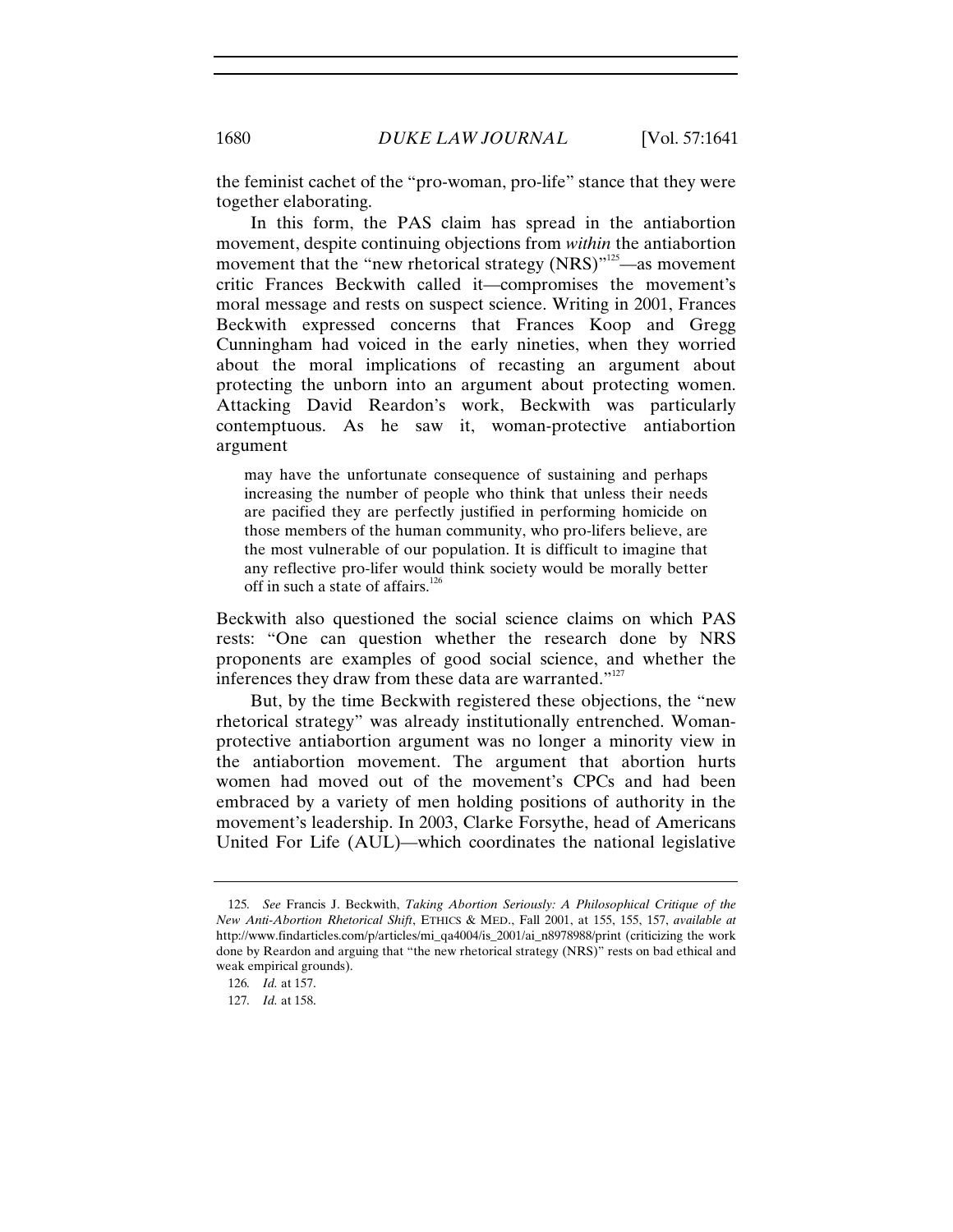strategy designed to chip away at *Roe*—reviewed the movement's successes and failures, focusing on the need to counter the "'myth' of abortion as a 'necessary evil.'"128 The key, Forsythe concluded, is "to raise public consciousness concerning the damage abortion does to women. If Americans come to realize that abortion harms women as well as the unborn, it will not be seen as necessary."<sup>129</sup>

## III. SPEAKING FOR WOMEN? SOUTH DAKOTA, AGAIN

With attention to these developments and crosscurrents in the antiabortion movement, we can see that the South Dakota Task Force to Study Abortion was the site of a struggle—not only between friends and foes of the abortion right, but *within* the antiabortion movement itself—about the kinds of evidence and arguments it would use to advance its case against abortion.

The Report was written in a process that alienated not only the minority in the Task Force that supported abortion rights, but remarkably also the *antiabortion* chairwoman of the Task Force, obstetrician Dr. Marty Allison. The Task Force's antiabortion chair voted against the report her own task force produced and then campaigned *against* the South Dakota ban because, she said, the Task Force had opposed motions to restrict the evidence it accepted to "data that is consistent with current medical science and based on the most rigorous and objective scientific studies."130 The Report cited as authority PAS studies authored by Rue, Reardon, and others, in the face of contrary findings by the AMA, APA, ACOG, and National Cancer Institute; it rejected outright the APA and ACOG findings.<sup>131</sup>

 <sup>128.</sup> Clark D. Forsythe, *An Unnecessary Evil*, FIRST THINGS, Feb. 2003, at 21, 21–22, *available at* http://www.firstthings.com/article.php3?id\_article=437.

<sup>129</sup>*. Id.* at 22.

 <sup>130.</sup> Marty L. Allison, South Dakota Campaign for Healthy Families, South Dakota Medicine: My View (July 2006), http://www.sdhealthyfamilies.org/statementma101606.php.

<sup>131</sup>*. See* S.D. TASK FORCE TO STUDY ABORTION, *supra* note 11, at 41–52. The Task Force rejected the medical consensus of the American College of Obstetricians and Gynecologists (ACOG):

In the most recent edition of medical opinions set forth by the American College of Obstetricians and Gynecologists (Compendium of Selected Publications, 2005, Practice Bulletin #26), ACOG states: 'Long-term risks sometimes attributed to surgical abortion include potential effects on reproductive functions, cancer incidence, and psychological sequella. However, the medical literature, when carefully evaluated, clearly demonstrates no significant negative impact on any of these factors with surgical abortion.' The Task Force disagrees with this statement due to other testimony and materials.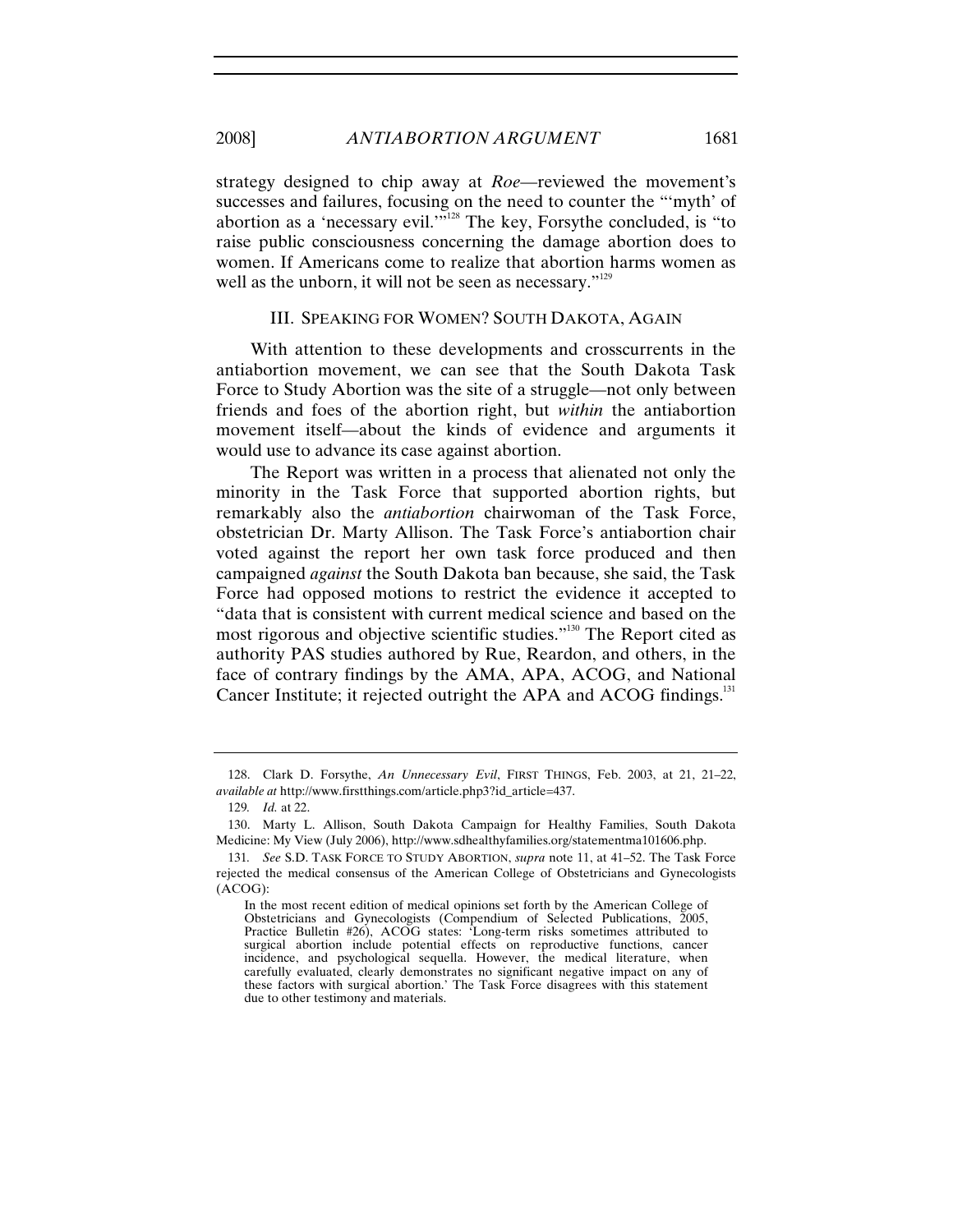The Task Force relied heavily on Operation Outcry's victim testimonies by women who regretted and grieved their abortions and claimed to have been coerced or pressured or mistakenly led to having abortions they did not want, $132$  while making no effort to ascertain the conditions under which this testimonial evidence was gathered, or to determine its representativeness at all, and—this is a point Dr. Allison emphasized—while simultaneously excluding from the Report conflicting testimony and evidence gathered by the Task Force itself.<sup>133</sup>

Allison also opposed the Report because she wanted the Task Force to recommend a ban with a rape and incest exception (the final report excluded conflicting testimony that women supplied about raped women's need for abortion—in favor of quoting Jack Willke's "Why Can't We Love Them Both?"<sup>134</sup>) and because she believed that any ban on abortion should be accompanied by policies to reduce unwanted pregnancy through educating teens about contraception as

 Dr. Harvey also believes that in post-abortion research, association does not mean causation and that women should therefore not be advised of any possible adverse emotional outcomes. We do not find this position credible . . . .

*Id.* at 48. The Task Force also rejected the findings of the American Psychological Association (APA), by citing ideological differences as reason to question the APA's credibility:

Dr. Harvey testified ... that major medical and mental health professional organizations support her belief that post-abortion depression is without foundation in scientific studies. Her belief is that if the American Psychological Association (APA), for example, concludes that abortion has no lasting or significant health risks, that this determination is made by an objective scientific organization of psychologists.

The Task Force is aware that the APA has submitted various amicus briefs before the U.S. Supreme Court supporting abortion rights and in opposition to any abortion regulations, including parental involvement in a minor child's abortion decision making. Further, the APA's position does not represent that, of the majority of its membership, but rather, the opinions of a group of members on various committees of interest. It has also advocated and supported other controversial positions on homosexuality and redefining child sexual abuse.

*Id.* at 46.

<sup>132</sup>*. See id.* at 7, 33, 38–39. The Task Force claims that

close to 2,000 women who have had abortions provided statements detailing their experiences, trauma, and the impact abortion has had on their lives. Of these post abortive women, over 99% of them testified that abortion is destructive of the rights, interests, and health of women and that abortion should not be legal.

*Id.* at 7.

 <sup>133.</sup> Allison, *supra* note 130.

<sup>134</sup>*. See* S.D. TASK FORCE TO STUDY ABORTION, *supra* note 11, at 32 (quoting Willke & Willke, *supra* note 98).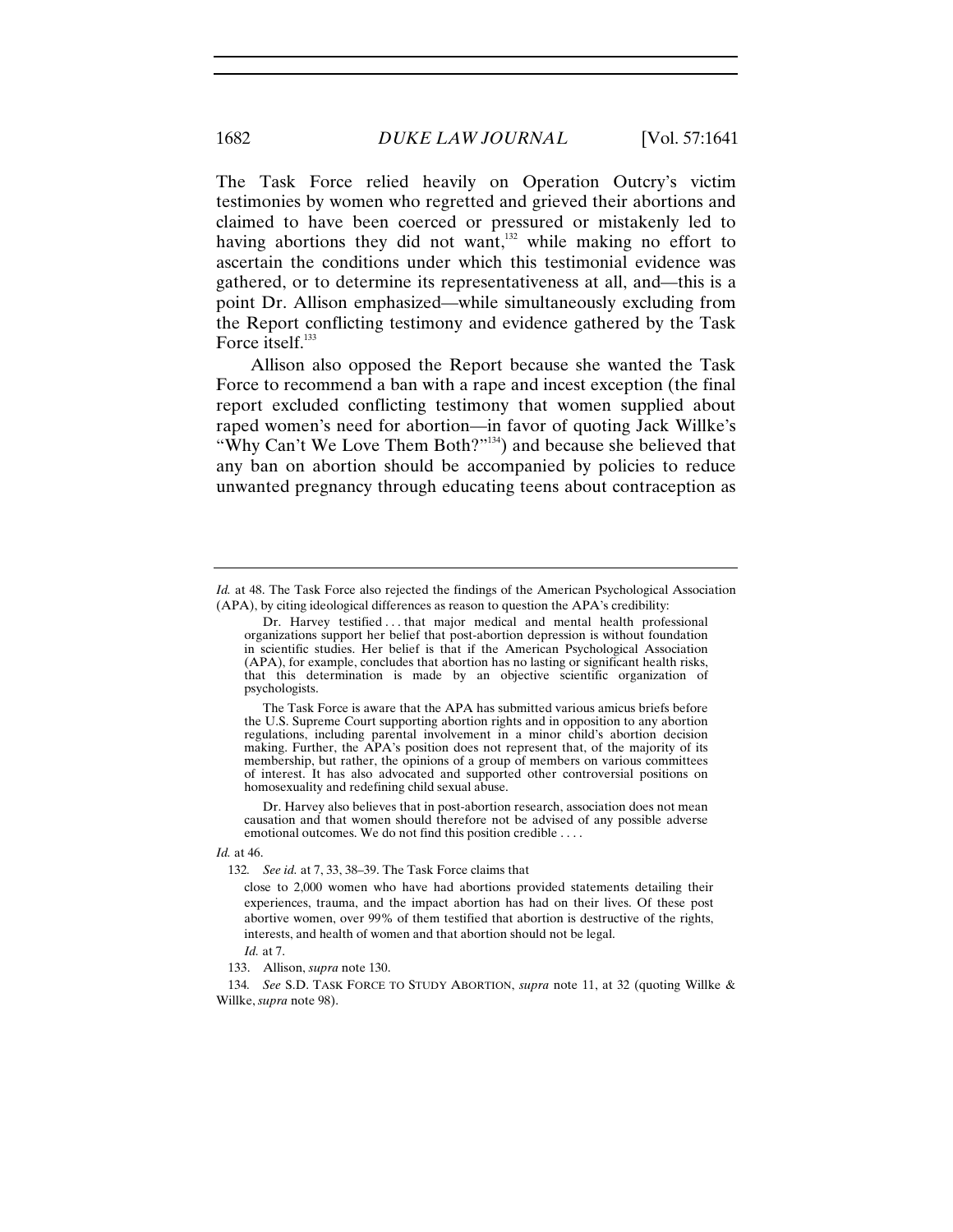well as abstinence.<sup>135</sup> The Task Force rejected all these motions, and instead included in the Report an endorsement of an abstinence-only sex education curriculum<sup>136</sup>—handing an important victory to Leslee Unruh, a national leader in the abstinence-only and CPC movements, who, as head of the National Abstinence Clearinghouse and a promoter of "purity balls" in South Dakota,<sup>137</sup> helped enact the state's ban and then led the campaign to defend it.<sup>138</sup>

Like Koop and Beckwith, Dr. Allison believed abortion restrictions should be enacted to protect the unborn, not women. Like Koop and Beckwith, Dr. Allison's commitment to the scientific method prevented her from endorsing movement claims about postabortion syndrome. Instead, Dr. Allison supported abortion restrictions to protect the unborn while seeking to minimize the law's

136. S.D. TASK FORCE TO STUDY ABORTION, *supra* note 11, at 70–71.

 <sup>135.</sup> Allison, *supra* note 130 ("[I]t is unethical to fail to educate our youth about all the ways to protect themselves from STDs and pregnancy."). For a similar report of Allison's objections, see, e.g., *Abortion Task Force Chair Disappointed with Final Report Process*, SIOUX CITY J., http://www.siouxcityjournal.com/articles/2005/12/14/news/south\_dakota/bcb56c23098be88f86257 0d70018961b.txt (last visited Apr. 31, 2008); Cynthia Gorney, *Reversing* Roe, NEW YORKER, June 26, 2006, at 47, 49 (quoting Marty Allison observing of the Task Force Report, "[t]here's quite a bit of misleading or false information in there"); *see also* S.D. TASK FORCE TO STUDY ABORTION, REPORT OF MINORITY 20 (2006), *available at* http://www.womenrun.org/media/ SD%20Minority%20Report.pdf (reproducing a Motion Submitted for the Record on Dec. 9, 2005 titled "Reproductive Health Decision Makers"); Lauren Bans, *The Anatomy of a Bad Law*, NATION, Mar. 30, 2006, http://www.thenation.com/doc/20060417/bans ("'There were huge, glaring omissions in the report,' [said minority member Kate Looby, South Dakota state director of Planned Parenthood.] 'Almost every one of our expert witnesses on both sides of the issue were asked, "Would you ever want to practice in an environment in which all abortions were illegal?," and almost every one of their own witnesses said, "Oh, God, I would never want to practice in an environment in which all abortions are illegal." Is that in the report? No.'").

<sup>137</sup>*. See* Russell Shorto, *Contra-Contraception*, N.Y. TIMES, May 7, 2006, § 6 (Magazine), at 68, *available at* http://www.nytimes.com/2006/05/07/magazine/07contraception.html?\_r=1&ei= 5087%0A&en=27a30199f9128ffd&ex=1147233600&pagewanted=all&oref=slogin. In purity balls, fathers take their daughters on a date at a ball where the daughters pledge to their fathers to remain pure for them until they marry. *See NOW: No Right to Choose?* (PBS television broadcast Apr. 14, 2006) (transcript available at http://www.pbs.org/now/transcript/ transcriptNOW215\_full.html) (opposing educating teens about contraception and endorsing purity balls and abstinence until marriage education); *Everywoman: Purity Balls & Joline Makhlouf* (Al Jazeera English broadcast May 18, 2007), *available at* http://www. youtube.com/watch?v=KdM5sDXPu9w (quoting Leslee Unruh enthusing that "the purity ball is one of the favorite things that we do at the Abstinence Clearinghouse," and announcing "[w]e love the President. He's been a big pusher of abstinence until marriage education. . . . He said to me one time, what part of this do they not get? Abstinence works every single time").

<sup>138</sup>*. See* Davey, *supra* note 10 (quoting Unruh as a leader of Vote Yes For Life, the group campaigning for the ban); Siegel & Blustain, *supra* note 22, at 25 (noting that Leslee Unruh was "a driving force behind the South Dakota ban and the campaign manager of VoteYesforLife.com").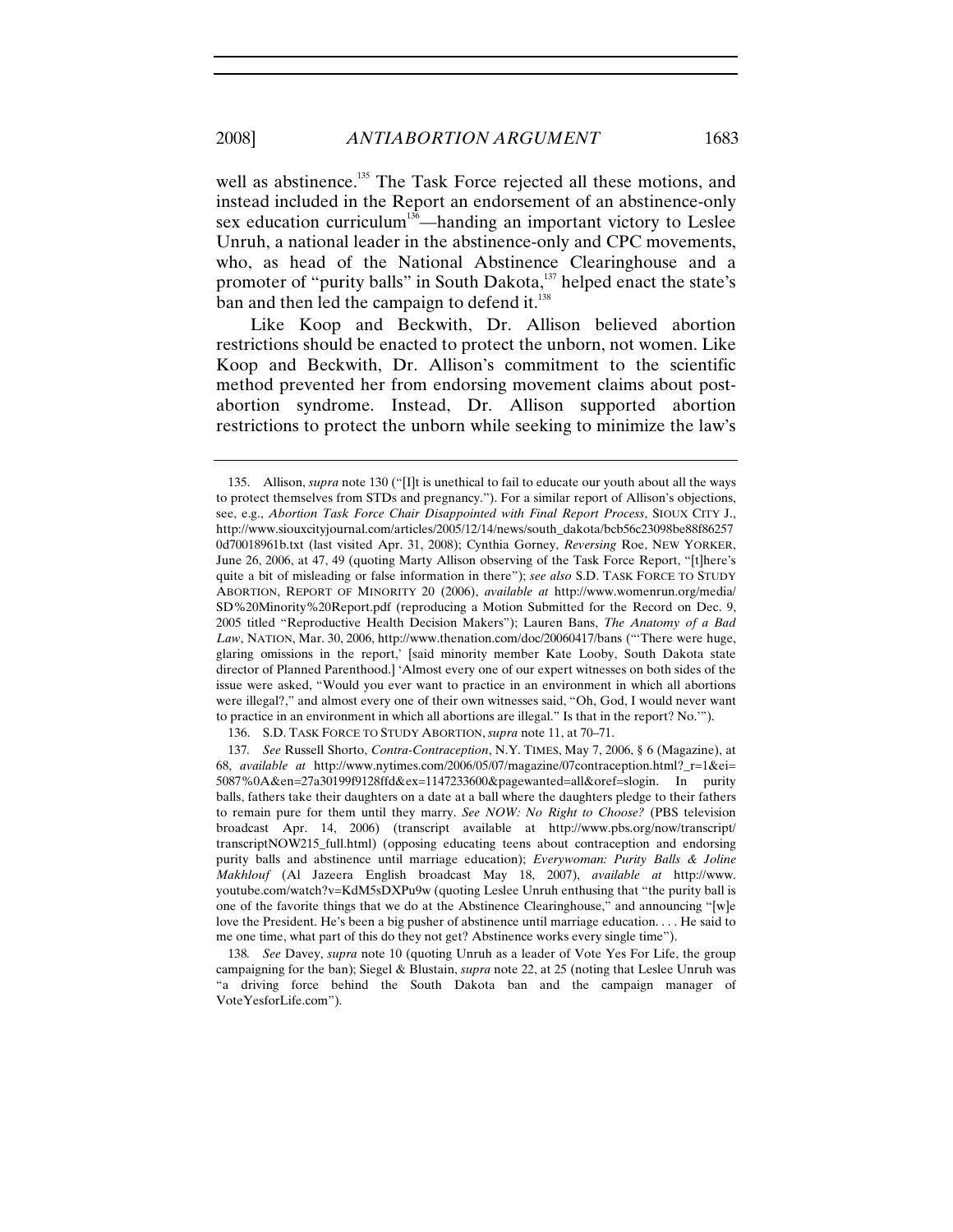impact on women, insisting that the ban should have a rape exception and that the state should provide comprehensive sex education to help young women avoid unwanted pregnancies.

It was precisely this social scientific and public health approach to restricting abortion that estranged Chairwoman Allison from the antiabortion membership of the South Dakota Task Force. The antiabortion claim is now advocated by a coalition of groups—the traditional family values coalition (TFV) brokered by the Republican party in the  $1970s$  and  $1980s^{139}$ —that endorses a more expansive understanding of antiabortion's morality expressly grounded in concerns about sexuality and family roles, and not simply in a concern about protecting the embryo or fetus.<sup>140</sup> As Randall Terry, founder of Operation Rescue, expressed the movement's vision in the mid-1990s:

From the beginning when I founded Operation Rescue, the vision was not solely to end child-killing; the vision was to recapture the power bases of America, for child-killing to be the first domino, if you will, to fall in a series of dominoes. My feeling was, and still is, once we mobilize the momentum, the manpower, the money, and all that goes with that to make child-killing illegal, we will have sufficient moral authority and moral force and momentum to get the homosexual movement back in the closet, to get the condom pushers in our schools to be back on the fringes of society where they belong where women are treated with dignity, not as Playboy bunnies, etc., etc.<sup>141</sup>

This vision—which includes a commitment to abstinence, heterosexual marriage, and an ethic of privatized responsibility and dependency—is set forth in the movement's statements of principle, such as "The America We Seek" (published in *First Things* in the late 1990s), $142$  or the Natural Family Manifesto that many TFV groups

<sup>139</sup>*. See supra* notes 73–74 and accompanying text.

<sup>140</sup>*. See, e.g.*, Post & Siegel, *supra* note 28, at 423–24 n.232 (showing that leading antiabortion groups campaign against same-sex marriage and endorse abstinence-only sex education curricula).

 <sup>141.</sup> Pam Chamberlain & Jean Hardisty, *Reproducing Patriarchy: Reproductive Rights Under Siege*, PUB. EYE, Spring 2000, at 1, 13, *available at* http://www.publiceye.org/magazine/ v14n1/PE\_V14\_N1.pdf (quoting a statement made by Randall Terry in WITH GOD ON OUR SIDE: THE RISE OF THE RELIGIOUS RIGHT IN AMERICA (1996)).

<sup>142</sup>*. The America We Seek*, *supra* note 123. The statement notes:

The abortion license is inextricably bound up with the mores of the sexual revolution. Promotion of the pro-life cause also requires us to support and work with those who are seeking to reestablish the moral linkage between sexual expression and marriage, and between marriage and procreation. We believe that a renewal of American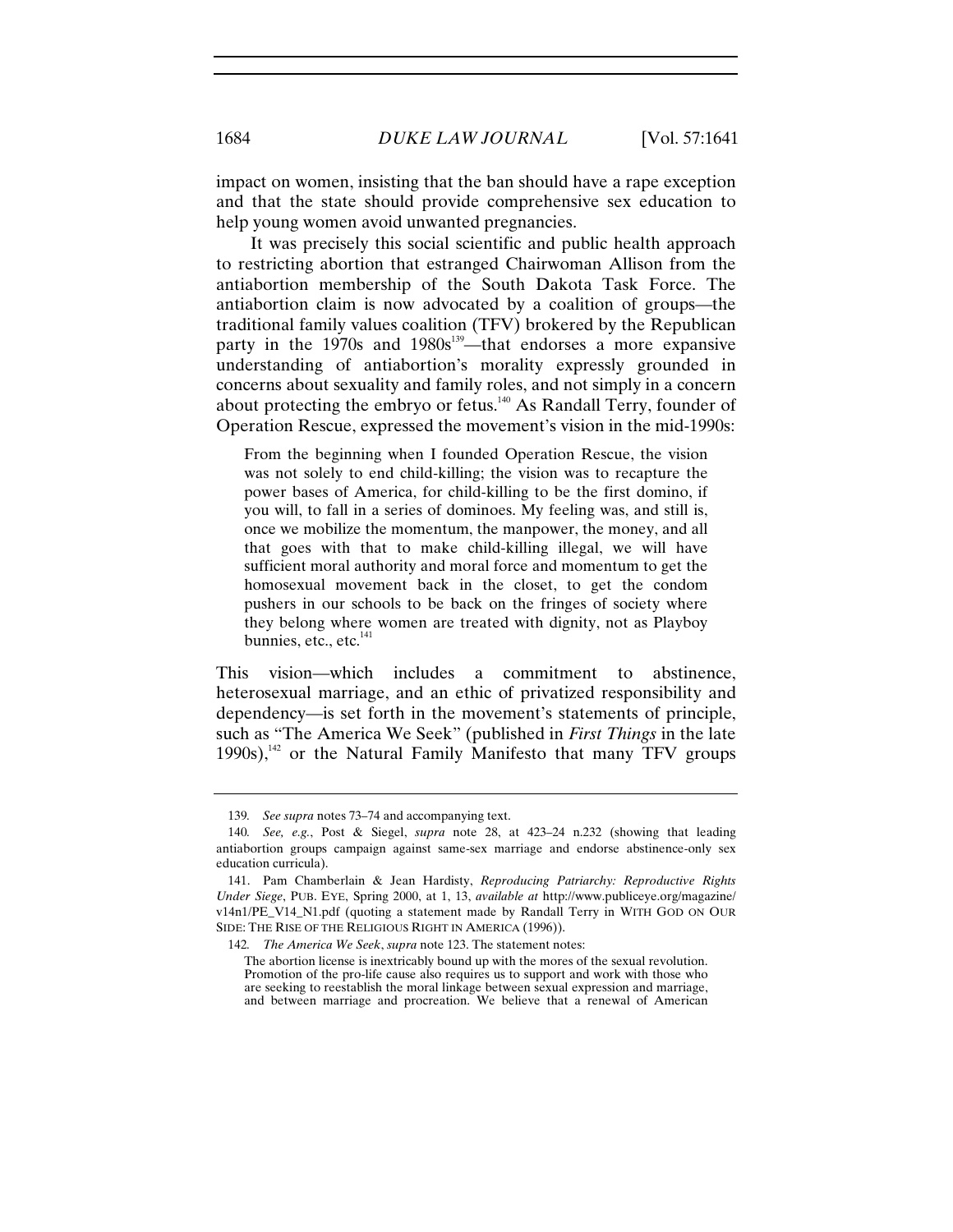endorsed in 2005.<sup>143</sup> It is a vision espoused by Susan Orr, the woman President Bush appointed to oversee the expenditure of nearly three hundred million dollars in federal family-planning monies. Orr, formerly of the Family Research Council, has spoken out in opposition to contraception as part of a "culture of death," and has authored a paper entitled, "Real Women Stay Married."<sup>144</sup> The movement seeks law to channel sex into marital, procreative expression.

It is because antiabortion advocacy is now nested in this broadbased coalition that the South Dakota Family Policy Council held a Protecting Life and Marriage Rally at the South Canyon Baptist Church in support of referendum provisions banning abortion *and* same-sex marriage that were on the South Dakota ballot in the November 2006 elections.<sup>145</sup> At the Protecting Life and Marriage Rally, keynote speaker Alan Keyes called abortion and same-sex marriage "one and the same issue."<sup>146</sup> "Abortion does at the physical level what homosexual marriage does at the institutional level," he said, explaining that both go against what God intended.<sup>147</sup> This account of abortion's wrong reaches far beyond the claim that a fertilized egg is a person. Instead, a belief that sex is properly

*Id.*

 144. Susan Orr, *Real Women Stay Married*, http://www.doesgodexist.org/MayJun01/ RealWomenStayMarried.html (last visited Apr. 31, 2008); *see also* Ellen Nakashima, *Cut in Birth Control Benefit of Federal Workers Sought*, WASH. POST, Apr. 12, 2001, at A29 (quoting Orr's reply to President Bush's proposal to stop requiring all health insurance plans to cover birth control for federal employees: "[w]e're quite pleased, because fertility is not a disease").

 145. The referendum was approved, and the South Dakota Constitution was amended to state: "Only marriage between a man and a woman shall be valid or recognized in South Dakota. The uniting of two or more persons in a civil union, domestic partnership, or other quasi-marital relationship shall not be valid or recognized in South Dakota." S.D. CONST. art. XXI, § 9; *see also* Joyce Howard Price, *4 States OK Bans on Gay 'Marriage'; Four Others Likely; S. Dakotans Reject Abortion Ban; Stem-Cell Law Trails in Missouri*, WASH. TIMES, Nov. 8, 2006, at A12; Stephanie Simon, *South Dakota Scraps Abortion Ban; Voters Reject the Law Built with Little Leeway. A Prohibition of Gay Marriage Passes*, L.A. TIMES, Nov. 8, 2006, at A16.

democracy as a virtuous society requires us to honor and promote an ethic of selfcommand and mutual responsibility, and to resist the siren song of the false ethic of unbridled self-expression.

 <sup>143.</sup> Allan C. Carlson & Paul T. Mero, *The Natural Family: A Manifesto*, FAM. AM. (SPECIAL EDITION), Mar. 2005, at 1, 1, *available at* http://www.heartland.org/pdf/17267.pdf. For discussion of the manifesto and the groups endorsing it, see Siegel, *The New Politics of Abortion*, *supra* note 8, at 1002–06.

 <sup>146.</sup> Ryan Woodward, *Speakers Rally Against Abortion, Gay Marriage*, RAPID CITY J. (S.D.), Oct. 17, 2006, *available at* http://www.rapidcityjournal.com/articles/2006/10/17/news/local/ news01a.txt.

<sup>147</sup>*. Id.*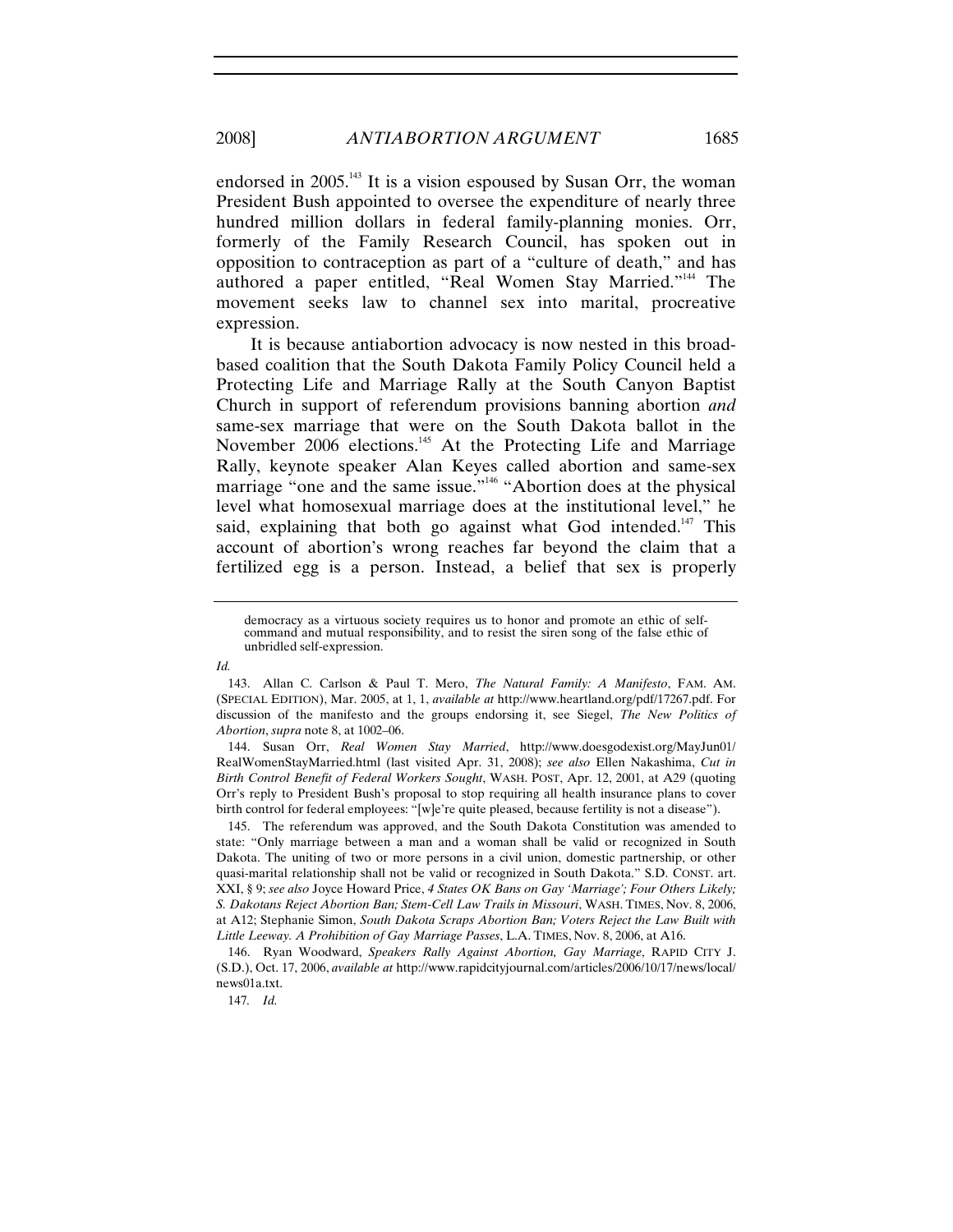restricted to marital and procreative aims would explain why the movement opposes abortion and same-sex marriage as "one and the same issues," and why so many antiabortion leaders support abstinence as the only form of sex education.<sup>148</sup> It is why the leader of the campaign to ban abortion in South Dakota runs the National Abstinence Clearinghouse and holds purity balls in Sioux Falls.<sup>149</sup> WPAA expresses the antiabortion claim in this more expansive normative register—telling of the individual suffering and social disrepair that flow from breach of sex and family role morality that many in the movement believe God has ordained.

But if WPAA is expressive, it is not simply a movement creed. As I have shown, it grew up as a movement *strategy—*a hybrid discourse that evolved in an effort to argue about the morality of abortion with those *outside* the ranks of the TFV movement. How then does WPAA persuade Americans outside the ranks of the TFV movement—the middle-of-the-road, fence-sitting majority of Americans to whom WPAA was designed to appeal? Movement strategists decided that *these* Americans were sufficiently concerned about women's welfare and women's rights that they could not be persuaded to adopt restrictions on abortion solely to protect the unborn.<sup>150</sup> To assuage the concerns of this audience, South Dakota has appropriated the language of the abortion rights movement to justify its abortion ban—claiming that banning abortions will protect women's health and freedom of choice.<sup>151</sup>

But how exactly is *this* claim persuasive? It persuades—if it persuades—by fusing some relatively new forms of talk about public

of dead babies, that's over.'").

<sup>148</sup>*. Id.*; *see also, e.g.*, sources cited *supra* notes 140–44.

<sup>149</sup>*. See supra* note 137 and accompanying text. For the same reason, the *Natural Family Manifesto* condemns abortion while opposing sex outside marriage. Its statement of principles reads: "We affirm the marital union to be the authentic sexual bond, the only one open to the natural and responsible creation of new life." Carlson & Mero, *supra* note 143, at 15. The *Manifesto* then affirms the group's belief in the "sanctity of human life from conception to natural death," asserting that "each newly conceived person holds rights to live, to grow, to be born, and to share a home with its natural parents bound by marriage." *Id.* at 16.

<sup>150</sup>*. See* REARDON, *supra* note 102, at 96–97; *supra* note 98 and accompanying text; *see also* Michelle Vu, *Pro-Family Summit Faces Opposition*, CHRISTIAN POST, Sept 24, 2007, http://www.christianpost.com/article/20070924/29433\_Pro-Family\_Summit\_Faces\_Opposition. htm ("Leslee Unruh from the National Abstinence Clearinghouse shared about her group's new and successful way to ban abortion in South Dakota by framing the debate as a feminist issue. 'We're not saying "abortion is wrong,"' she said, according to the Times. 'We're taking women by the hand and saying "let us help you." The days of standing by abortion clinics with pictures

 <sup>151.</sup> S.D. TASK FORCE TO STUDY ABORTION, *supra* note 11, at 47.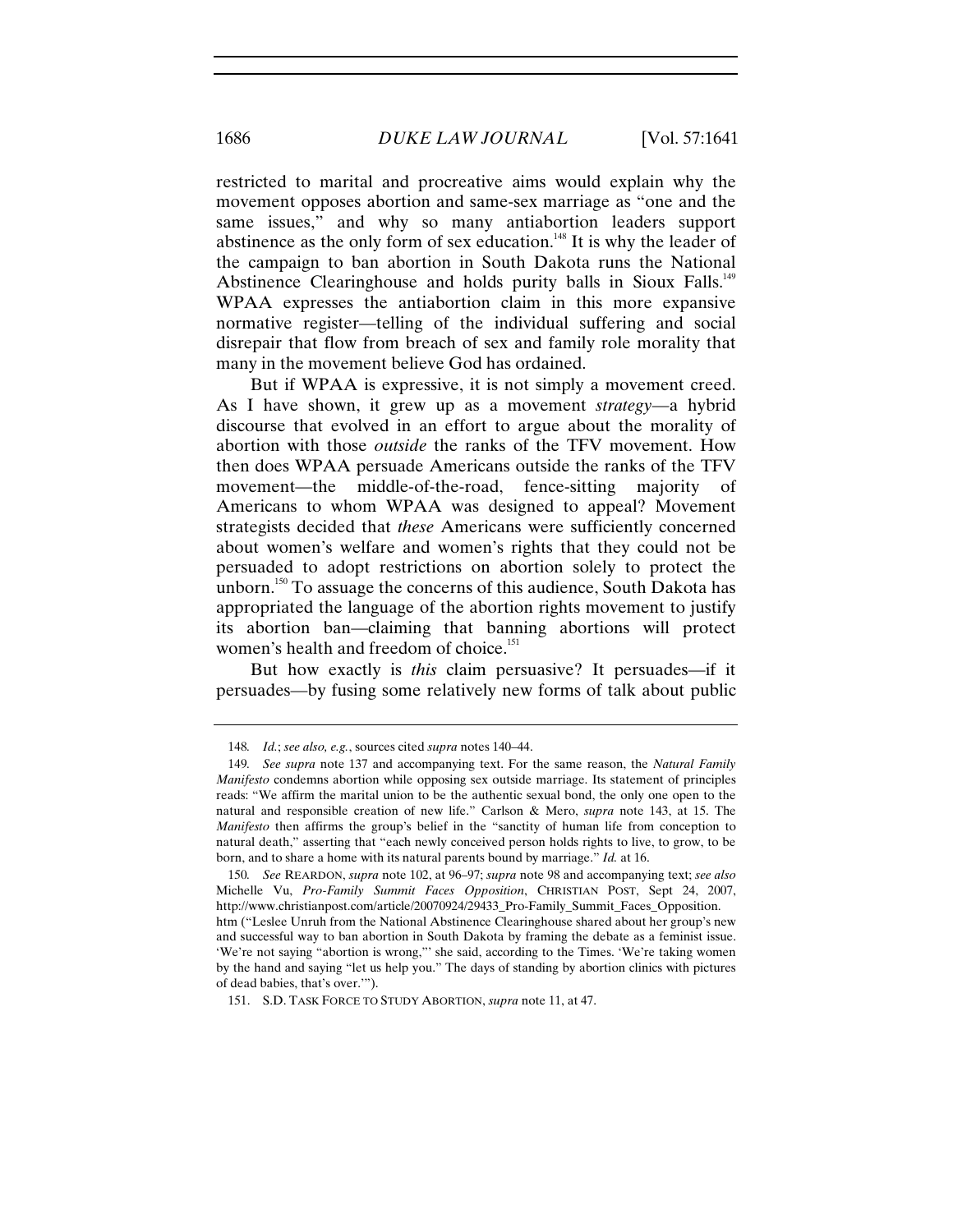health and women's rights with some very old forms of talk about women's roles: Abortion *must* harm women because women are *by nature* mothers. Choosing against motherhood and subverting the physiology of pregnancy will make women ill—and in all events cannot represent what women really want, because any *real* woman wants what is best for her child. Women who seek abortions must have been confused, misled, or coerced into the decision to abort a pregnancy—because the choice to abort a pregnancy cannot reflect a normal woman's true desires or interests. Using law to restrict abortion protects women from such pressures and confusions—and frees women to be true women.

Through social movement struggles, a deeply genderconventional vision of sex and family roles has been articulated in twentieth-century idiom—in a hybrid discourse combining the vocabularies of public health, medical malpractice, constitutional rights, and feminism that has the power to persuade legal and political audiences who might be estranged by direct appeal to nature, God, or custom. $152$ 

#### CONCLUSION: *CARHART*, REVISITED

I would like to conclude with a few reflections on the way my story bears on an understanding of the abortion right and the constitutional order that protects it. Since the 1990s, increasing numbers of antiabortion advocates have decided that the public's

 <sup>152.</sup> Social movement struggle can lead advocates to express their claims in the norms of their adversaries—leading feminists to reason in gender-conventional frames and traditionalists to reason in feminist frames. The movement-countermovement dynamic thus translates movement claims into new forms, in the process often infusing them with new meaning. For an example of this dynamic in the debate over the ERA, see Siegel, *Constitutional Culture*, *supra* note 24, at 1406:

In fact, if one looks at the ways the ERA's opponents accommodated concerns of the ERA's proponents and the ERA's proponents accommodated concerns of the ERA's opponents, one can see how the quest to persuade the American public about the Constitution's meaning can structure dispute without resolving it. The quest to win public confidence and to capture sites of norm articulation disciplines change agents, leading them to internalize elements of counterarguments and to other implicit forms of convergence and compromise. It supplies opponents in constitutional controversies incentive to reckon with the normative logic and popular appeal of opposing claims, rendering such claims intelligible as the expression of a contending, if despised, constitutional understanding. It structures a semantic field in which the Court can pronounce the Constitution's meaning.

*Id.*; *see also* Reva B. Siegel, *"The Rule of Love": Wife Beating as Prerogative and Privacy*, 105 YALE L.J. 2117, 2175 (1996) ("Status talk is mutable and remarkably adaptable: It will evolve as the rule structure of a status regime evolves.").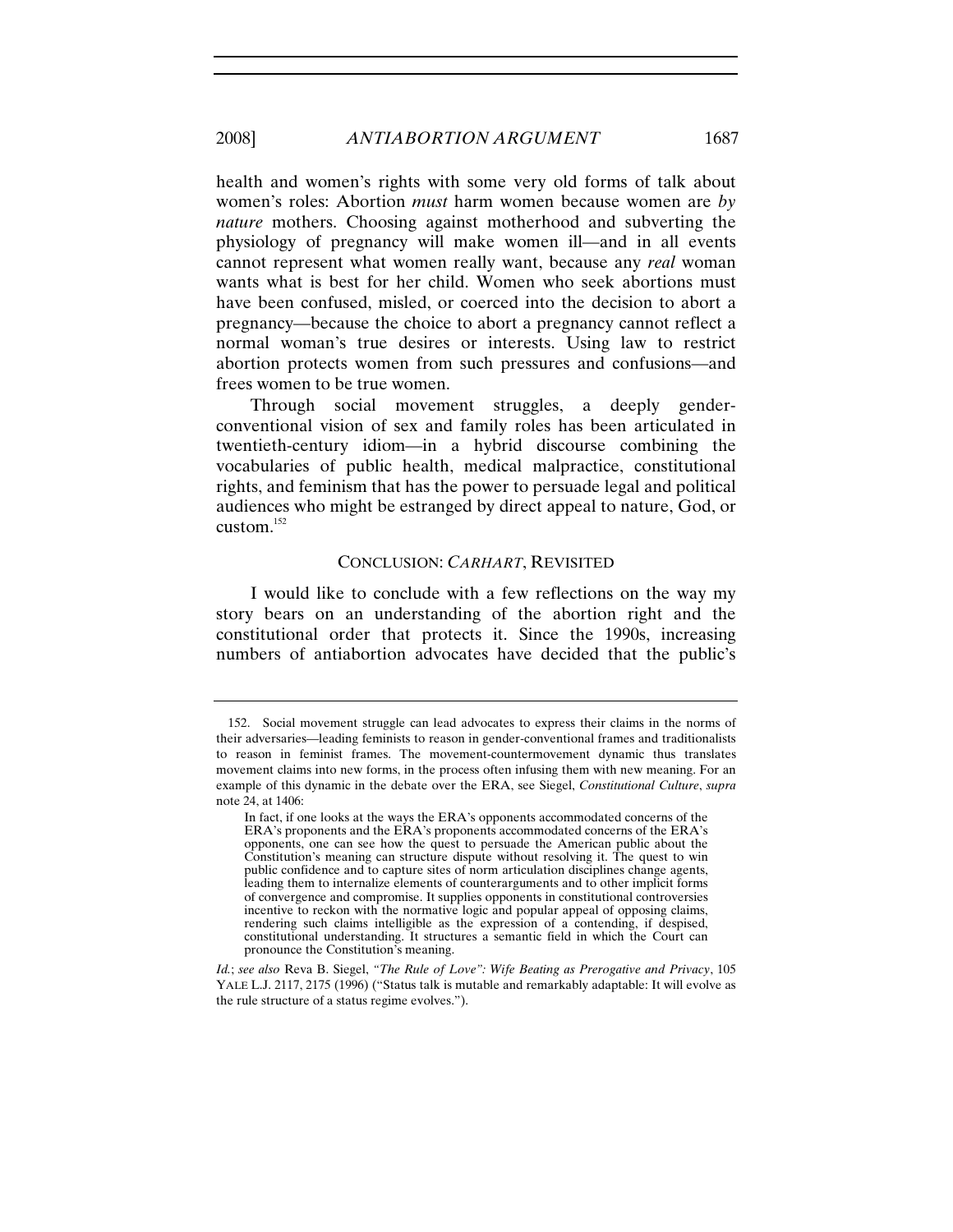willingness to restrict abortion crucially turns on judgments about women. The movement has devised a way of arguing its case that is designed to quell these concerns. It has transformed PAS—a therapeutic discourse initially employed to recruit women to the antiabortion movement—into WPAA—a political discourse designed to persuade audiences outside the movement's ranks who are ambivalent about restricting abortion because of their concerns about women. To meet the concerns of this audience, the antiabortion movement is now arguing that restricting abortion promotes the health and freedom of women.

But how exactly is it that criminalizing abortion would free women and protect their health? To make this claim persuasive, the movement infuses feminist and public health frames with familiar stereotypes about women's capacity and women's roles on which the claim's persuasive power depends. These gender-conventional convictions—that women are too weak or confused to be held responsible for their choices, and need law's protection to free them to be mothers—help make reasonable abortion restrictions that are wildly over- and underinclusive and are unresponsive to the real dilemmas women face.

The antiabortion movement is not proposing to identify particular groups of women who have emotional difficulties or particular groups of women for whom ending a pregnancy is a second-best option and offer these women the various long-term resources they need to make different choices. Women who are mentally ill need more than abortion restrictions, while healthy women do not need to be treated as if they were mentally ill. A woman facing an unwanted pregnancy needs different forms of support than a woman who wants to bear a child but cannot provide for her existing family. Yet, WPAA offers abortion-restrictions as a one-size-fits-all cure for the many social circumstances that lead women to end a pregnancy. The claim is that by restricting *all* women, government can free women to be the mothers they naturally are. Woman-protective antiabortion argument is gender-paternalist in just the sense that the old sex-based protective labor legislation was. It restricts women's choices to free them to perform their natural role as mothers. $153$ 

 <sup>153.</sup> In *Muller v. Oregon*, 208 U.S. 412 (1908), the United States Supreme Court upheld an Oregon statute placing maximum-hours restrictions on women as an appropriate measure to protect women's health and reproductive capacity, noting that long hours may result in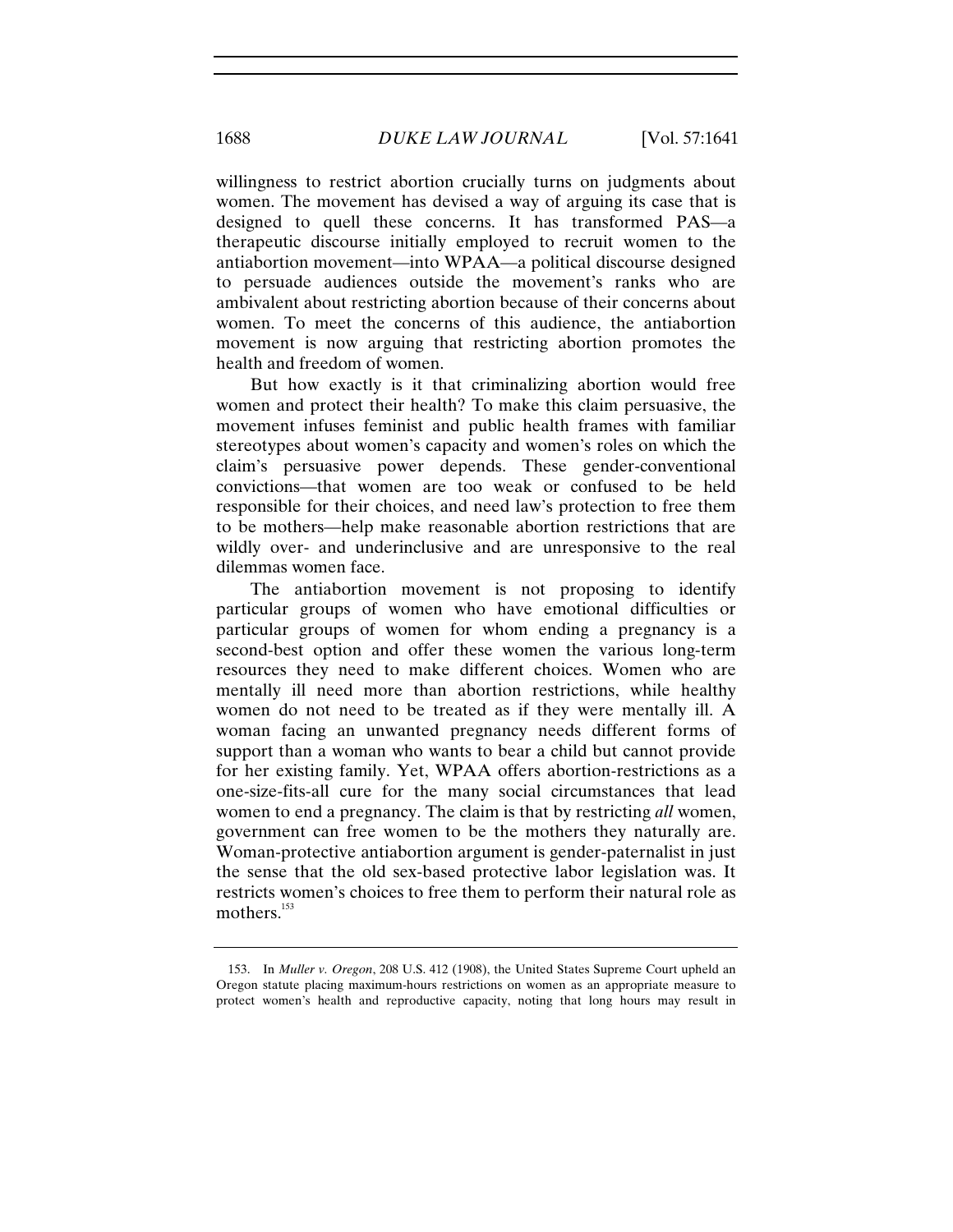For this reason, I am prepared to argue that a law like South Dakota's violates forms of dignity and decisional autonomy guaranteed to women, not only by *Roe* and *Casey*, but also by the Supreme Court's equal protection sex discrimination cases. If the public would not ban abortion to protect the unborn but for the state's claims to be protecting women—as Jack Willke and David Reardon and Leslee Unruh seem to be saying—then it is fair to say that this use of public power is sex-based state action that reflects and enforces constitutionally prohibited gender stereotypes about women. The South Dakota statute is a life-defining exercise of public power against women premised on the view that government knows better than women what a (real) (normal) woman really wants and needs.

Whether or not South Dakota's law violates equal protection doctrine as presently understood—and I would argue that the case is strong that it does<sup>154</sup>—gender stereotyping of this kind has a pernicious effect on politics for just the reasons we treat gender stereotypes as constitutionally suspect. WPAA taps traditional forms of talk about women that abate public concern about coercive uses of state power against women. WPAA obscures the actual reasons women seek abortions—and offers little in response to these needs. Criminalizing abortion would not, for instance, address the needs of women who seek abortion because they lacked contraception, or were raped, or are living in an abusive relationship, or will have to drop out of work or school to raise a child alone, or are stretched so thin that they cannot emotionally or financially provide for their other children. Criminalizing abortion assuredly does not help women control the timing of motherhood. "Normal" women seek abortions for all these reasons—which criminal abortion laws would not repair. Criminal abortion laws cannot give women emotional or financial support or counseling or love—but they can restrict, degrade, and endanger women, especially women who do not want or are not able to conform their lives to the vision of the good life that seems to fund the South Dakota Task Force Report: abstinence before marriage and economic dependence within it.

Criminal abortion statutes may symbolize respect for traditional family values—but they instrumentalize too many women's lives in the process, dividing women who might make common cause in other

<sup>&</sup>quot;injurious effects, upon the body, and, as healthy mothers are essential to vigorous offspring, the physical well-being of woman becomes an object of public interest and care," *id.* at 421.

<sup>154</sup>*. See* Siegel, *The New Politics of Abortion*, *supra* note 8, at 1040–50.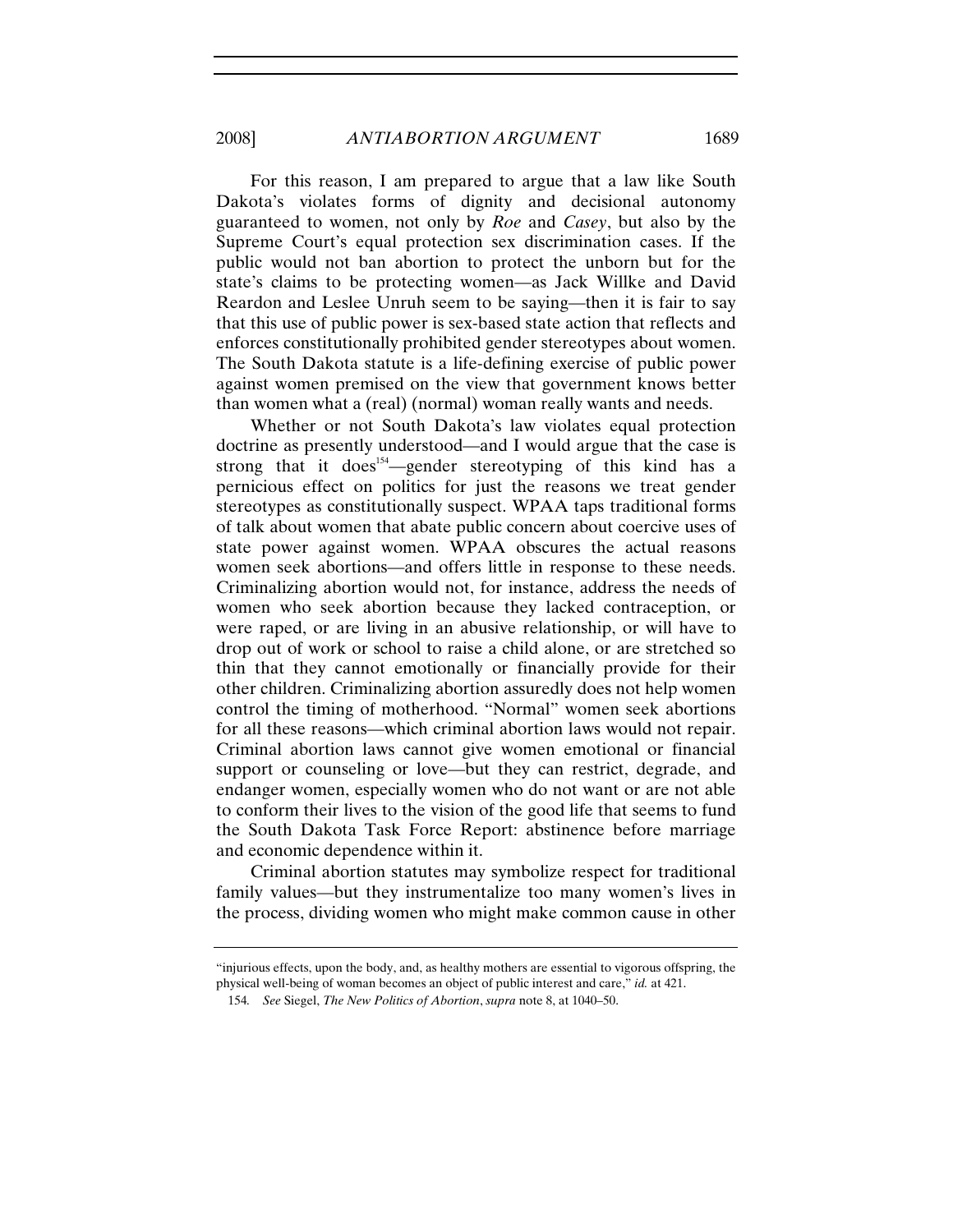contexts. The ongoing debate over the criminalization of abortion may well prevent women who live in diverse relations to the institution of motherhood from identifying the kinds of claims on the state through which they could in fact make common cause with one another.

The good news about the appearance of WPAA is that it makes brutally publicly clear that abortion regulation concerns judgments about women, and not simply the protection of unborn life. The bad news is that WPAA blunts public compunction about the coercive use of state power by actuating ancient stories about women's agency and women's roles that the Court has repudiated in its equal protection sex discrimination cases—but that still have potent purchase on the public imagination.

On the other hand, the good news is that even if these stereotypes persist and continue to shape debate about the kinds of family life government should support, one can see—*in the abortion debate itself*—that the equal citizenship norms the Court recognized in its 1970s sex discrimination cases *also* have life in public imagination. Women's rights, needs, and interests *matter* to the voting public to whom advocates for abortion restrictions are appealing. For this reason at least, they matter even to members of the antiabortion movement itself, so much so that these equal citizenship norms are beginning to be integrated into antiabortion argument. The good news is that with WPAA, the *antiabortion movement itself* seems to be acknowledging that restrictions on abortion must respect women's autonomy and welfare, even if Americans continue to argue about what this means.

To be sure, given my normative priors, I see plenty of bad news in this story. The story I have told may suggest the path through which the Court will ultimately eviscerate *Roe* and claim to reconcile criminal abortion laws with *Roe*'s remnants. The appearance of woman-protective antiabortion argument in the *Carhart* opinion makes vivid the possibility that I am tracing the history of an argument that has the power to shape *Roe*'s future:

Respect for human life finds an ultimate expression in the bond of love the mother has for her child. . . . The State has an interest in ensuring so grave a choice is well informed. It is self-evident that a mother who comes to regret her choice to abort must struggle with grief more anguished and sorrow more profound when she learns, only after the event, what she once did not know: that she allowed a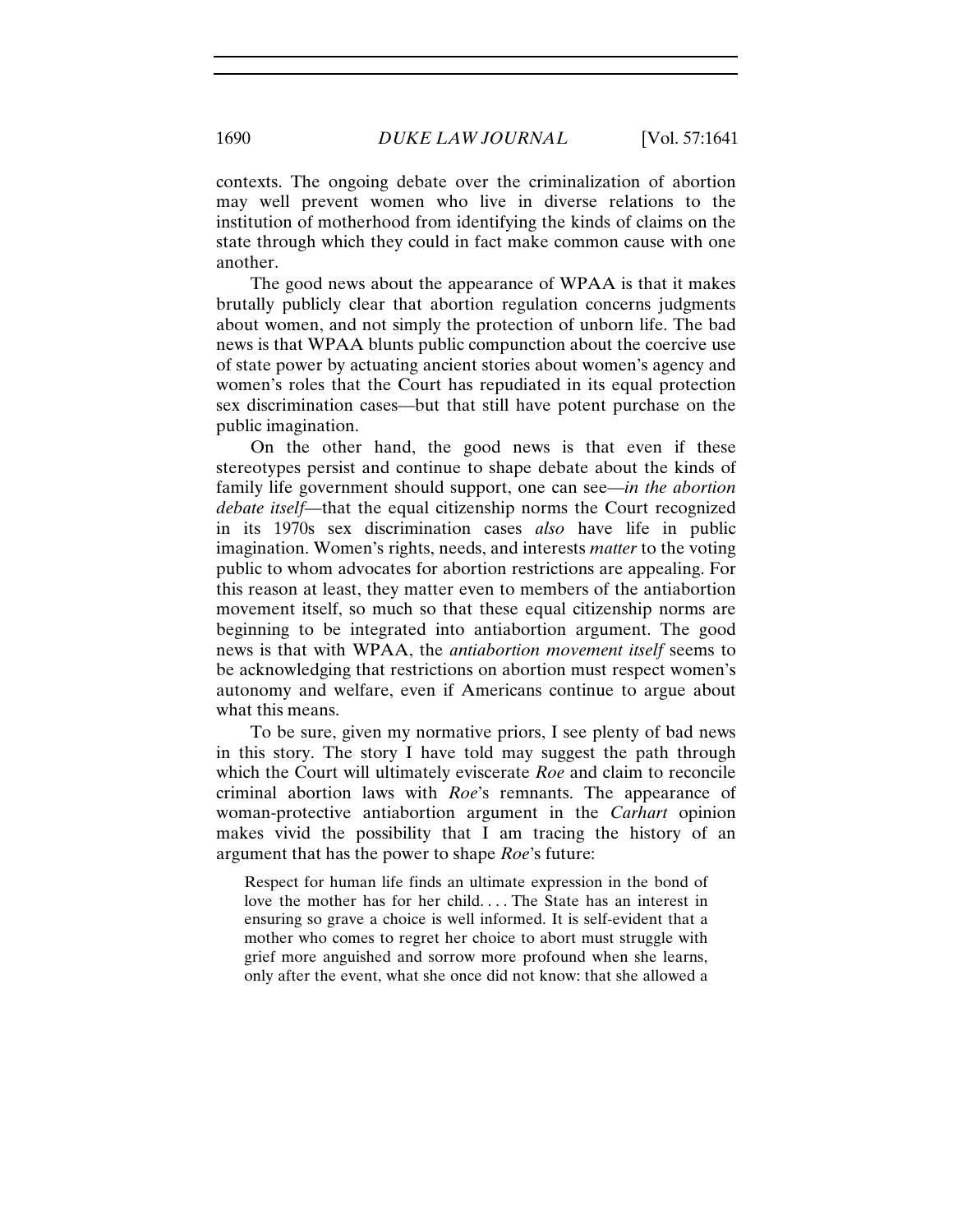doctor to pierce the skull and vacuum the fast-developing brain of her unborn child, a child assuming the human form.<sup>155</sup>

But the Justice who penned these paragraphs in *Carhart* also wrote, in *Casey*:

Though abortion is conduct, it does not follow that the State is entitled to proscribe it in all instances. That is because the liberty of the woman is at stake in a sense unique to the human condition and so unique to the law. The mother who carries a child to full term is subject to anxieties, to physical constraints, to pain that only she must bear. That these sacrifices have from the beginning of the human race been endured by woman with a pride that ennobles her in the eyes of others and gives to the infant a bond of love cannot alone be grounds for the State to insist she make the sacrifice. Her suffering is too intimate and personal for the State to insist, without more, upon its own vision of the woman's role, however dominant that vision has been in the course of our history and our culture. The destiny of the woman must be shaped to a large extent on her own conception of her spiritual imperatives and her place in society.<sup>15</sup>

In these passages, Justice Kennedy ties the question of regulating abortion to the long history of imposing motherhood on women, and insists that to break with this tradition, the Constitution makes women self-governing.

With the spread of woman-protective antiabortion argument and its seductively modern justifications for using law to impose motherhood on women, Justice Kennedy and the nation will once again have to decide, not only how to balance the liberty of the pregnant woman against the state interest in protecting potential life, but more fundamentally: what kind of women do constitutional guarantees of liberty protect? The dissenting Justices in *Carhart* believe the answer to this question was already forged in the 1970s, and appeal to Justice Kennedy and the nation to remain faithful to the understanding of women as self-governing expressed in the Court's equal protection cases: "legal challenges to undue restrictions on abortion procedures do not seek to vindicate some generalized notion of privacy; rather, they center on a woman's autonomy to determine her life's course, and thus to enjoy equal citizenship

 <sup>155.</sup> Gonzales v. Carhart, 127 S. Ct. 1610, 1634 (2007).

 <sup>156.</sup> Planned Parenthood of Se. Pa. v. Casey, 505 U.S. 833, 852 (1992).